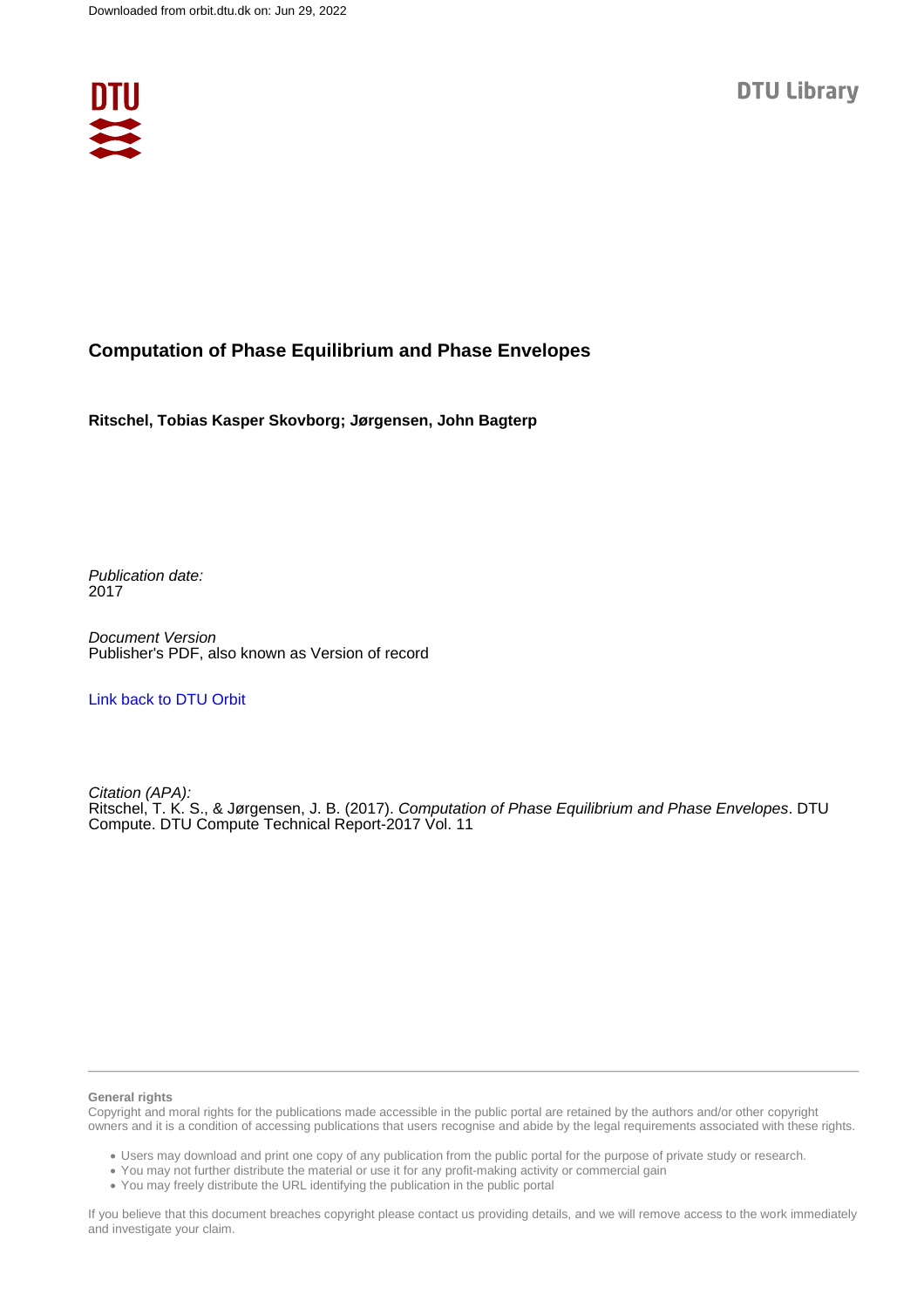# Computation of Phase Equilibrium and Phase Envelopes

#### Abstract

In this technical report, we describe the computation of phase equilibrium and phase envelopes based on expressions for the fugacity coefficients. We derive those expressions from the residual Gibbs energy. We consider 1) ideal gases and liquids modeled with correlations from the DIPPR database and 2) nonideal gases and liquids modeled with cubic equations of state. Next, we derive the equilibrium conditions for an isothermal-isobaric (constant temperature, constant pressure) vapor-liquid equilibrium process (PT flash), and we present a method for the computation of phase envelopes. We formulate the involved equations in terms of the fugacity coefficients. We present expressions for the first-order derivatives. Such derivatives are necessary in computationally efficient gradient-based methods for solving the vapor-liquid equilibrium equations and for computing phase envelopes. Finally, we describe a Matlab program that computes the phase envelope of a mixture. We present the source code and discuss practical details of the implementation.



Tobias K. S. Ritschel John Bagterp Jørgensen

DTU Compute Technical Report-2017-11 ISSN: 1601-2321

Technical University of Denmark Department of Applied Mathematics and Computer Science & Center for Energy Resources Engineering Kgs. Lyngby December 15, 2017

#### **DTU Compute**

Department of Applied Mathematics and Computer Science

**Center for Energy Resources Engineering** CERE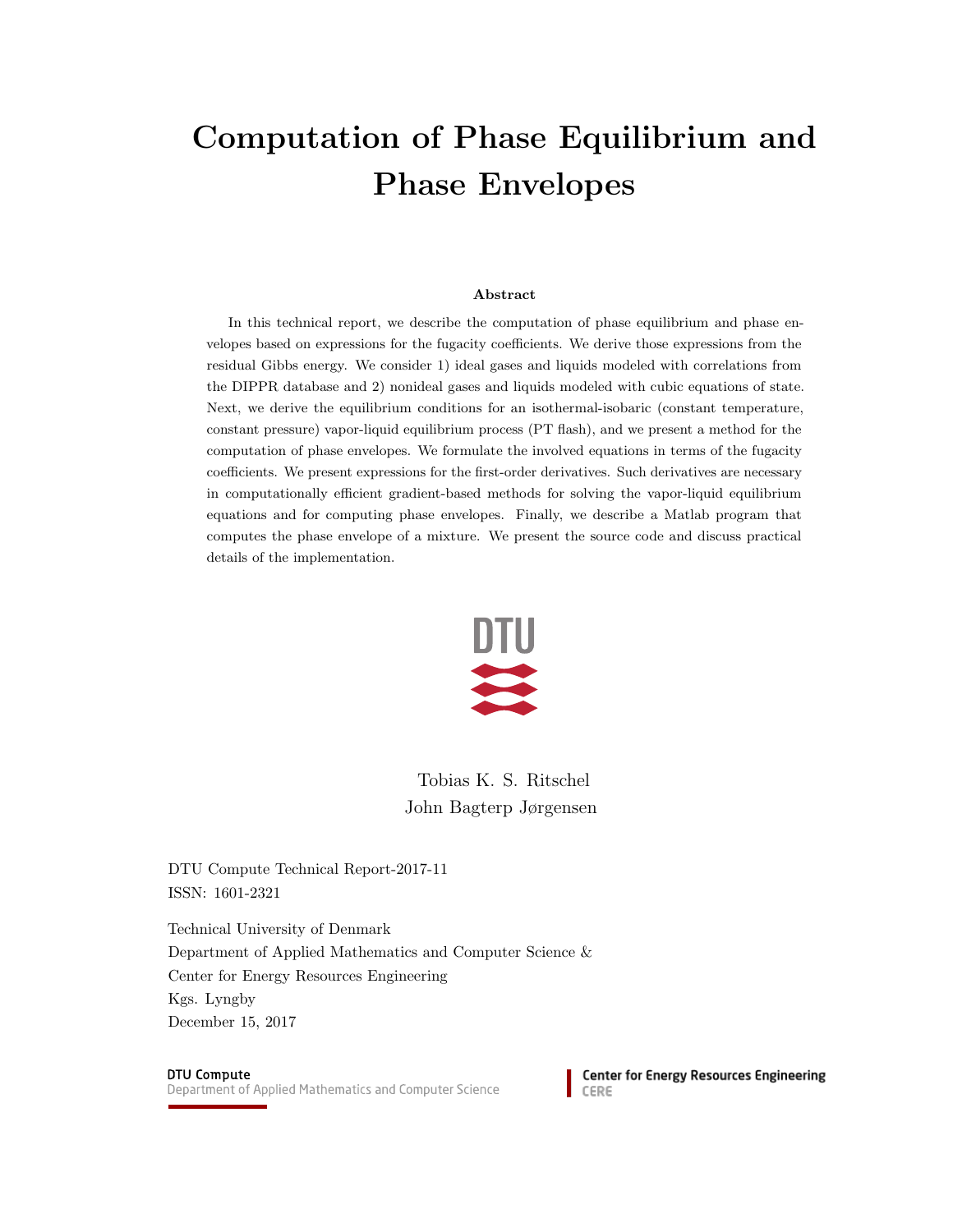## Contents

| 1              | Introduction                                    |                                                                                                                                                                                                                                |                  |  |  |  |  |  |
|----------------|-------------------------------------------------|--------------------------------------------------------------------------------------------------------------------------------------------------------------------------------------------------------------------------------|------------------|--|--|--|--|--|
|                | 1.1                                             |                                                                                                                                                                                                                                | $\overline{5}$   |  |  |  |  |  |
| $\mathbf{2}$   |                                                 | Residual Gibbs energy of ideal vapor-liquid mixtures                                                                                                                                                                           |                  |  |  |  |  |  |
|                | $2.1\,$                                         |                                                                                                                                                                                                                                | $\boldsymbol{6}$ |  |  |  |  |  |
|                | 2.2                                             |                                                                                                                                                                                                                                | $\overline{7}$   |  |  |  |  |  |
|                | 2.3                                             | Residual Gibbs energy of ideal vapor and liquid mixtures $\ldots \ldots \ldots \ldots \ldots$                                                                                                                                  | 9                |  |  |  |  |  |
|                | 2.4                                             |                                                                                                                                                                                                                                | 9                |  |  |  |  |  |
| $\bf{3}$       | Residual Gibbs energy of nonideal mixtures      |                                                                                                                                                                                                                                |                  |  |  |  |  |  |
|                | 3.1                                             | Residual Gibbs energy with pressure-explicit equations of state                                                                                                                                                                | 10               |  |  |  |  |  |
|                | 3.2                                             |                                                                                                                                                                                                                                | 11               |  |  |  |  |  |
|                |                                                 | 3.2.1                                                                                                                                                                                                                          | 12               |  |  |  |  |  |
|                | 3.3                                             | Residual Gibbs energy with cubic equations of state                                                                                                                                                                            | 13               |  |  |  |  |  |
|                | 3.4                                             |                                                                                                                                                                                                                                | 13               |  |  |  |  |  |
| $\overline{4}$ | 13<br><b>Fugacity and fugacity coefficients</b> |                                                                                                                                                                                                                                |                  |  |  |  |  |  |
|                | 4.1                                             |                                                                                                                                                                                                                                | 14               |  |  |  |  |  |
|                | 4.2                                             | 14                                                                                                                                                                                                                             |                  |  |  |  |  |  |
|                | 4.3                                             | 14                                                                                                                                                                                                                             |                  |  |  |  |  |  |
|                | 4.4                                             |                                                                                                                                                                                                                                | 15               |  |  |  |  |  |
|                |                                                 | 4.4.1                                                                                                                                                                                                                          | 16               |  |  |  |  |  |
|                |                                                 | 4.4.2                                                                                                                                                                                                                          | 16               |  |  |  |  |  |
|                |                                                 | 4.4.3                                                                                                                                                                                                                          | 17               |  |  |  |  |  |
|                | 4.5                                             |                                                                                                                                                                                                                                | 17               |  |  |  |  |  |
| $5^{\circ}$    | Vapor-liquid equilibrium<br>17                  |                                                                                                                                                                                                                                |                  |  |  |  |  |  |
|                | 5.1                                             |                                                                                                                                                                                                                                | 17               |  |  |  |  |  |
|                | 5.2                                             | Solution of the equilibrium conditions enterstanding to the equilibrium conditions enterstanding to the equipment of the equipment of the equipment of the equipment of the equipment of the equipment of the equipment of the | 19               |  |  |  |  |  |
|                | 5.3                                             |                                                                                                                                                                                                                                | 19               |  |  |  |  |  |
| 6              | <b>Equilibrium</b> constants                    |                                                                                                                                                                                                                                |                  |  |  |  |  |  |
|                | 6.1                                             |                                                                                                                                                                                                                                | 19               |  |  |  |  |  |
|                |                                                 | 6.1.1                                                                                                                                                                                                                          | 20               |  |  |  |  |  |
|                | 6.2                                             |                                                                                                                                                                                                                                | 20               |  |  |  |  |  |
| $\overline{7}$ | Vapor-liquid equilibrium of ideal mixtures      |                                                                                                                                                                                                                                |                  |  |  |  |  |  |
|                | 7.1                                             |                                                                                                                                                                                                                                | 22               |  |  |  |  |  |
|                | 7.2                                             |                                                                                                                                                                                                                                | 22               |  |  |  |  |  |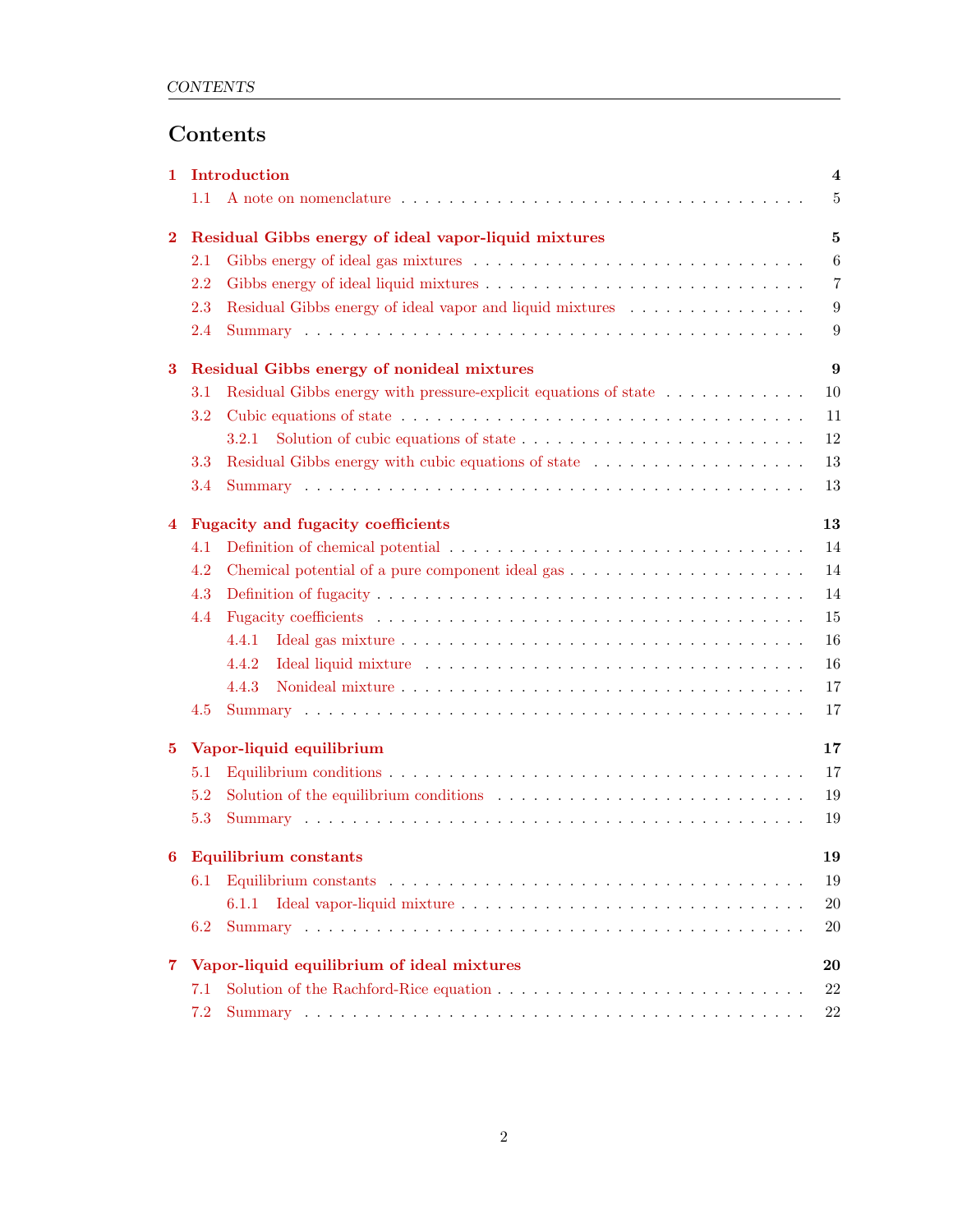| 8                                                                    | Computation of phase envelopes                                                           |    |  |  |  |  |  |  |  |  |
|----------------------------------------------------------------------|------------------------------------------------------------------------------------------|----|--|--|--|--|--|--|--|--|
|                                                                      | 8.1                                                                                      | 24 |  |  |  |  |  |  |  |  |
|                                                                      | 8.2                                                                                      | 24 |  |  |  |  |  |  |  |  |
|                                                                      | 8.3                                                                                      | 25 |  |  |  |  |  |  |  |  |
| $\mathbf{Q}$                                                         | <b>Derivatives</b>                                                                       | 26 |  |  |  |  |  |  |  |  |
|                                                                      | 9.1                                                                                      | 26 |  |  |  |  |  |  |  |  |
|                                                                      | 9.1.1                                                                                    | 26 |  |  |  |  |  |  |  |  |
|                                                                      | 9.1.2                                                                                    | 27 |  |  |  |  |  |  |  |  |
|                                                                      | 9.2                                                                                      | 30 |  |  |  |  |  |  |  |  |
|                                                                      | 9.3                                                                                      | 31 |  |  |  |  |  |  |  |  |
|                                                                      | 9.4                                                                                      | 31 |  |  |  |  |  |  |  |  |
| 10 An algorithm for computing phase envelopes and an example program |                                                                                          |    |  |  |  |  |  |  |  |  |
| 10.1 Wilson's approximation of equilibrium constants                 |                                                                                          |    |  |  |  |  |  |  |  |  |
|                                                                      |                                                                                          | 32 |  |  |  |  |  |  |  |  |
|                                                                      | 10.3 Automatic selection of specified variable                                           | 34 |  |  |  |  |  |  |  |  |
|                                                                      |                                                                                          | 34 |  |  |  |  |  |  |  |  |
|                                                                      |                                                                                          | 34 |  |  |  |  |  |  |  |  |
|                                                                      |                                                                                          | 34 |  |  |  |  |  |  |  |  |
|                                                                      |                                                                                          | 44 |  |  |  |  |  |  |  |  |
|                                                                      | A Derivative of mixing term<br>45                                                        |    |  |  |  |  |  |  |  |  |
|                                                                      | B Derivation of the residual Gibbs energy for cubic equations of state<br>46             |    |  |  |  |  |  |  |  |  |
|                                                                      | C Derivation of the logarithmic fugacity coefficients for cubic equations of state<br>47 |    |  |  |  |  |  |  |  |  |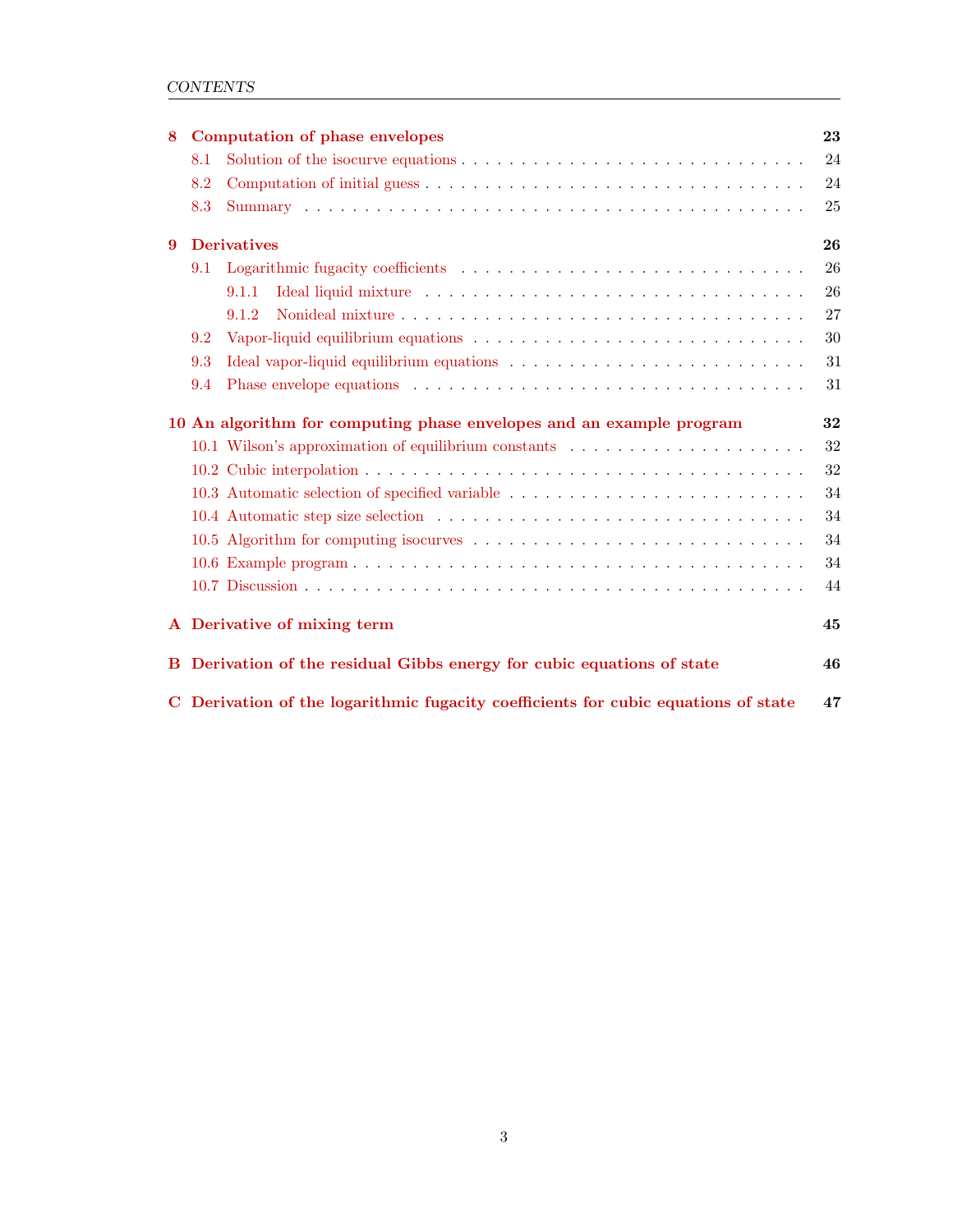### <span id="page-4-0"></span>1 Introduction

This technical report is structured in the following way: the purpose of Sections [2-](#page-5-1)[4](#page-13-2) is to derive expressions for the fugacity coefficients which are relevant to the vapor-liquid equilibrium equations that we present in Section [5](#page-17-2) and [7.](#page-20-2) The vapor-liquid equilibrium equations (and therefore also the fugacity coefficients) are central in the phase envelope computations that we describe in Section [8.](#page-23-0) In the remainder of this section, we give a brief overview of the content of the sections.

We derive expressions for the residual Gibbs energy for ideal gas and liquid mixtures in Section [2](#page-5-1) and for nonideal gas and liquid mixtures in Section [3.](#page-9-2) The residual Gibbs energy of ideal gases is zero by definition. We obtain the expression for the residual Gibbs energy of ideal liquids directly from the Gibbs energy of the ideal gas and liquid. We construct expressions for the residual Gibbs energy of nonideal mixtures from the residual Helmholtz energy. That is because the partial derivative of Helmholtz energy with respect to volume is negative pressure and because pressure appears explicitly in cubic equations of state. We do not use the expressions for the residual Gibbs energy in the actual computations. We only use them to derive expressions for the fugacity coefficients in Section [4.](#page-13-2)

In Section [4,](#page-13-2) we first introduce the chemical potential which is the partial derivative of Gibbs energy with respect to a given mole number. Next, we define the fugacity based on the chemical potential of the mixture of interest and the chemical potential of a pure component ideal gas. We then define the fugacity coefficient and derive an expression for the fugacity coefficient based on the residual Gibbs energy. The fugacity and the chemical potentials are not involved in the actual computations. They only serve to introduce the relation between the fugacity coefficients and the residual Gibbs energy.

In Section [5,](#page-17-2) we derive vapor-liquid equilibrium conditions for an isothermal-isobaric (constant temperature, constant pressure) vapor-liquid mixture. The second law of thermodynamics states that the entropy of a closed system is maximal at equilibrium. An isothermal-isobaric system is not closed, but the combination of the isothermal-isobaric system and its surroundings is. The condition of maximal entropy of the isothermal-isobaric system and its surroundings is equivalent to a condition of minimal Gibbs energy for the system alone [\(Callen,](#page-51-0) [1985\)](#page-51-0). We therefore formulate the vapor-liquid equilibrium problem as an optimization problem where the objective function is the Gibbs energy of the system. The equilibrium conditions are then the first-order optimality conditions of this optimization problem. We rewrite these first-order optimality conditions in terms of the fugacity coefficients.

In Section [6,](#page-19-2) we introduce the equilibrium constants (sometimes called equilibrium ratios) and use the vapor-liquid equilibrium conditions to derive an expression for the equilibrium constants based on the fugacity coefficients. In Section [7,](#page-20-2) we use the fact that the equilibrium constants for an ideal vapor-liquid mixture are independent of the composition to solve the vapor-liquid equilibrium problem efficiently.

In section [8,](#page-23-0) we describe the equations that define what is called the phase envelope. The phase envelope is a collection of vapor-liquid equilibrium states that have the same vapor fraction, i.e. the same total moles of vapor as compared to the total moles of both vapor and liquid. The phase envelope equations are therefore based on the vapor-liquid equilibrium conditions. The method for phase envelope computations that we present is described by [Michelsen and Mollerup](#page-51-1) [\(2007,](#page-51-1)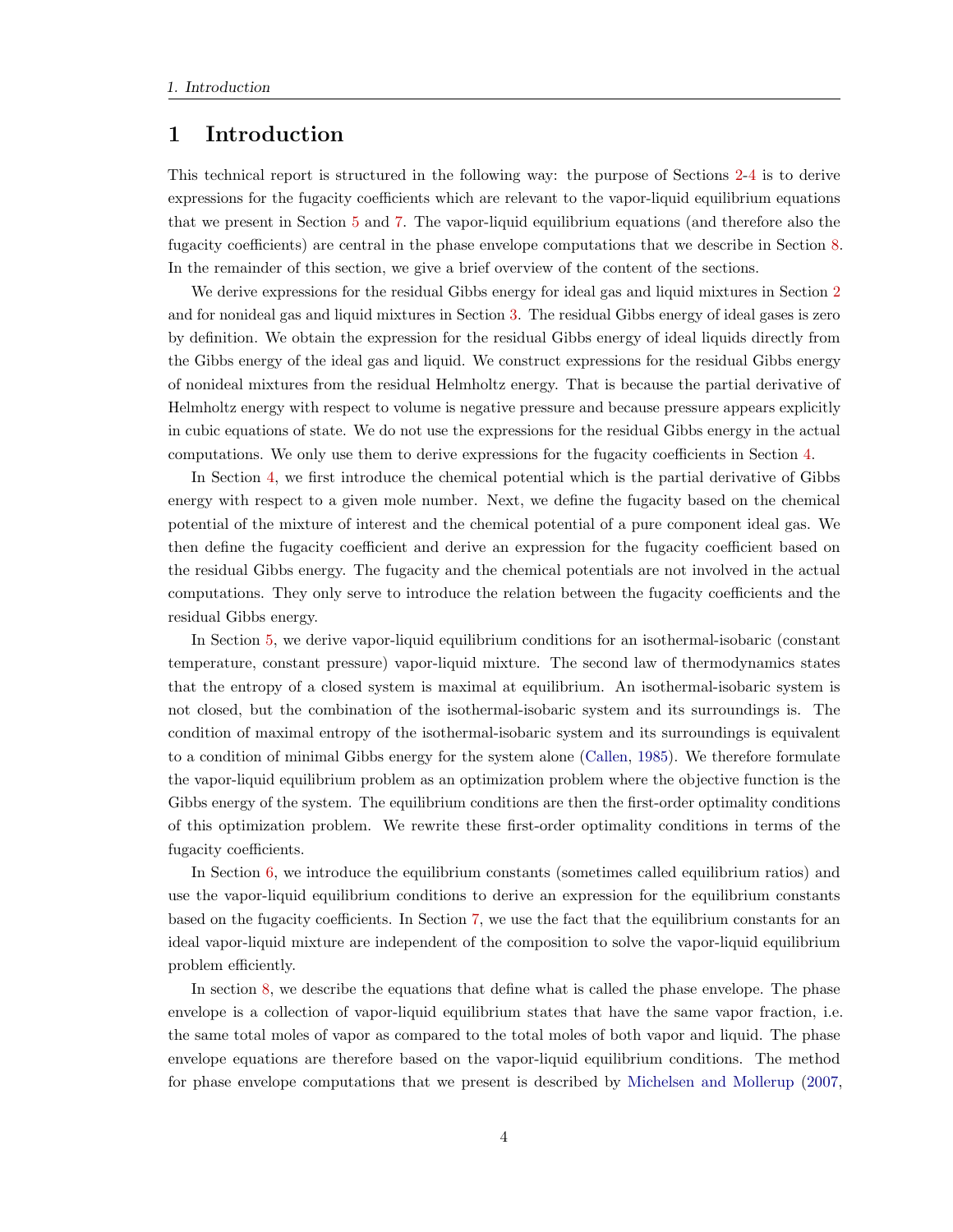Chap. 12). The method involves a choice of equilibrium constants, temperature, and pressure as independent variables, i.e. the variables that are solved for. The method constructs the phase envelope in a sequential manner for a given specified vapor fraction. It solves the equations for a specified equilibrium constant, temperature, or pressure. Next, it uses the sensitivities of the solution to create an initial estimate for solving the equations with a slightly different specified equilibrium constant, temperature or pressure.

We collect the derivatives of the expressions for the fugacity coefficients, the vapor-liquid equilibrium equations, and the phase envelope equations in Section [9.](#page-26-0)

In Section [10,](#page-32-0) we describe, in more detail, the algorithm by [Michelsen and Mollerup](#page-51-1) [\(2007\)](#page-51-1) for computing the phase envelope. We also describe an example of a Matlab program that implements the algorithm and computes the phase envelope for a hydrocarbon mixture. We present and discuss the programs Matlab code.

#### <span id="page-5-0"></span>1.1 A note on nomenclature

In Sections [2](#page-5-1)[-4,](#page-13-2) we describe thermodynamic properties of either a vapor or a liquid mixture. When we describe properties of vapor mixtures, e.g. the Gibbs energy of an ideal gas, we denote the composition (in moles) by a vector,  $n^v$ . In that case, we denote the mole fraction of component i by  $y_i$ . For liquid mixtures, we denote the composition vector  $n^l$  and the mole fraction  $x_i$ . When we describe the properties of nonideal mixtures, and when we define fugacity and fugacity coefficients, the expressions are the same for both vapor mixtures and liquid mixtures. We therefore denote the composition by  $n$  and the mole fraction by  $z_i$ .

Later, in Section [5](#page-17-2) to [8,](#page-23-0) we consider mixtures that exist in both a vapor phase and a liquid phase. Again, the vapor phase has composition  $n^v$  and mole fraction  $y_i$ , and the liquid phase has composition  $n^{l}$  and mole fraction  $x_{i}$ . But in that case, n will denote the composition of the entire mixture, i.e.  $n_i = n_i^v + n_i^l$ , and  $z_i$  will be the corresponding mole fraction.

### <span id="page-5-1"></span>2 Residual Gibbs energy of ideal vapor-liquid mixtures

We derive the Gibbs energy of ideal gas and liquid mixtures from the enthalpy and entropy of those mixtures. We use the pure component molar enthalpy and entropy of each component in the mixture to derive expressions for the enthalpy and the entropy of the mixtures. The residual Gibbs energy of a mixture is, by definition, the Gibbs energy of that mixture minus the Gibbs energy of an ideal gas at the same state, e.g. temperature, pressure, and composition (in moles). The residual Gibbs energy of an ideal gas mixture is therefore zero by definition. We use the Gibbs energy of an ideal gas mixture and an ideal liquid mixture to derive an expression for the residual Gibbs energy of a liquid mixture.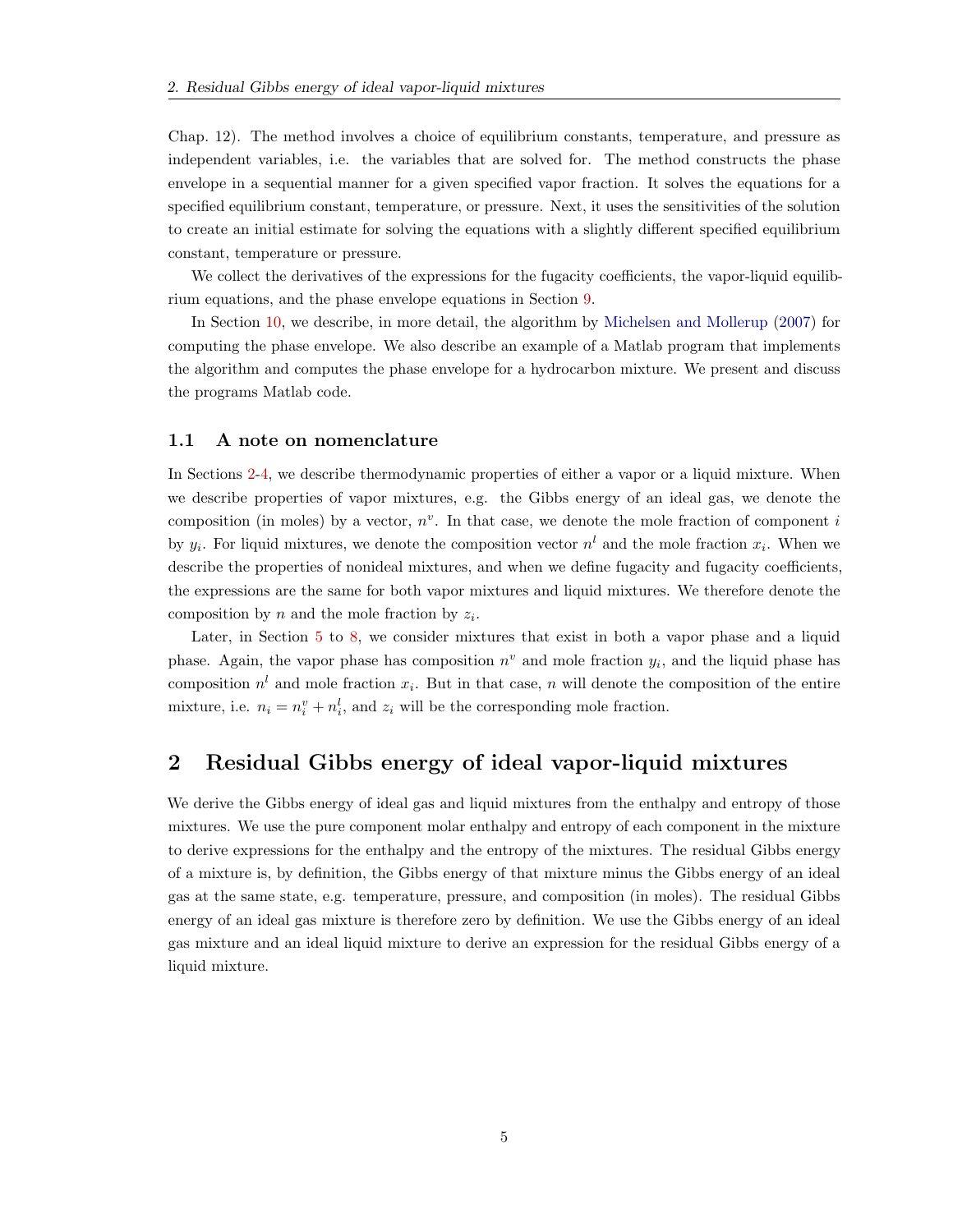#### <span id="page-6-0"></span>2.1 Gibbs energy of ideal gas mixtures

We consider an ideal gas mixture of  $N_C$  components. The molar enthalpy and entropy of the *i*'th component at temperature  $T$  and pressure  $P$  are

<span id="page-6-2"></span>
$$
h_i^{ig}(T) = h_i^{ig}(T_0) + \int_{T_0}^T c_{P,i}^{ig}(T) dT,
$$
\n(1a)

$$
s_i^{ig}(T, P) = s_i^{ig}(T_0, P_0) + \int_{T_0}^{T} \frac{c_{P,i}^{ig}(T)}{T} dT - R \ln \frac{P}{P_0}.
$$
 (1b)

The ideal gas enthalpy is independent of pressure.  $h_i^{ig}(T_0)$  and  $s_i^{ig}(T_0, P_0)$  are the ideal gas enthalpy and entropy of formation at reference temperature  $T_0$  and  $P_0$ .  $c_{P,i}^{ig}(T)$  is the ideal gas heat capacity at constant pressure. Values of  $h_i^{ig}(T_0)$  and  $s_i^{ig}(T_0, P_0)$  and correlations for  $c_{P,i}^{ig}(T)$  are available in databases such as the DIPPR database<sup>[1](#page-6-1)</sup> [\(Thomson,](#page-52-0) [1996\)](#page-52-0). However, terms that involve  $h_i^{ig}(T_0)$ ,  $s_i^{ig}(T_0, P_0)$ , and  $c_{P,i}^{ig}(T)$  will cancel out in the computations that we describe in this technical report. The molar gibbs energy of component  $i$  is

$$
g_i^{ig}(T, P) = h_i^{ig}(T) - Ts_i^{ig}(T, P)
$$
  
= 
$$
h_i^{ig}(T_0) - Ts_i^{ig}(T_0, P_0) - RT \ln P_0 + \int_{T_0}^T c_{P,i}^{ig}(T) dT - T \int_{T_0}^T \frac{c_{P,i}^{ig}(T)}{T} dT + RT \ln P
$$
  
= 
$$
\Gamma_i(T) + RT \ln P,
$$
 (2)

where we have introduced the auxiliary variable

$$
\Gamma_i(T) = h_i^{ig}(T_0) - T s_i^{ig}(T_0, P_0) - RT \ln P_0 + \int_{T_0}^T c_{P,i}^{ig}(T) dT - T \int_{T_0}^T \frac{c_{P,i}^{ig}(T)}{T} dT.
$$
 (3)

 $h_i^{ig}(T_0)$ ,  $s_i^{ig}(T_0, P_0)$ , and  $c_{P,i}^{ig}(T)$  appear only in the auxiliary variable  $\Gamma_i(T)$  and it is this variable that will cancel out in the computations in later sections. The enthalpy and entropy of the ideal gas mixture are

$$
H^{ig}(T, n^v) = \sum_{i} n_i^v h_i^{ig}(T),
$$
\n(4a)

$$
S^{ig}(T, P, n^v) = \sum_{i} n_i^v s_i^{ig}(T, P) - R \sum_{i} n_i^v \ln y_i.
$$
 (4b)

 $n^v$  is a vector of compositions (in moles). The *i*'th component,  $n_i^v$ , denotes the number of moles of component *i*.  $y_i$  is the vapor mole fraction of component *i*:  $y_i = n_i^v / (\sum_j n_j^v)$ . The sums are over all components. The second term in the expression for the entropy is a mixing term. The Gibbs

<span id="page-6-1"></span><sup>1</sup>www.aiche.org/dippr/events-products/801-database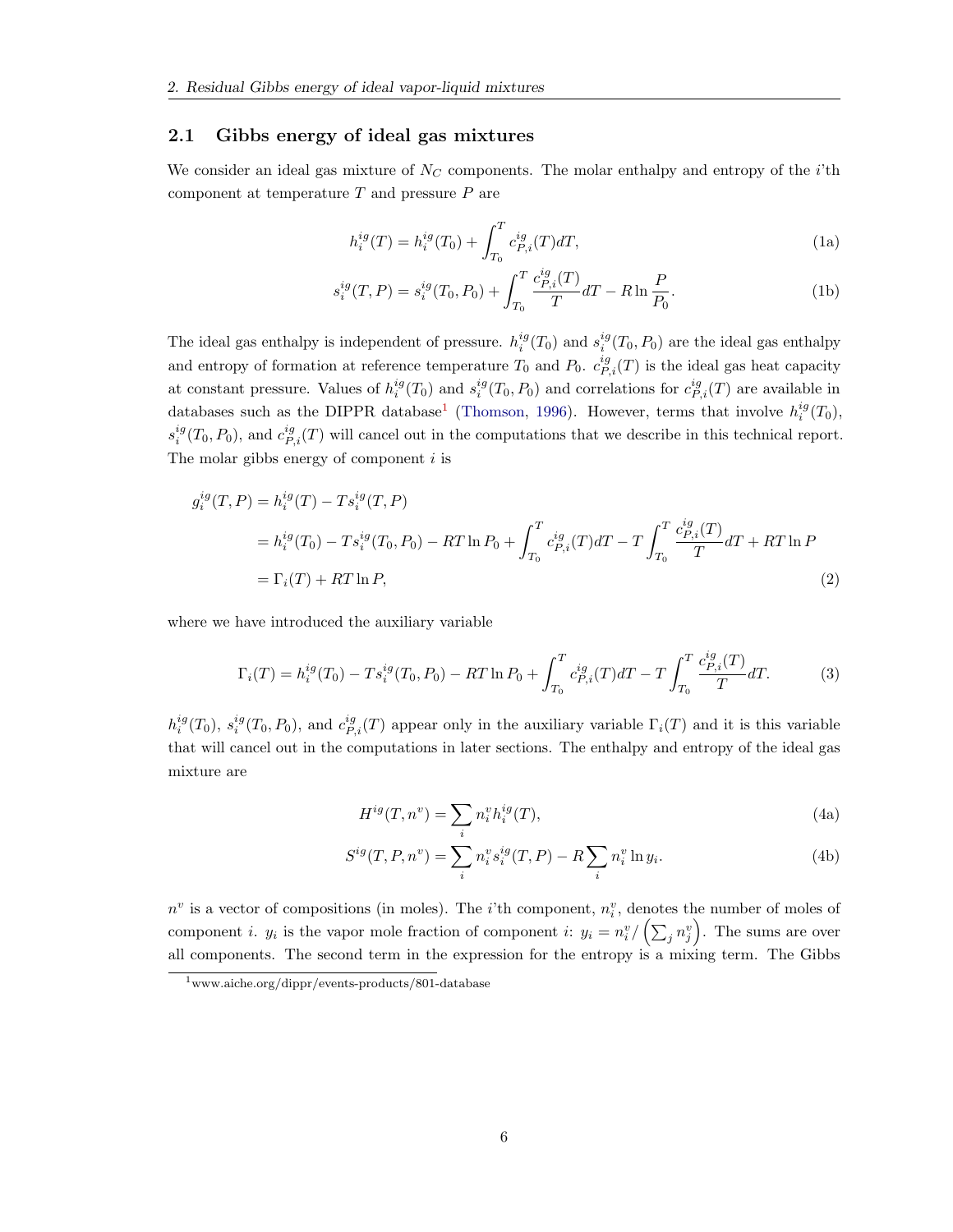energy of the ideal gas mixture is

$$
G^{ig}(T, P, n^v) = H^{ig}(T, n^v) - TS^{ig}(T, P, n^v)
$$
  
=  $\sum_{i} n_i^v h_i^{ig}(T) - T \sum_{i} n_i^v s_i^{ig}(T, P) + RT \sum_{i} n_i^v \ln y_i$   
=  $\sum_{i} n_i^v g_i^{ig}(T, P) + RT \sum_{i} n_i^v \ln y_i$   
=  $\sum_{i} n_i^v (\Gamma_i(T) + RT \ln P) + RT \sum_{i} n_i^v \ln y_i.$  (5)

#### <span id="page-7-0"></span>2.2 Gibbs energy of ideal liquid mixtures

The vaporization change in molar enthalpy of component *i*,  $\Delta h_i^{vap}(T)$ , is related to the vaporization change in molar entropy,  $\Delta s_i^{vap}(T)$ , by

$$
\Delta h_i^{vap}(T) = T \Delta s_i^{vap}(T). \tag{6}
$$

We do not present an expression for  $\Delta s_i^{vap}(T)$  because it will cancel out in later expressions. The molar ideal liquid enthalpy at saturation is

$$
h_i^{sat}(T) = h_i^{ig}(T) - \Delta h_i^{vap}(T)
$$
  
= 
$$
h_i^{ig}(T) - T\Delta s_i^{vap}(T).
$$
 (7)

It is necessary to know the saturation pressure in order to provide expressions for the molar ideal liquid entropy at saturation. We use the following correlation from the DIPPR database

$$
P_i^{sat}(T) = \exp\left(\ln P_i^{sat}(T)\right),\tag{8a}
$$

$$
\ln P_i^{sat}(T) = A_i + \frac{B_i}{T} + C_i \ln(T) + D_i T^{E_i}.
$$
\n(8b)

 $A_i, B_i, C_i, D_i$ , and  $E_i$  are component-specific parameters. They are also specific to this particular correlation. The ideal liquid entropy at saturation is

$$
s_i^{sat}(T) = s_i^{ig}(T, P_i^{sat}(T)) - \Delta s_i^{vap}(T). \tag{9}
$$

The molar ideal liquid Gibbs energy at saturation is

$$
g_i^{sat}(T) = h_i^{sat}(T) - Ts_i^{sat}(T)
$$
  
= 
$$
h_i^{ig}(T) - T\Delta s_i^{vap}(T) - Ts_i^{ig}(T, P_i^{sat}(T)) + T\Delta s_i^{vap}(T)
$$
  
= 
$$
h_i^{ig}(T) - Ts_i^{ig}(T, P_i^{sat}(T))
$$
  
= 
$$
\Gamma_i(T) + RT \ln P_i^{sat}(T).
$$
 (10)

In order to provide expressions for the molar ideal liquid enthalpy and entropy at pressures,  $P$ , that are different from the saturation pressure,  $P_i^{sat}(T)$ , it is necessary to know the liquid volume as a function of temperature, as well as its first order temperature derivative. We use the following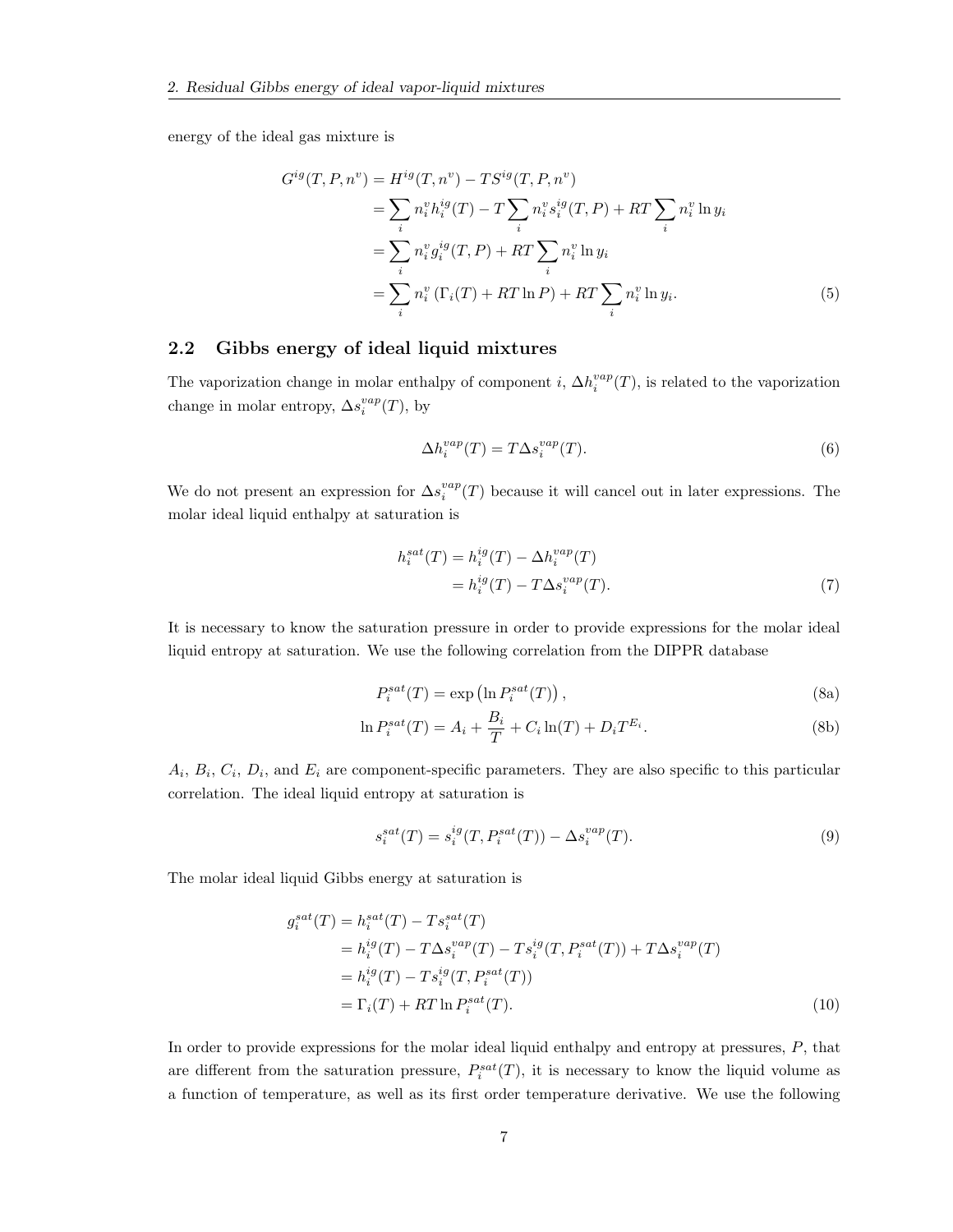correlation from the DIPPR database

$$
v_i^l(T) = \frac{B_i^{1 + \left(1 - \frac{T}{C_i}\right)^{D_i}}}{A_i}.
$$
\n(11)

Again,  $A_i$ ,  $B_i$ ,  $C_i$ , and  $D_i$  are component-specific parameters. They are also specific for this correlation, i.e. they are different from the parameters in the correlation for the saturation pressure. The molar ideal liquid enthalpy and entropy are

$$
h_i^{id}(T, P) = h_i^{sat}(T) + \left(v_i^l(T) - T\frac{\partial v_i^l}{\partial T}\right)(P - P_i^{sat}(T)),\tag{12a}
$$

$$
s_i^{id}(T, P) = s_i^{sat}(T) - \frac{\partial v_i^l}{\partial T}(P - P_i^{sat}(T)).
$$
\n(12b)

Terms that involve the temperature derivative will cancel out in later expressions. The molar ideal liquid Gibbs energy is

$$
g_i^{id}(T, P) = h_i^{id}(T, P) - Ts_i^{id}(T, P)
$$
  
\n
$$
= h_i^{sat}(T) + \left(v_i^l(T) - T\frac{\partial v_i^l}{\partial T}\right)(P - P_i^{sat}(T)) - Ts_i^{sat}(T) + T\frac{\partial v_i^l}{\partial T}(P - P_i^{sat}(T))
$$
  
\n
$$
= h_i^{sat}(T) - Ts_i^{sat}(T) + v_i^l(T)(P - P_i^{sat}(T))
$$
  
\n
$$
= g_i^{sat}(T) + v_i^l(T)(P - P_i^{sat}(T))
$$
  
\n
$$
= \Gamma_i(T) + RT \ln P_i^{sat}(T) + v_i^l(T)(P - P_i^{sat}(T)).
$$
\n(13)

The ideal liquid mixture enthalpy and entropy are

$$
H^{id}(T, P, n^l) = \sum_i n_i^l h_i^{id}(T, P),\tag{14a}
$$

$$
S^{id}(T, P, n^{l}) = \sum_{i} n_{i}^{l} s_{i}^{id}(T, P) - R \sum_{i} n_{i}^{l} \ln x_{i}.
$$
 (14b)

 $n^l$  is a vector of compositions in moles, i.e.  $n_i^l$  is the moles of component i.  $x_i = n_i^l / (\sum_j n_j^l)$  is the liquid mole fraction of component i. The second term in the expression for entropy is a mixing term. The ideal liquid mixture Gibbs energy is

$$
G^{id}(T, P, n^{l}) = H^{id}(T, P, n^{l}) - TS^{id}(T, P, n^{l})
$$
  
=  $\sum_{i} n_{i}^{l} h_{i}^{id}(T, P) - T \sum_{i} n_{i}^{l} s_{i}^{id}(T, P) + RT \sum_{i} n_{i}^{l} \ln x_{i}$   
=  $\sum_{i} n_{i}^{l} g_{i}^{id}(T, P) + RT \sum_{i} n_{i}^{l} \ln x_{i}$   
=  $\sum_{i} n_{i}^{l} (\Gamma_{i}(T) + RT \ln P_{i}^{sat}(T) + v_{i}^{l}(T)(P - P_{i}^{sat}(T))) + RT \sum_{i} n_{i}^{l} \ln x_{i}.$  (15)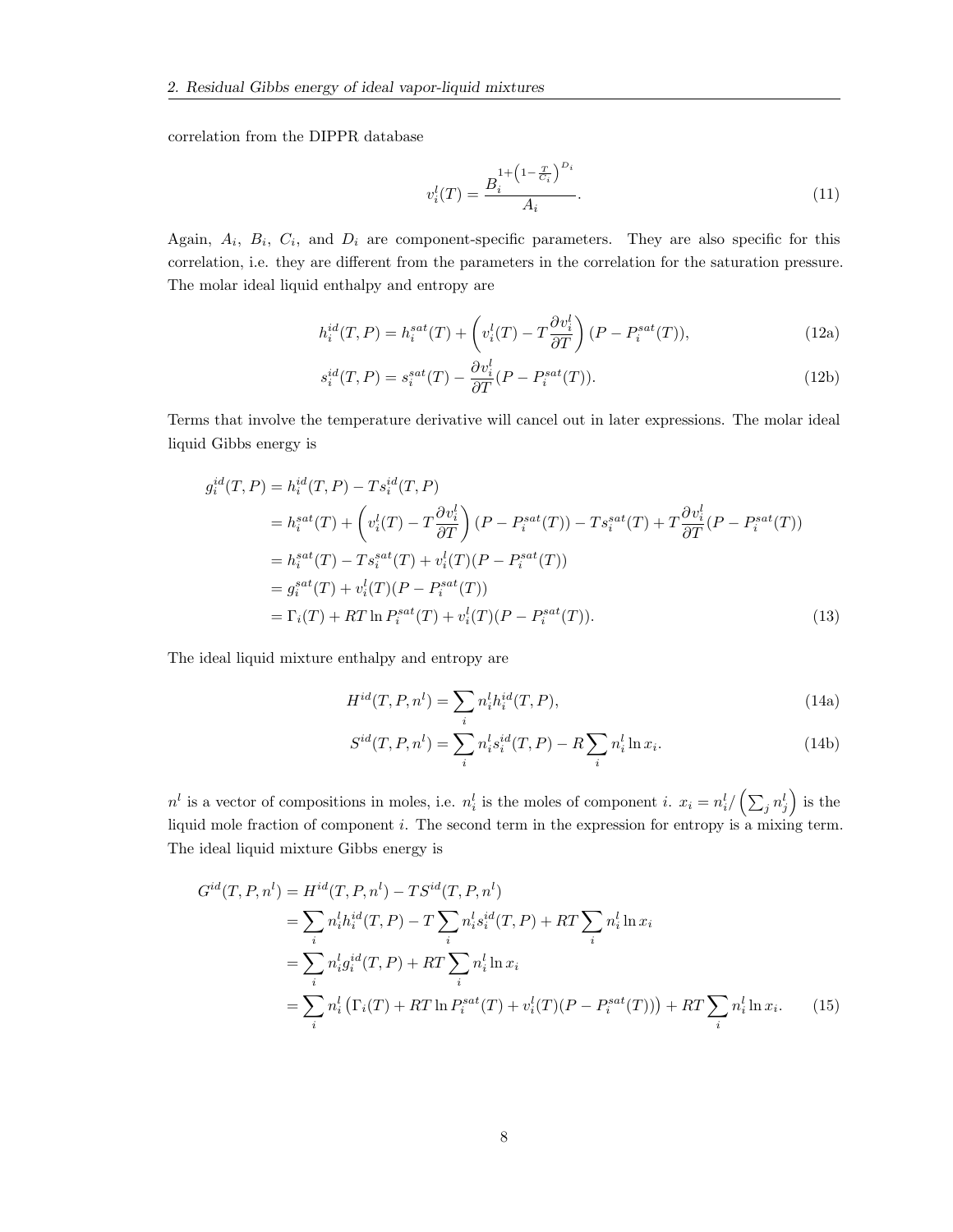#### <span id="page-9-0"></span>2.3 Residual Gibbs energy of ideal vapor and liquid mixtures

The residual Gibbs energy is the difference between the Gibbs energy of the mixture and the Gibbs energy of the mixture if it was considered to be an ideal gas mixture. The residual Gibbs energy of an ideal gas mixture is therefore zero:

$$
G^{R,ig}(T, P, n^v) = 0\tag{16}
$$

We use the Gibbs energy of ideal gas mixtures to derive the expression for the residual Gibbs energy of an ideal liquid mixture. It is the difference between the ideal liquid Gibbs energy and the ideal gas Gibbs energy evaluated at the same temperature, T, pressure, P, and composition,  $n!$ :

$$
G^{R,id}(T, P, n^l) = G^{id}(T, P, n^l) - G^{ig}(T, P, n^l)
$$
  
\n
$$
= \left(\sum_i n_i^l \left(\Gamma_i(T) + RT \ln P_i^{sat}(T) + v_i^l(T)(P - P_i^{sat}(T))\right) + RT \sum_i n_i^l \ln x_i\right)
$$
  
\n
$$
- \left(\sum_i n_i^l \left(\Gamma_i(T) + RT \ln P\right) + RT \sum_i n_i^l \ln x_i\right)
$$
  
\n
$$
= \sum_i n_i^l \left(RT \ln \frac{P_i^{sat}(T)}{P} + v_i^l(T)(P - P_i^{sat}(T))\right)
$$
(17)

It is important to note that the ideal gas Gibbs energy is evaluated at the liquid composition,  $n^{l}$ , and not  $n^v$  in the above expression. That is also the reason that  $x_i$  appears in place of  $y_i$  which means that certain terms cancel out. Unlike the ideal gas heat capacity,  $c_{P,i}^{ig}(T)$ , the saturation pressure,  $P_i^{sat}(T)$ , and the liquid volume,  $v_i^l(T)$ , are necessary in the computations that we present in this report.

#### <span id="page-9-1"></span>2.4 Summary

The residual Gibbs energy of ideal gas and liquid mixtures are

$$
G^{R,ig}(T,P,n^v) = 0,\t\t(18a)
$$

$$
G^{R,id}(T, P, n^l) = \sum_i n_i^l \left( RT \ln \frac{P_i^{sat}(T)}{P} + v_i^l(T)(P - P_i^{sat}(T)) \right). \tag{18b}
$$

They will be used in expressions for the fugacity coefficients in Section [4.](#page-13-2)

### <span id="page-9-2"></span>3 Residual Gibbs energy of nonideal mixtures

In this section, we first present an expression for the residual Gibbs energy of a nonideal mixture without assuming a specific equation of state. Then we describe cubic equations of state with van der Waals' mixing rules. Finally, we present the expression for the residual Gibbs energy of a nonideal mixture based on a cubic equation of state. The derivation of the expression based on the cubic equation of state is presented in Appendix [B.](#page-46-0) We will not use the expression for the Gibbs energy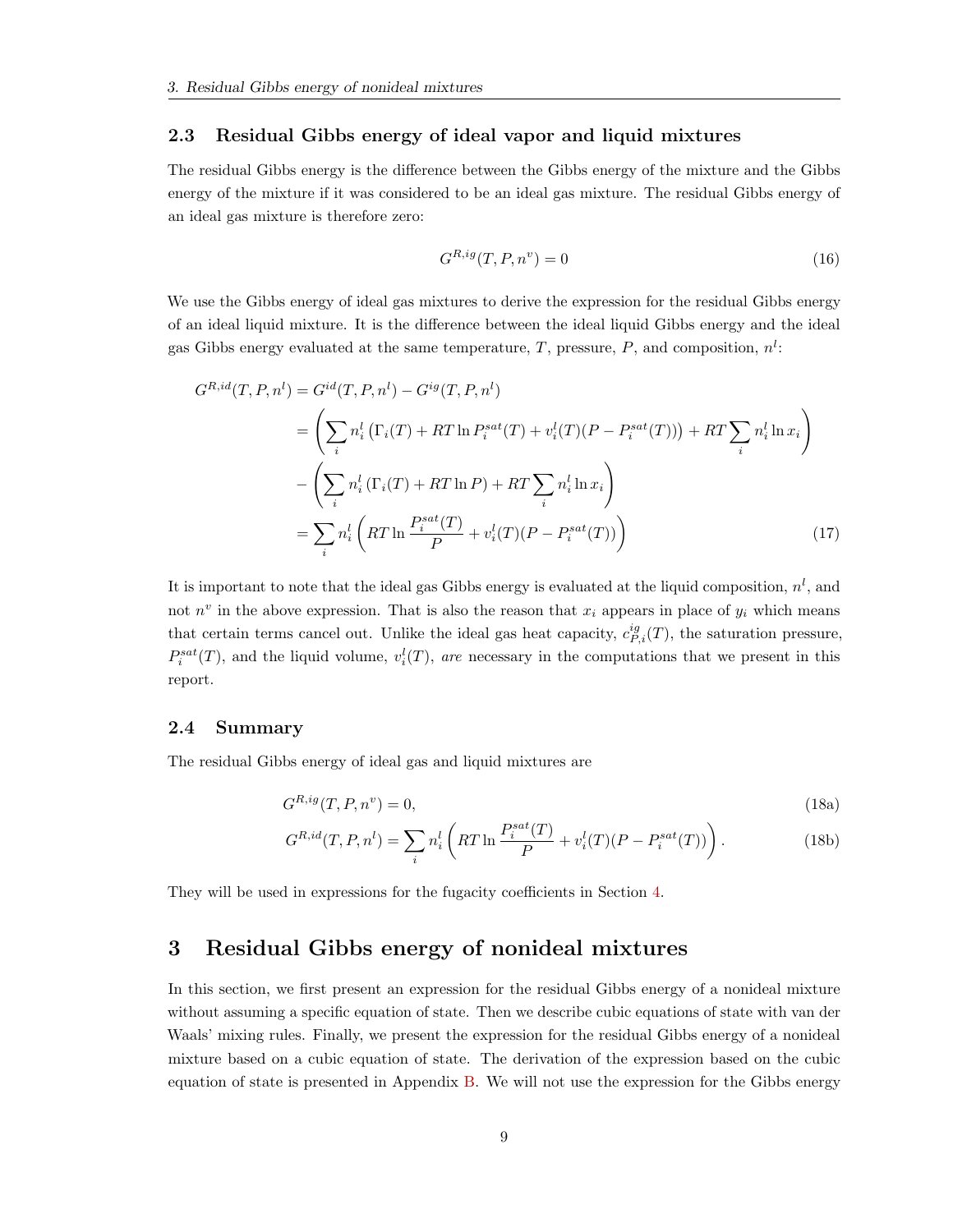of an ideal gas mixture that was derived in Section [2.](#page-5-1) Instead, we use the ideal gas law for the ideal gas mixture.

#### <span id="page-10-0"></span>3.1 Residual Gibbs energy with pressure-explicit equations of state

In this section, we consider a nonideal vapor or liquid mixture. We treat both phases in the same way. We use the residual Helmholtz energy in the derivation. We will consider the Helmholtz energy a function of temperature,  $T$ , volume,  $V$ , and composition (in moles),  $n$ . This is only for the sake of the derivation. Eventually, we describe the residual Gibbs energy as function of temperature,  $T$ , pressure,  $P$ , and mole numbers,  $n$ . We omit the superscript  $v$  or  $l$  on the composition vector because we treat both phases in the same way. The residual Helmholtz energy is

$$
A^{R}(T, V, n) = A(T, V, n) - A^{ig}(T, V, n).
$$
\n(19)

 $A(T, V, n)$  is the Helmholtz energy of the mixture and  $A^{ig}(T, V, n)$  is the Helmholtz energy of the mixture if it was an ideal gas. We use the fact that the volume derivative of Helmholtz energy is pressure with a negative sign:

$$
\frac{\partial A^R}{\partial V}(T, V, n) = \frac{\partial A}{\partial V}(T, V, n) - \frac{\partial A^{ig}}{\partial V}(T, V, n)
$$

$$
= -\left(P(T, V, n) - P^{ig}(T, V, n)\right). \tag{20}
$$

 $P^{ig}(T, V, n)$  is obtained from the ideal gas law, i.e.  $P^{ig}(T, V, n) = NRT/V$ , where  $N = \sum_j n_j$  is the total number of moles in the mixture and R is the gas constant.  $P(T, V, n)$  is obtained from an equation of state. The derivation that we present in this section is therefore best suited to equations of state that are explicit in pressure. That is the case for the cubic equations of state that we describe later. We obtain an expression for the residual Helmholtz energy of the nonideal mixture:

$$
A^{R}(T, V, n) = -\int_{V=\infty}^{V} \left( P(T, V, n) - \frac{NRT}{V} \right) dV.
$$
 (21)

The choice of integrating from infinite volume is a matter of convenience. We introduce the compressibility factor,  $Z = \frac{PV}{NRT}$ . We use relations between residual properties to derive an expression for the residual Gibbs energy evaluated at  $T$ ,  $P$ , and  $n$  [\(Michelsen and Mollerup,](#page-51-1) [2007,](#page-51-1) Table 6):

$$
G^{R}(T, P, n) = G^{R}(T, V, n) - NRT \ln Z
$$
  
=  $A^{R}(T, V, n) + PV - NRT - NRT \ln Z$   
=  $-\int_{V=\infty}^{V} \left( P(T, V, n) - \frac{NRT}{V} \right) dV + NRTZ - NRT - NRT \ln Z$   
=  $-\int_{V=\infty}^{V} \left( P(T, V, n) - \frac{NRT}{V} \right) dV + NRT(Z - 1) - NRT \ln Z.$  (22)

The above expression only becomes useful when we substitute a specific equation of state for  $P(T, V, n)$ .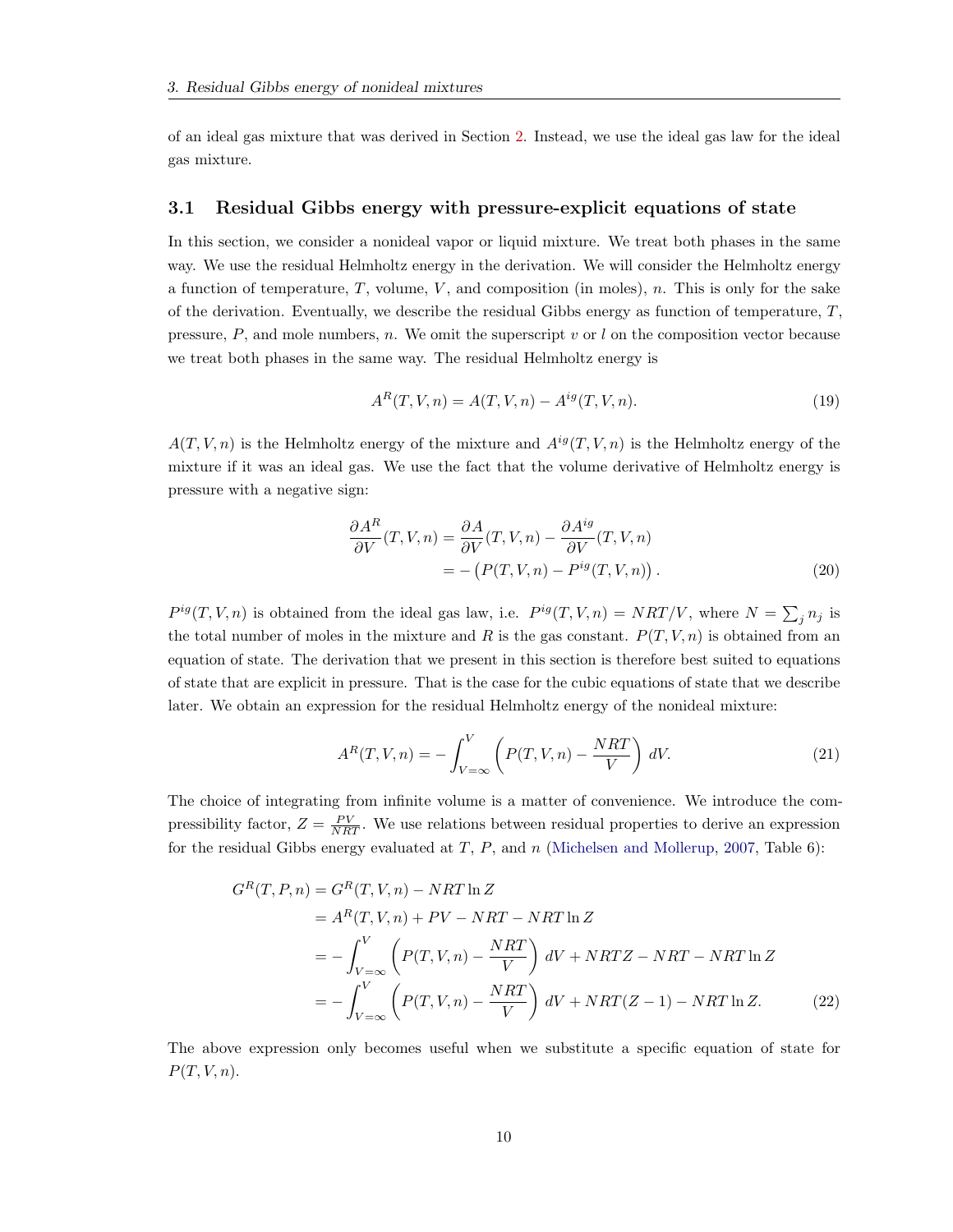#### <span id="page-11-0"></span>3.2 Cubic equations of state

In this section, we describe cubic equation equations of state and van der Waals' mixing rules. The cubic equations of state are formulated in terms of the molar volume,  $v = V/N$ :

$$
P = P(T, V, n) = \frac{RT}{v - b_m} - \frac{a_m}{(v + \epsilon b_m)(v + \sigma b_m)}
$$

$$
= \frac{RT}{V/N - b_m} - \frac{a_m}{(V/N + \epsilon b_m)(V/N + \sigma b_m)}.
$$
(23)

The parameters  $\epsilon$  and  $\sigma$  are specific for each cubic equation of state. Two of the most popular cubic equations of state were developed by [Soave](#page-52-1) [\(1972\)](#page-52-1) and by [Peng and Robinson](#page-51-2) [\(1976\)](#page-51-2). The parameters that are specific to each equation of state are shown in Table [1.](#page-12-1)  $a_m$  and  $b_m$  are mixing parameters given by van der Waals' mixing rules:

$$
a_m = a_m(T, n) = \sum_i \sum_j z_i z_j a_{ij}
$$
\n(24a)

$$
b_m = b_m(n) = \sum_i z_i b_i \tag{24b}
$$

 $z_i = n_i/N$  is the mole fraction of component i. We define the pure component parameter  $b_i$  shortly. The binary parameters  $a_{ij}$  are

$$
a_{ij} = a_{ij}(T) = (1 - k_{ij})\sqrt{\hat{a}_{ij}}.
$$
\n(25)

We assume that the binary interaction parameters,  $k_{ij}$ , are given constants, i.e. we do not provide an expression for them. They can either be measured experimentally or predicted with a model. The parameter  $\hat{a}_{ij}$  is the product of the pure component parameters  $a_i$  and  $a_j$ :

$$
\hat{a}_{ij} = \hat{a}_{ij}(T) = a_i a_j. \tag{26}
$$

The pure component parameters  $a_i$  and  $b_i$  are

$$
a_i = a_i(T) = \alpha(T_{r,i}, \omega_i) \Psi \frac{R^2 T_{c,i}^2}{P_{c,i}},
$$
\n(27a)

$$
b_i = \Omega \frac{RT_{c,i}}{P_{c,i}}.\t(27b)
$$

 $T_{r,i} = T/T_{c,i}$  is the reduced temperature.  $T_{c,i}$  and  $P_{c,i}$  are the critical temperature and pressure of component *i*.  $\omega_i$  is the acentricity factor. We use values from the DIPPR database for the critical temperature, pressure, and for the acentricity factor.  $\Psi$  and  $\Omega$  are parameters that are specific to the equation of state. Their values are shown in Table [1.](#page-12-1) The function,  $\alpha$ , is

$$
\alpha(T_{r,i}, \omega_i) = \left(1 + m(\omega_i)(1 - T_{r,i}^{1/2})\right)^2.
$$
\n(28)

 $m(\omega_i)$  is a polynomium that is specific for each equation of state. Its expression is shown in Table [1.](#page-12-1) This concludes the description of the cubic equations of state. Next, we describe how to solve the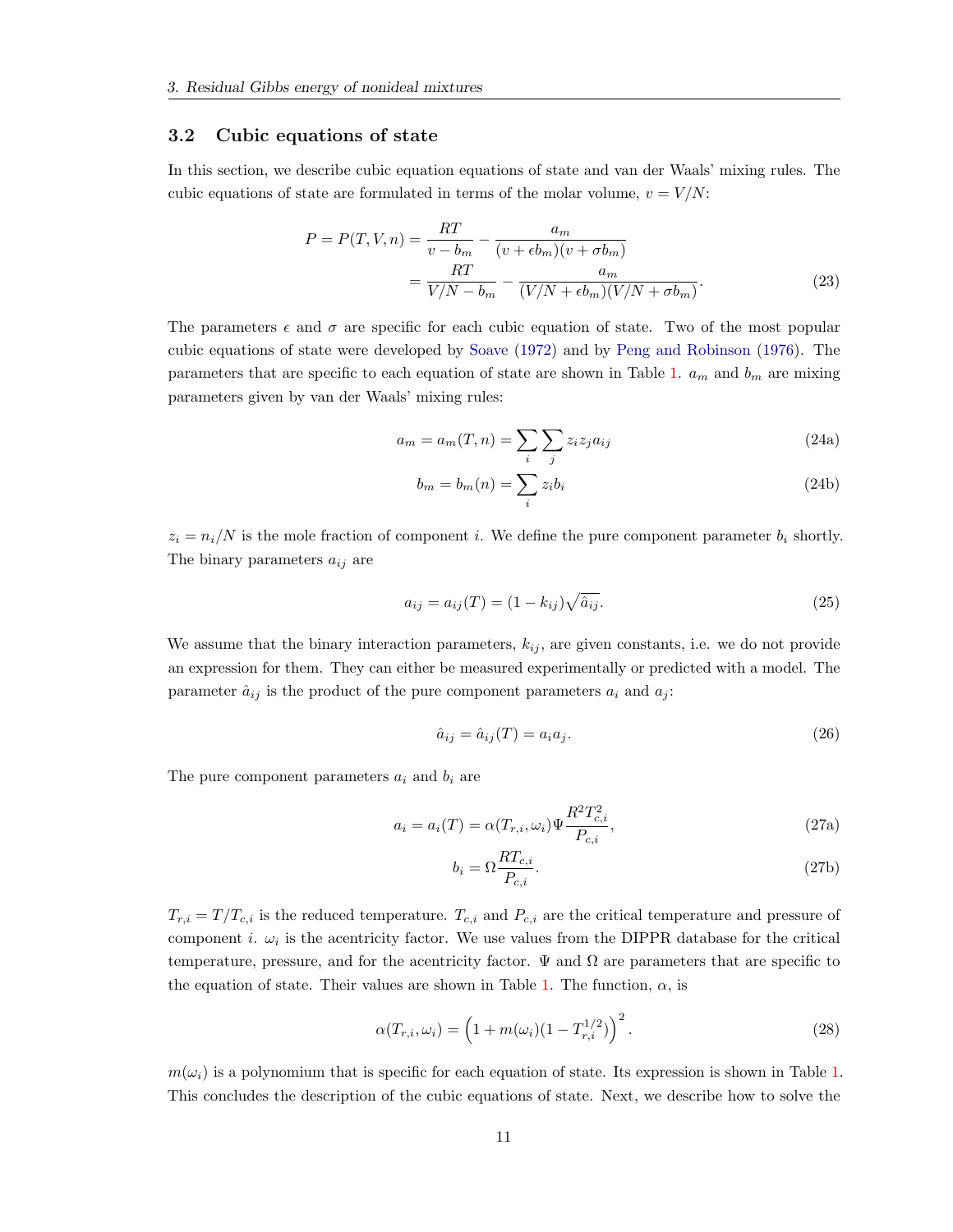<span id="page-12-1"></span>Table 1: Parameters in the Soave-Redlich-Kwong (SRK) and the Peng-Robinson (PR) cubic equations of state.

|     |  |  | $m(\omega)$                                                                                       |
|-----|--|--|---------------------------------------------------------------------------------------------------|
|     |  |  | $1+\sqrt{2}$ $1-\sqrt{2}$ 0.07779 0.45724 $m(\omega) = 0.37464 + 1.54226\omega - 0.26992\omega^2$ |
| SRK |  |  | 0.08664 0.42748 $m(\omega) = 0.480 + 1.574\omega - 0.176\omega^2$                                 |

cubic equation of state of state for the compressibility factor.

#### <span id="page-12-0"></span>3.2.1 Solution of cubic equations of state

We reformulate the cubic equation of state as a polynomium in the compressibility factor  $Z$ :

$$
q(Z) = Z^3 + \sum_{m=0}^{2} d_m Z^m = 0.
$$
 (29)

The polynomial coefficients are

$$
d_2 = d_2(A, B) = B(\epsilon + \sigma - 1) - 1,\tag{30a}
$$

$$
d_1 = d_1(A, B) = A - B(\epsilon + \sigma) + B^2(\epsilon\sigma - \epsilon - \sigma),
$$
\n(30b)

$$
d_0 = d_0(A, B) = - (AB + (B^2 + B^3) \epsilon \sigma), \qquad (30c)
$$

where A and B are functions of temperature, T, pressure,  $P$ , and composition, n:

$$
A = A(T, P, n) = \frac{Pa_m}{R^2 T^2},\tag{31a}
$$

$$
B = B(T, P, n) = \frac{Pb_m}{RT}.
$$
\n(31b)

The compressibility factors are therefore also functions of temperature,  $T$ , pressure,  $P$ , and composition, n, i.e.  $Z = Z(T, P, n)$ . The polynomium  $q(Z) = q(Z; T, P, n)$  will have either one or three roots depending on the given  $T$ ,  $P$ , and  $n$ . When it has three roots, the smallest root is the liquid phase compressibility and the largest root is the vapor phase compressibility. This is essentially what distinguishes the residual Gibbs energy of the vapor phase from the residual Gibbs energy of the liquid phase. For given  $T$ ,  $P$ , and  $n$ , we use Newton's method to solve for the compressibility factor:

$$
Z_{k+1} = Z_k - q(Z_k) / q'(Z_k),
$$
\n(32a)

$$
q'(Z_k) = 3Z_k^2 + 2d_2Z_k + d_1.
$$
\n(32b)

We use the stopping criterium

$$
|q(Z_{k+1})| < \epsilon,\tag{33}
$$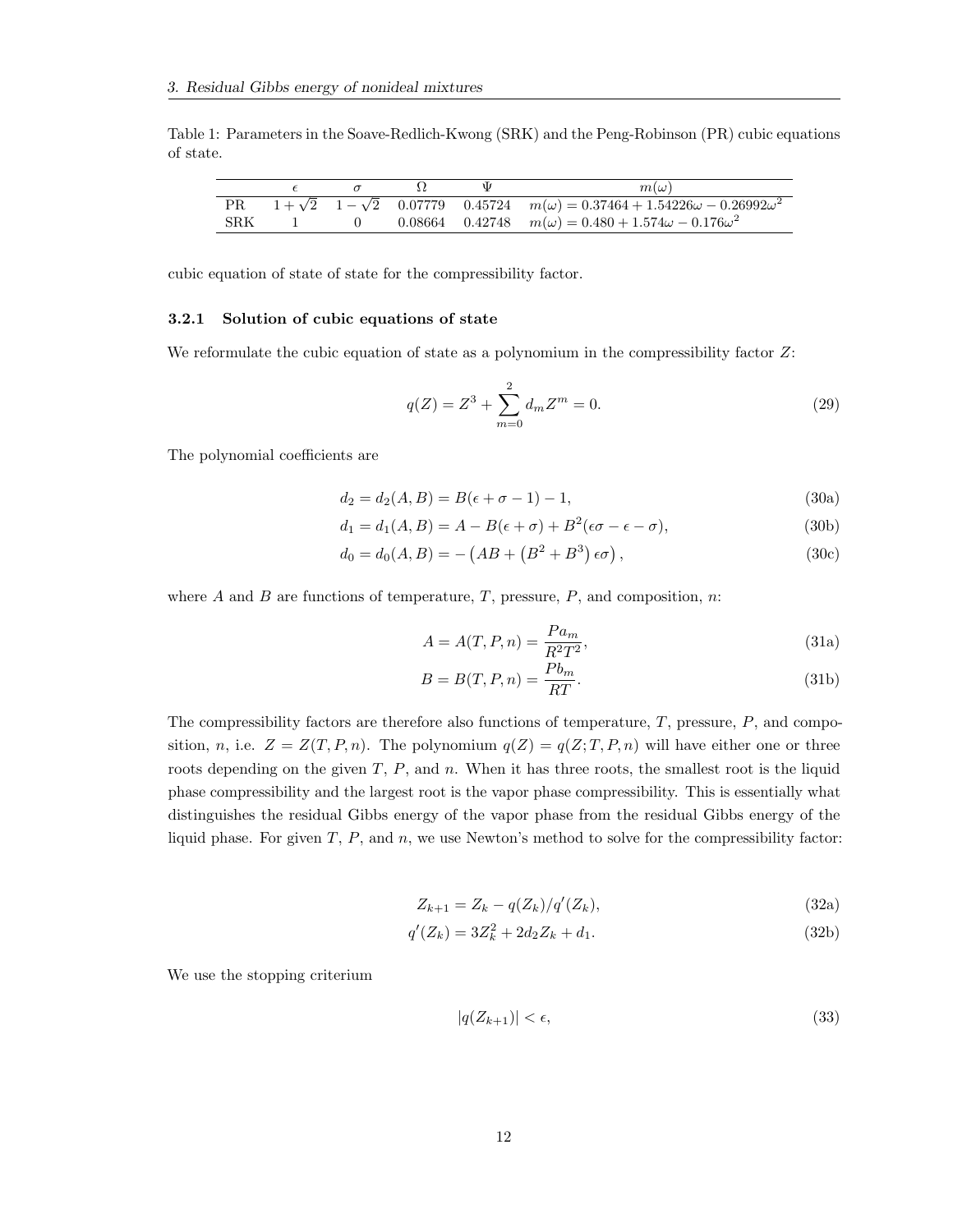for a given tolerance,  $\epsilon$ . The initial guess for the Newton iterations depends on whether we are searching for a vapor root or a liquid root:

$$
Z_0 = 1,\t\t \t (Vapor)\t\t (34a)
$$

<span id="page-13-3"></span>
$$
Z_0 = B.
$$
 (Liquid) (34b)

It is important to note that in vapor-liquid equilibrium computations, the vapor and the liquid phases will have different compositions,  $n^v$  and  $n^l$ . It is therefore necessary to solve the polynomium  $q(Z; T, P, n^v)$  for the vapor compressibility and  $q(Z; T, P, n^l)$  for the liquid compressibility. The compressibilities are not roots of the same polynomium.

#### <span id="page-13-0"></span>3.3 Residual Gibbs energy with cubic equations of state

We insert the cubic equation of state into the expression for the residual Gibbs energy. The evaluation of the integral is described in Appendix [B.](#page-46-0) The final expression becomes

$$
G^{R}(T, P, n) = -\int_{V=\infty}^{V} \left( \frac{RT}{V/N - b_{m}} - \frac{a_{m}}{(V/N + \epsilon b_{m})(V/N + \sigma b_{m})} - \frac{NRT}{V} \right) dV
$$
  
+  $NRT(Z - 1) - NRT \ln Z$   
=  $-NRT \ln \left( \frac{Z - B}{Z} \right) - \frac{N}{\epsilon - \sigma} \frac{a_{m}}{b_{m}} \ln \left( \frac{Z + \epsilon B}{Z + \sigma B} \right) + NRT(Z - 1) - NRT \ln Z$   
=  $NRT(Z - 1) - NRT \ln(Z - B) - \frac{N}{\epsilon - \sigma} \frac{a_{m}}{b_{m}} \ln \left( \frac{Z + \epsilon B}{Z + \sigma B} \right).$  (35)

We reiterate that the above expression describes the residual Gibbs energy of both the vapor phase,  $G^{R,v}(T, P, n^v)$ , and of the liquid phase,  $G^{R,l}(T, P, n^l)$ . The cubic equation of state is a third order polynomium,  $q(Z; T, P, n)$ , in the compressibility factor. The vapor phase compressibility,  $Z^v =$  $Z^v(T, P, n^v)$ , is the largest root of  $q(Z^v; T, P, n^v)$  and the liquid phase compressibility factor,  $Z^l =$  $Z^l(T, P, n^l)$ , is the smallest root of  $q(Z^l; T, P, n^l)$ .

#### <span id="page-13-1"></span>3.4 Summary

The residual Gibbs energy of a nonideal mixture (either a vapor or a liquid mixture) based on a cubic equation of state is

$$
G^{R}(T, P, n) = NRT(Z - 1) - NRT \ln(Z - B) - \frac{N}{\epsilon - \sigma} \frac{a_{m}}{b_{m}} \ln\left(\frac{Z + \epsilon B}{Z + \sigma B}\right). \tag{36}
$$

### <span id="page-13-2"></span>4 Fugacity and fugacity coefficients

In this section, we introduce the chemical potential in order to define the fugacity. Next, we introduce the fugacity coefficients which are the quantities that we will actually use in the vaporliquid equilibrium computations. That is, the chemical potentials and the fugacities only serve the purpose of introducing expressions for the fugacity coefficients.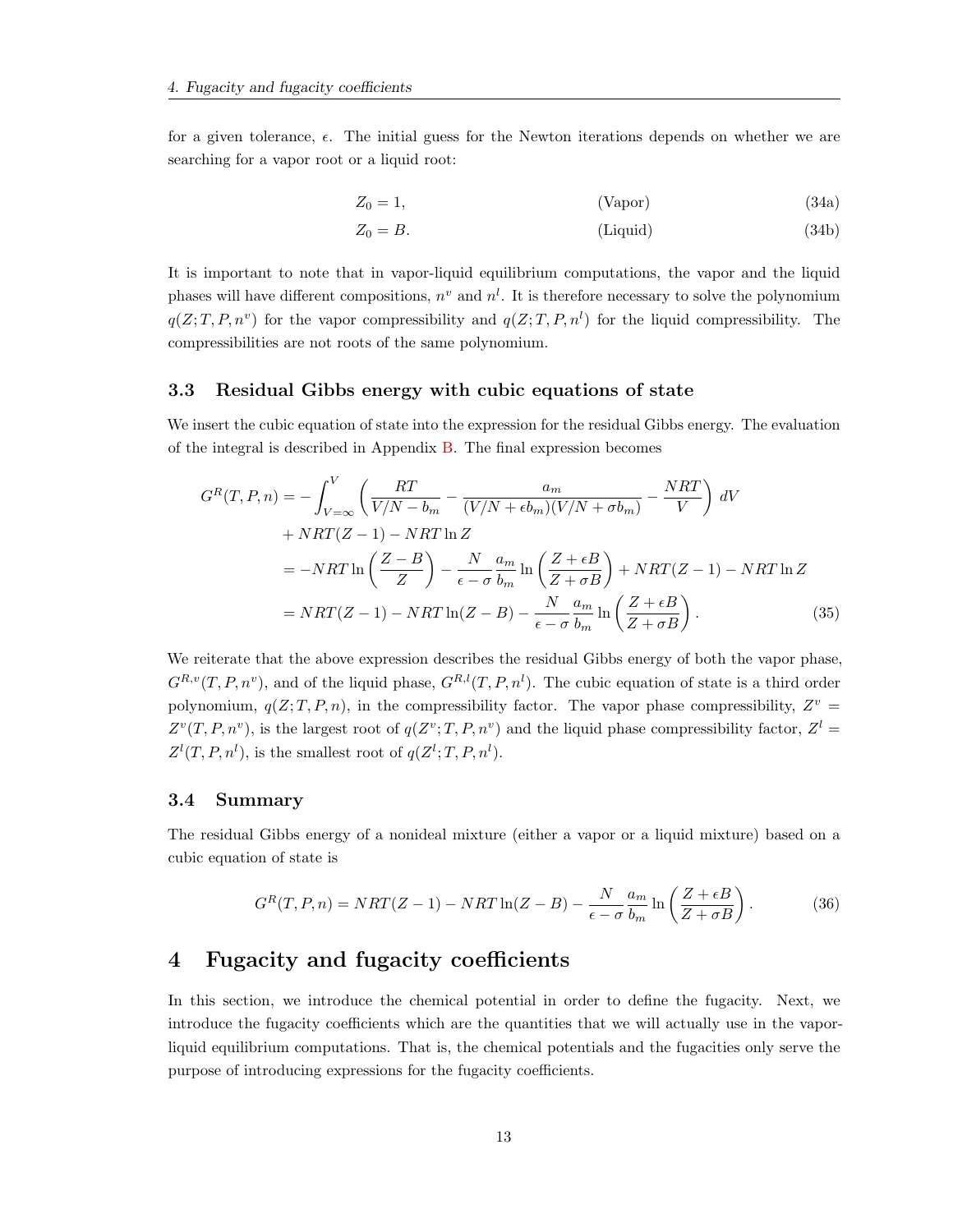#### <span id="page-14-0"></span>4.1 Definition of chemical potential

The chemical potential of component  $i$  in a mixture is by definition the partial derivative of the Gibbs energy of that mixture with respect to mole number  $i$ :

$$
\mu_i(T, P, n) = \frac{\partial G}{\partial n_i}(T, P, n). \tag{37}
$$

The same definition holds for any mixture, i.e. also for ideal gas and liquid mixtures:

$$
\mu_i^{ig}(T, P, n) = \frac{\partial G^{ig}}{\partial n_i^v}(T, P, n^v),\tag{38a}
$$

$$
\mu_i^{id}(T, P, n) = \frac{\partial G^{id}}{\partial n_i^l}(T, P, n^l). \tag{38b}
$$

#### <span id="page-14-1"></span>4.2 Chemical potential of a pure component ideal gas

The definition of the fugacity of component  $i$  depends on the chemical potential of a pure component  $(pc)$  ideal gas consisting entirely of component i. The Gibbs energy of such a pure component ideal gas is

$$
G_i^{pc,ig}(T, P, n_i^v) = n_i^v g_i^{ig}(T, P)
$$
  
=  $n_i^v (\Gamma_i(T) + RT \ln P).$  (39)

The chemical potential of that pure component ideal gas is therefore

$$
\mu_i^{pc,ig}(T, P, n_i^v) = \frac{\partial G_i^{pc,ig}}{\partial n_i^v}(T, P, n_i^v)
$$

$$
= g_i^{ig}(T, P)
$$

$$
= \Gamma_i(T) + RT \ln P.
$$
(40)

We note that the pure component ideal gas chemical potential is independent of the mole number, i.e.  $\mu_i^{pc,ig}(T, P, n_i^v) = \mu_i^{pc,ig}(T, P)$ .

#### <span id="page-14-2"></span>4.3 Definition of fugacity

We define the fugacity of a mixture (vapor or liquid) of composition  $n$ . First, we recall that the Gibbs energy of an ideal gas mixture of composition  $n^v$  (in moles) is

<span id="page-14-3"></span>
$$
G^{ig}(T, P, n^v) = \sum_{i} n_i^v \left( \Gamma_i(T) + RT \ln P \right) + RT \sum_{i} n_i^v \ln y_i. \tag{41}
$$

Next, we express the ideal gas mixture chemical potential of component  $i$  in terms of the chemical potential of a pure component ideal gas that consists of component i. Because we define fugacity in the same way for both vapor and liquid mixtures, we use n for the composition instead of  $n^v$ . Similarly, we use  $z_i = n_i/N$ , where  $N = \sum_j n_j$ , for the mole fraction of component *i*. The *i*'th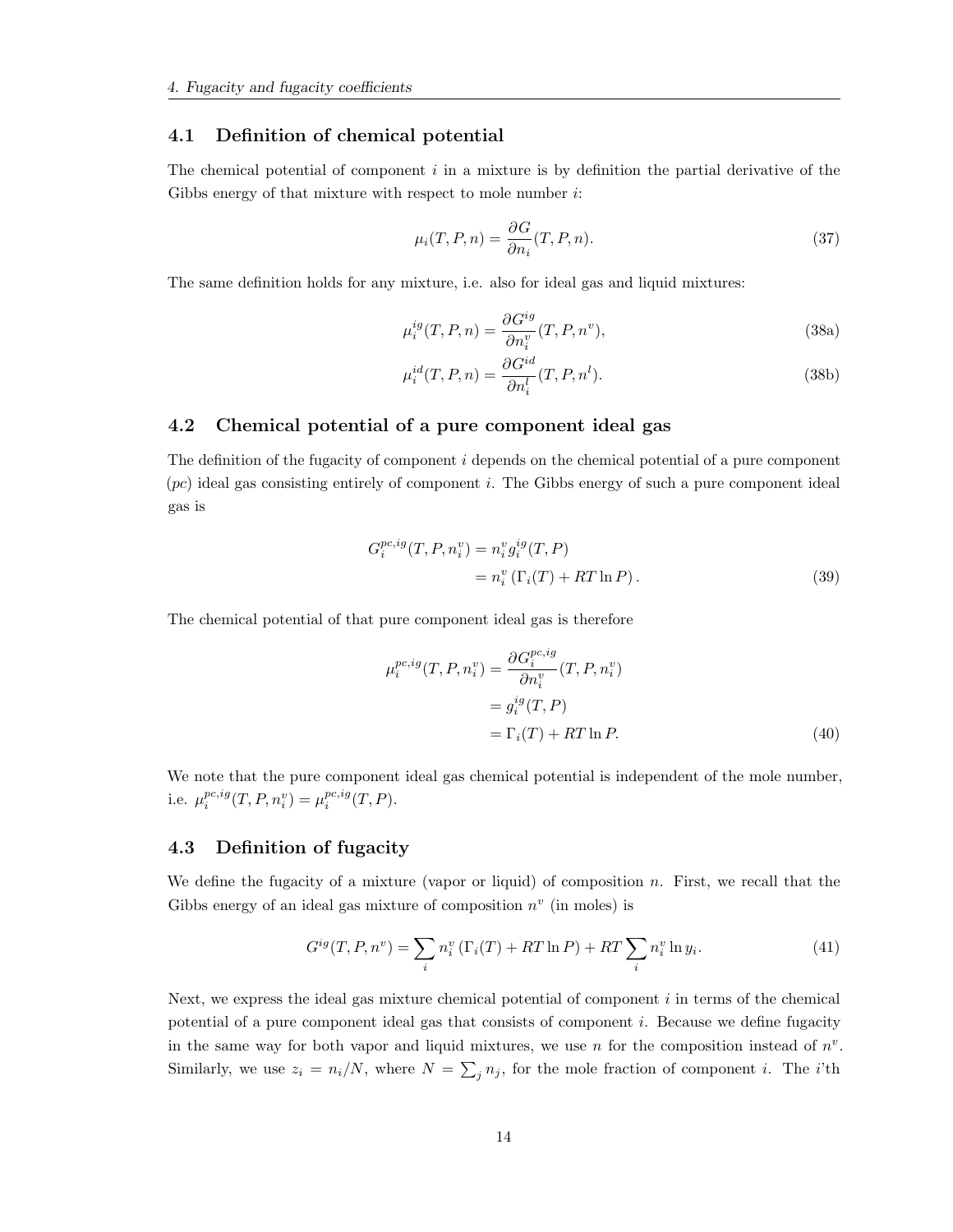chemical potential of an ideal gas mixture is

<span id="page-15-1"></span>
$$
\mu_i^{ig}(T, P, n) = \frac{\partial G^{ig}}{\partial n_i^v}(T, P, n)
$$
  
=  $\Gamma_i(T) + RT \ln P + RT \ln z_i$   
=  $\Gamma_i(T) + RT \ln P_0 + RT \ln \frac{z_i P}{P_0}$   
=  $\mu_i^{pc, ig}(T, P_0) + RT \ln \frac{z_i P}{P_0}$ . (42)

The differentiation of the first sum in the expression [\(41\)](#page-14-3) for the Gibbs energy of an ideal gas mixture is straightforward. We describe the differentiation of the second sum in Appendix [A.](#page-45-0) The fugacity of component i,  $f_i(T, P, n)$ , is defined such that the above expression is valid for the chemical potential of mixtures that are not ideal gas mixtures. It is therefore implicitly defined by replacing  $z_iP$  with  $f_i(T, P, n)$  in the above:

<span id="page-15-2"></span>
$$
\mu_i(T, P, n) = \mu_i^{pc, ig}(T, P_0) + RT \ln \frac{f_i(T, P, n)}{P_0}.
$$
\n(43)

Note that it is still the chemical potential of a pure component ideal gas that appears on the righthand side of the above expression. Next, we introduce the fugacity coefficients and use the above expression to relate the fugacity coefficients to the residual Gibbs energy.

#### <span id="page-15-0"></span>4.4 Fugacity coefficients

In this section, we introduce the fugacity coefficients and relate them to the residual Gibbs energy. First, we isolate the chemical potential of the pure component ideal gas in [\(42\)](#page-15-1):

$$
\mu_i^{pc,ig}(T, P_0) = \mu_i^{ig}(T, P, n) - RT \ln \frac{z_i P}{P_0}.
$$
\n(44)

Then we substitute the chemical potential of the pure component ideal gas into [\(43\)](#page-15-2):

$$
\mu_i(T, P, n) = \mu_i^{pc, ig}(T, P_0) + RT \ln \frac{f_i(T, P, n)}{P_0}
$$
  
= 
$$
\mu_i^{ig}(T, P, n) - RT \ln \frac{z_i P}{P_0} + RT \ln \frac{f_i(T, P, n)}{P_0}
$$
  
= 
$$
\mu_i^{ig}(T, P, n) + RT \ln \frac{f_i(T, P, n)}{z_i P}.
$$
 (45)

We define the fugacity coefficient of component  $i$  as

<span id="page-15-3"></span>
$$
\phi_i(T, P, n) = \frac{f_i(T, P, n)}{z_i P}.
$$
\n(46)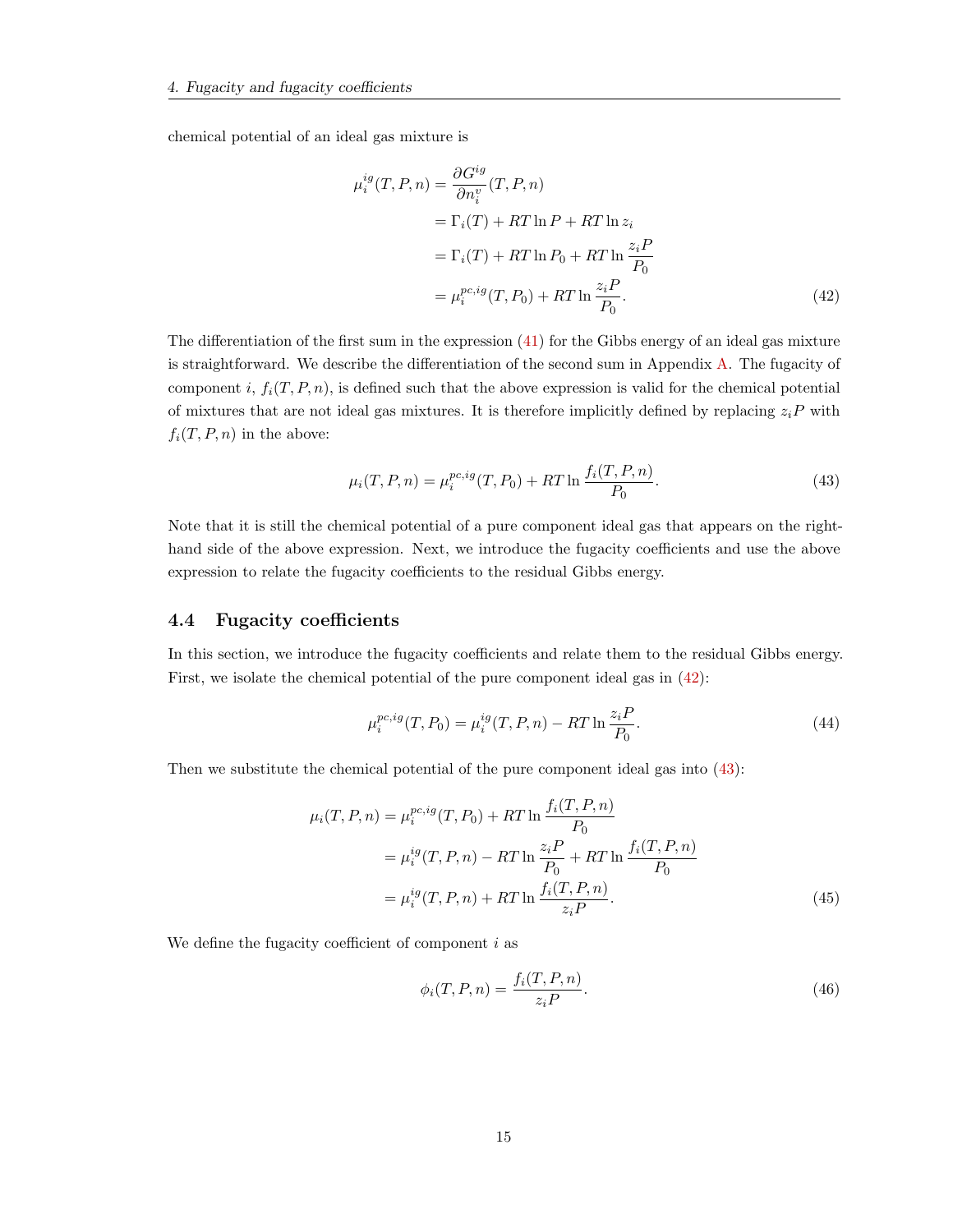We substitute the fugacity coefficient into  $(45)$ , isolate the term that contains the fugacity coefficient, and use the definition of the chemical potentials:

$$
RT \ln \phi_i(T, P, n) = \mu_i(T, P, n) - \mu_i^{ig}(T, P, n)
$$
  
= 
$$
\frac{\partial G}{\partial n_i}(T, P, n) - \frac{\partial G^{ig}}{\partial n_i}(T, P, n)
$$
  
= 
$$
\frac{\partial}{\partial n_i} (G(T, P, n) - G^{ig}(T, P, n))
$$
  
= 
$$
\frac{\partial G^R}{\partial n_i}(T, P, n)
$$
 (47)

We thus obtain an expression for the logarithm of the fugacity coefficients:

$$
\ln \phi_i(T, P, n) = \frac{1}{RT} \frac{\partial G^R}{\partial n_i}(T, P, n). \tag{48}
$$

It is only the logarithms of the fugacity coefficients that we use in the vapor-liquid equilibrium computations. It is therefore not necessary to isolate the fugacity coefficients in the above. Next, we derive expressions for the logarithmic fugacity coefficients of ideal and nonideal gas and liquid mixtures.

#### <span id="page-16-0"></span>4.4.1 Ideal gas mixture

The residual Gibbs energy of ideal gas mixtures is zero. The logarithmic fugacity coefficients are therefore also zero:

$$
\ln \phi_i^{ig}(T, P, n^v) = \frac{1}{RT} \frac{\partial G^{R,ig}}{\partial n_i}(T, P, n)
$$

$$
= 0.
$$
 (49)

#### <span id="page-16-1"></span>4.4.2 Ideal liquid mixture

The residual Gibbs energy of ideal liquid mixtures is linear in the mole numbers. The differentiation is therefore straightforward. The logarithmic fugacity coefficients are

$$
\ln \phi_i^{id}(T, P, n^l) = \frac{1}{RT} \frac{\partial G^{R,id}}{\partial n_i^l}
$$
  
= 
$$
\frac{1}{RT} \left( RT \ln \frac{P_i^{sat}(T)}{P} + v_i^l(T)(P - P_i^{sat}(T)) \right)
$$
  
= 
$$
\ln \frac{P_i^{sat}(T)}{P} + \frac{v_i^l(T)(P - P_i^{sat}(T))}{RT}.
$$
 (50)

The fugacity coefficients of ideal liquids are therefore independent of the composition, i.e.  $\phi_i^{id}(T, P, n^l) =$  $\phi_i^{id}(T,P).$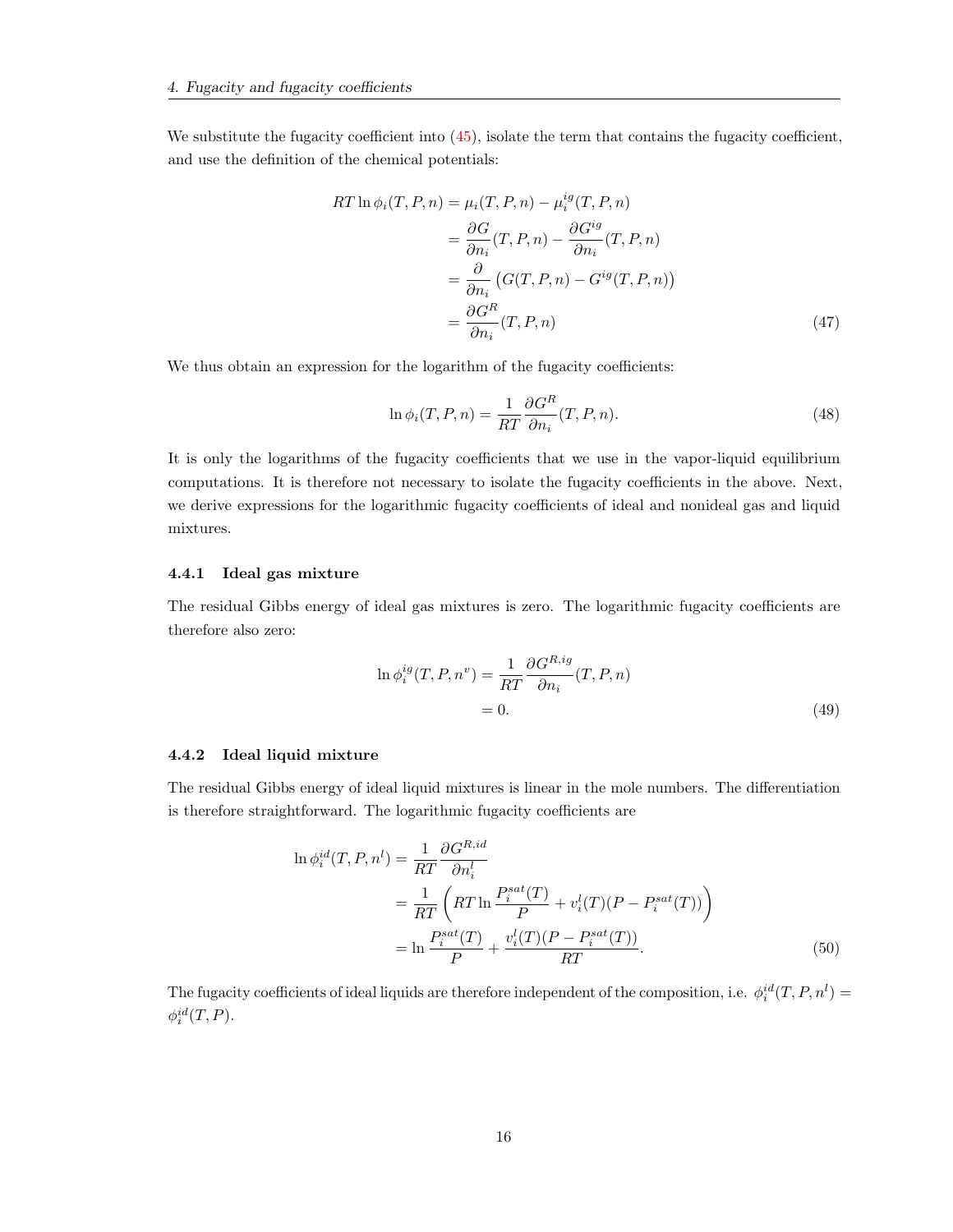#### <span id="page-17-0"></span>4.4.3 Nonideal mixture

We present the derivation of the fugacity coefficients for nonideal mixtures in Appendix [C.](#page-47-0) The final expression is

$$
\ln \phi_i(T, P, n) = (Z - 1)\frac{b_i}{b_m} - \ln(Z - B) - \frac{1}{\epsilon - \sigma} \frac{1}{RTb_m} \left(2\sum_j z_j a_{ij} - a_m \frac{b_i}{b_m}\right) \ln\left(\frac{Z + \epsilon B}{Z + \sigma B}\right). \tag{51}
$$

The above expression applies to both vapor and liquid mixtures. The logarithmic fugacity coefficients of vapor mixtures,  $\ln \phi_i^v(T, P, n^v)$ , use the vapor phase compressibility,  $Z^v = Z^v(T, P, n^v)$ , which is the largest root of the cubic equation of state,  $q(Z^v;T,P,n^v)$ . The logarithmic fugacity coefficients of liquid mixtures use the liquid phase compressibility,  $Z^{l}(T, P, n^{l})$ , which is the smallest root of  $q(Z^l;T,P,n^l)$ . Furthermore, several of the quantities in the above expression depend on the composition. It is therefore different values of  $a_m(T, n)$ ,  $b_m(n)$ ,  $B(T, P, n)$ , and  $z_i$  that appear in the expressions for the vapor and liquid logarithmic fugacity coefficients.

#### <span id="page-17-1"></span>4.5 Summary

The expressions for the logarithmic fugacity coefficients are

$$
\ln \phi_i^{ig}(T, P, n^v) = 0,\tag{52a}
$$

$$
\ln \phi_i^{id}(T, P, n^l) = \ln \frac{P_i^{sat}(T)}{P} + \frac{v_i^l(T)(P - P_i^{sat}(T))}{RT},
$$
\n(52b)

$$
\ln \phi_i(T, P, n) = (Z - 1)\frac{b_i}{b_m} - \ln(Z - B) - \frac{1}{\epsilon - \sigma} \frac{1}{RTb_m} \left(2\sum_j z_j a_{ij} - a_m \frac{b_i}{b_m}\right) \ln\left(\frac{Z + \epsilon B}{Z + \sigma B}\right).
$$
\n(52c)

The latter expression applies to both nonideal vapor and liquid mixtures.

### <span id="page-17-2"></span>5 Vapor-liquid equilibrium

In this section, we formulate the vapor-liquid equilibrium problem as an optimization problem. We then derive the vapor-liquid equilibrium conditions as the first-order optimality conditions of this optimization problem. Next, we reformulate the equilibrium conditions in terms of the fugacity coefficients that we introduced in Section [4.](#page-13-2) Finally, we use Newton's method to solve the equilibrium conditions.

#### <span id="page-17-3"></span>5.1 Equilibrium conditions

We consider a mixture that exists in both a vapor phase  $(v)$  and a liquid phase  $(l)$ . The mixture contains  $N_C$  components. The vapor phase has composition  $n^v$ , and the liquid phase has composition  $n^l$ . Both  $n^v$  and  $n^l$  are vectors of mole numbers. Both phases have the same temperature, T, and the same pressure, P. The mixture is isothermal and isobaric, i.e. the temperature and the pressure are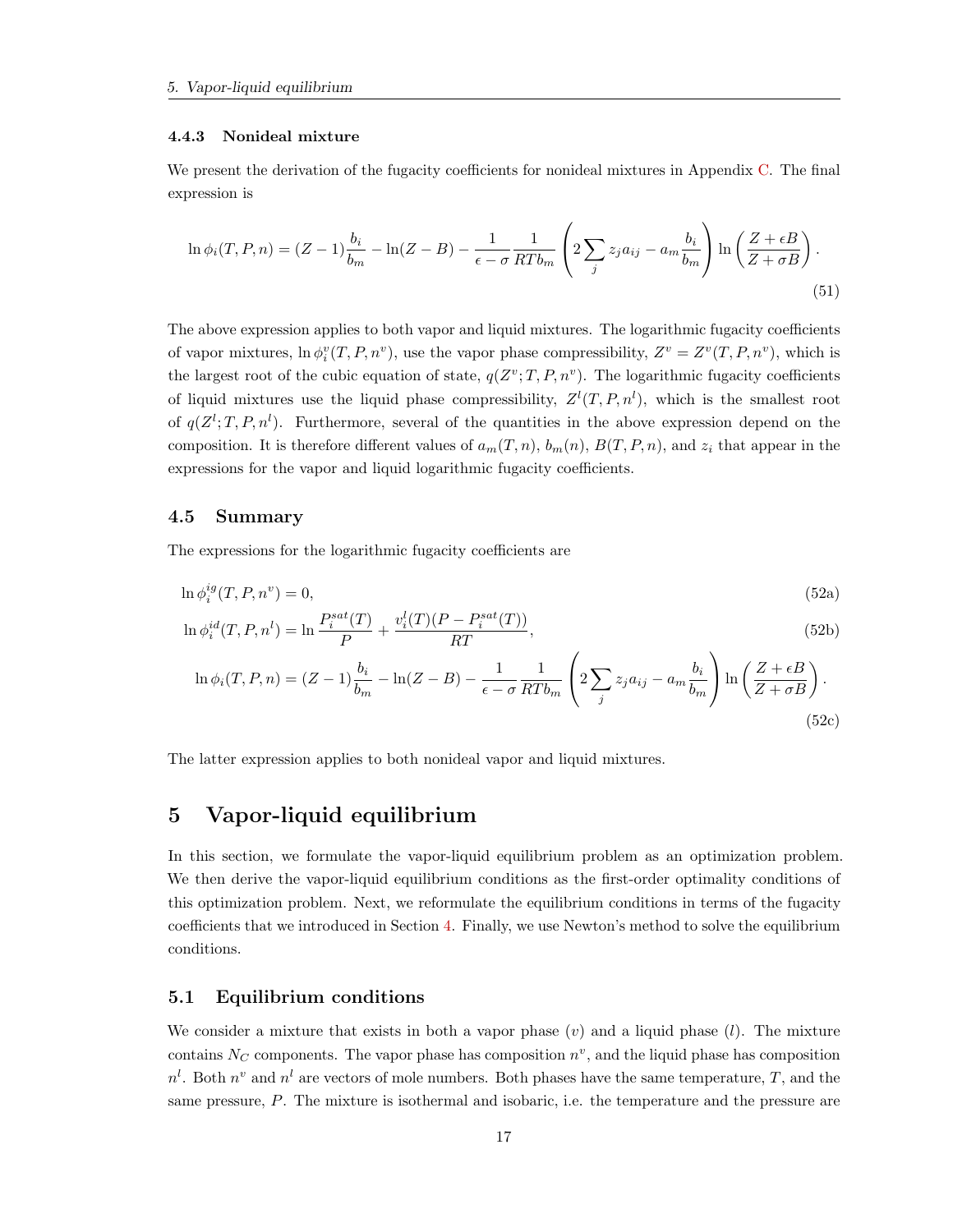specified constants. The problem is to find the vapor-liquid composition (in moles) at equilibrium. The condition of equilibrium is that Gibbs energy of the mixture is minimal. We formulate this condition as the optimization problem

$$
\min_{n^v, n^l} G^v(T, P, n^v) + G^l(T, P, n^l),
$$
\n(53a)

s.t. 
$$
n_i^v + n_i^l = n_i, \quad i = 1, ..., N_C.
$$
 (53b)

The total moles of each component,  $n_i$ , is specified. The constraint ensures that mass is conserved, i.e. that mass is distributed among the vapor phase and the liquid phase. Because the constraint is linear, we use it to eliminate the liquid moles, i.e.  $n^l = n - n^v$ . By doing so, we obtain an unconstrained optimization problem:

$$
\min_{n^v} G^v(T, P, n^v) + G^l(T, P, n - n^v). \tag{54}
$$

The first-order optimality conditions require that the derivatives of the objective function with respect to the vapor mole numbers are zero:

$$
\frac{\partial G^v}{\partial n_i^v}(T, P, n^v) - \frac{\partial G^l}{\partial n_i^l}(T, P, n - n^v) = 0.
$$
\n(55)

We have used that  $\frac{\partial}{\partial n_i^v} (G^l(T, P, n - n^v)) = -\frac{\partial G^l}{\partial n_i^l}(T, P, n - n^v)$ . For brevity, we write  $n^l$  instead of  $n - n^v$  in most of the following equations in this section, but it is implicitly understood that  $n^l$  has been eliminated. Next, we rewrite the equilibrium conditions in terms of the chemical potentials:

$$
\frac{\partial G^v}{\partial n_i^v}(T, P, n^v) - \frac{\partial G^l}{\partial n_i^l}(T, P, n^l) = \mu_i^v(T, P, n^v) - \mu_i^l(T, P, n^l) \n= \left(\mu_i^v(T, P, n^v) - \mu_i^{pc, ig}(T, P_0)\right) - \left(\mu_i^l(T, P, n^l) - \mu_i^{pc, ig}(T, P_0)\right).
$$
\n(56)

We can obtain an expression for the difference in each parentheses from the definition of the fugacities:

$$
\left(\mu_i^v(T, P, n^v) - \mu_i^{pc, ig}(T, P_0)\right) - \left(\mu_i^l(T, P, n^l) - \mu_i^{pc, ig}(T, P_0)\right)
$$
  
= RT ln  $\frac{f_i^v(T, P, n^v)}{P_0} - RT \ln \frac{f_i^l(T, P, n^l)}{P_0}$ . (57)

From the definition of the fugacity coefficients, we know that  $f_i^v(T, P, n^v) = \phi_i^v(T, P, n^v) y_i P$  and  $f_i^l(T, P, n^l) = \phi_i^l(T, P, n^l)x_iP$ . We use those expressions to introduce the fugacity coefficients:

$$
RT \ln \frac{f_i^v(T, P, n^v)}{P_0} - RT \ln \frac{f_i^l(T, P, n^l)}{P_0} = RT \left( \ln f_i^v(T, P, n^v) - \ln f_i^l(T, P, n^l) \right)
$$
  
= RT \left( \ln (\phi\_i^v(T, P, n^v) y\_i P) - \ln (\phi\_i^l(T, P, n^l) x\_i P) \right)  
= RT \left( \ln \phi\_i^v(T, P, n^v) + \ln y\_i - \ln \phi\_i^l(T, P, n^l) - \ln x\_i \right). (58)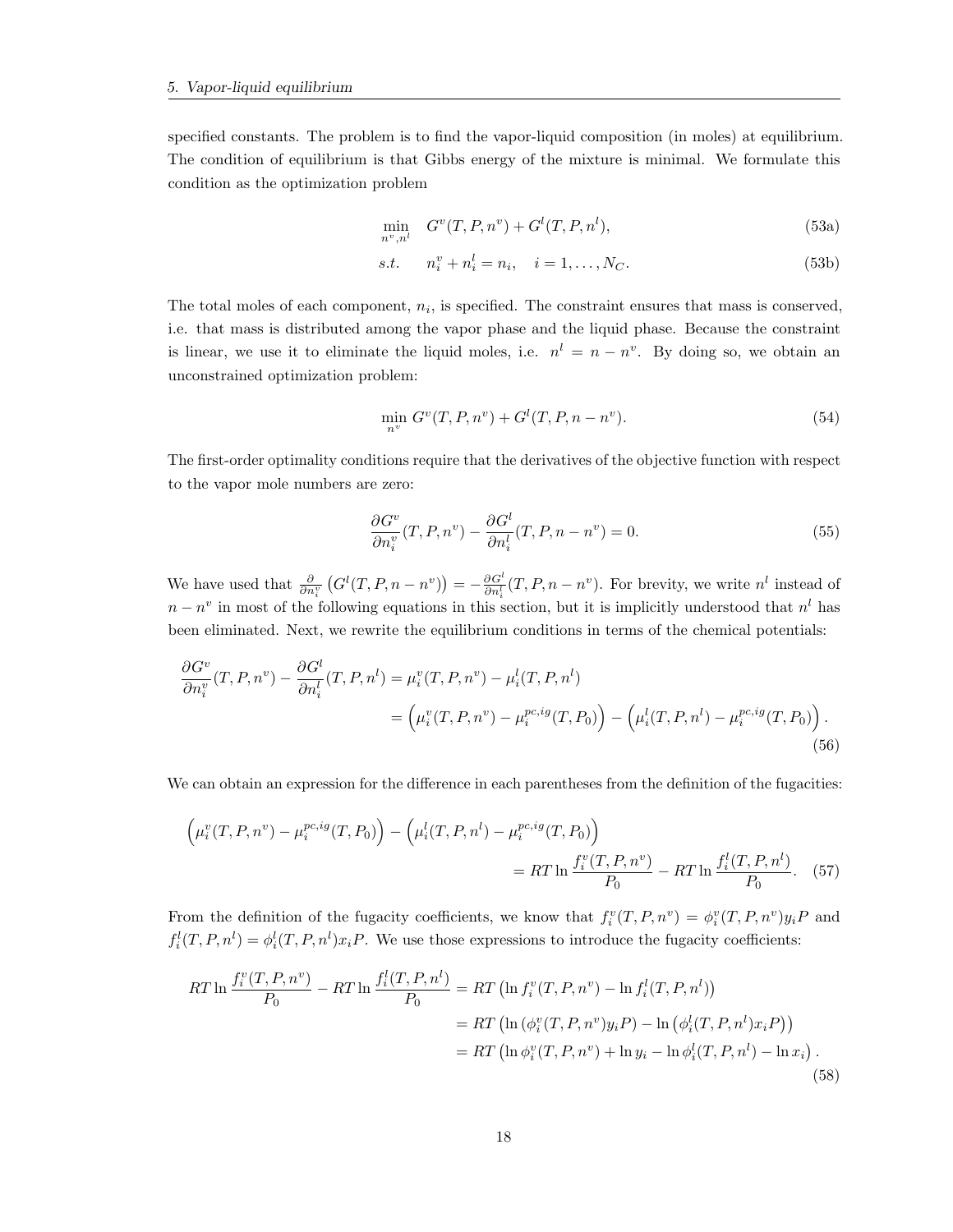We recall that we have eliminated the liquid mole numbers, i.e.  $n^l = n - n^v$ . We solve the vapor-liquid equilibrium problem by solving the following nonlinear equations for the vapor mole numbers,  $n^v$ :

$$
g_i(T, P, n^v) = \ln \phi_i^v(T, P, n^v) + \ln y_i - \ln \phi_i^l(T, P, n - n^v) - \ln x_i = 0.
$$
 (59)

The liquid mole numbers are  $x_i = n_i^l / (\sum_j n_j^l) = (n_i - n_i^v) / (\sum_j n_j - n_j^v)$ .

#### <span id="page-19-0"></span>5.2 Solution of the equilibrium conditions

We solve the vapor-liquid equilibrium conditions with Newton's method:

$$
n^{v,k+1} = n^{v,k} - \left(\frac{\partial g}{\partial n^v}\right)^{-1} g(T, P, n^{v,k}).\tag{60}
$$

#### <span id="page-19-1"></span>5.3 Summary

The vapor-liquid equilibrium conditions for a vapor-liquid mixture at temperature  $T$ , pressure  $P$ , and total composition n are

$$
g_i(T, P, n^v) = \ln \phi_i^v(T, P, n^v) + \ln y_i - \ln \phi_i^l(T, P, n - n^v) - \ln x_i = 0.
$$
 (61)

We solve the above equilibrium conditions for the vapor composition,  $n^v$ . The liquid mole numbers are  $x_i = (n_i - n_i^v) / (\sum_j n_i - n_i^v)$ . We solve the vapor-liquid equilibrium equations with Newton's method:

$$
n^{v,k+1} = n^{v,k} - \left(\frac{\partial g}{\partial n^v}\right)^{-1} g(T, P, n^{v,k}).\tag{62}
$$

After solution, the liquid mole numbers are computed by  $n^l = n - n^v$ .

### <span id="page-19-2"></span>6 Equilibrium constants

In this section, we introduce the equilibrium constants and provide an expression for them in terms of the logarithmic fugacity coefficients. The equilibrium constants are useful when solving vapor-liquid equilibrium problems for ideal gas and liquid mixtures. We also use them as independent variables in the phase envelope computations in Section [8.](#page-23-0)

#### <span id="page-19-3"></span>6.1 Equilibrium constants

The i'th equilibrium constant (sometimes called the equilibrium ratio) is the ratio between the vapor mole fraction and the liquid mole fraction of component i:

$$
K_i = \frac{y_i}{x_i}.\tag{63}
$$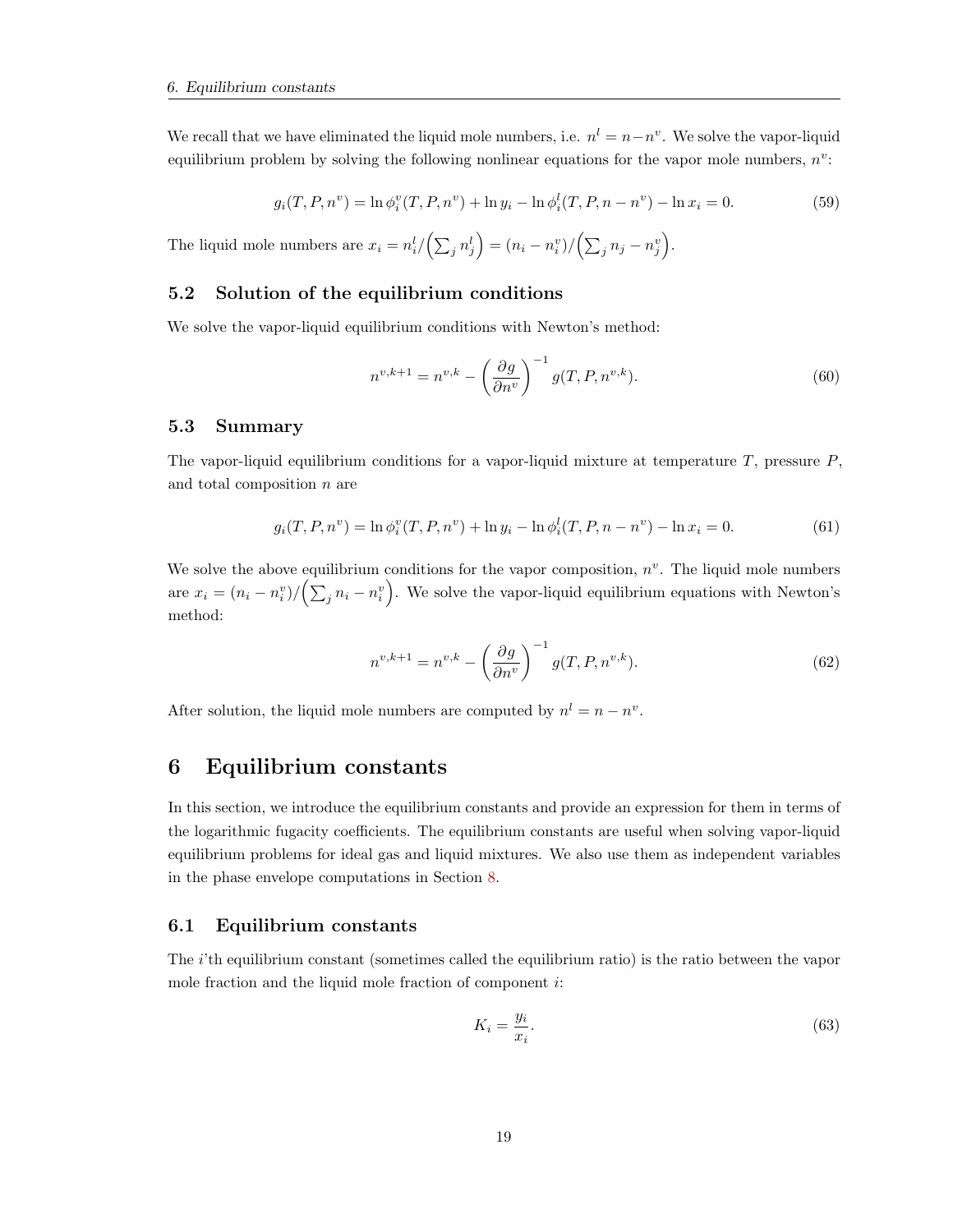We can therefore express the equilibrium conditions,

$$
\ln \phi_i^v(T, P, n^v) + \ln y_i - \ln \phi_i^l(T, P, n - n^v) - \ln x_i = 0,
$$
\n(64)

in terms of the equilibrium constants:

<span id="page-20-3"></span>
$$
\ln K_i + \ln \phi_i^v(T, P, n^v) - \ln \phi_i^l(T, P, n^l) = 0.
$$
\n(65)

At equilibrium, we can therefore obtain the following expression for the logarithmic equilibrium constants:

$$
\ln K_i(T, P, n^v, n^l) = \ln \phi_i^l(T, P, n^l) - \ln \phi_i^v(T, P, n^v).
$$
\n(66)

#### <span id="page-20-0"></span>6.1.1 Ideal vapor-liquid mixture

For an ideal vapor-liquid mixture, the logarithmic equilibrium constants are equal to the logarithmic fugacity coefficients of the ideal liquid phase:

$$
\ln K_i^{id}(T, P, n^v, n^l) = \ln \phi_i^{id}(T, P, n^l) - \ln \phi_i^{ig}(T, P, n^v)
$$
  

$$
= \ln \phi_i^{id}(T, P, n^l)
$$
  

$$
= \ln \frac{P_i^{sat}(T)}{P} + \frac{v_i^l(T)(P - P_i^{sat}(T))}{RT}
$$
(67)

The equilibrium constants are therefore independent of the composition vectors, i.e.  $K_i^{id}(T, P, n^v, n^l) =$  $K_i^{id}(T, P)$ . That can be exploited in the ideal vapor-liquid equilibrium computations.

#### <span id="page-20-1"></span>6.2 Summary

The equilibrium constants for ideal and nonideal vapor-liquid mixtures are

$$
\ln K_i^{id}(T, P) = \ln \frac{P_i^{sat}(T)}{P} + \frac{v_i^l(T)(P - P_i^{sat}(T))}{RT},
$$
\n(68a)

$$
\ln K_i(T, P, n^v, n^l) = \ln \phi_i^l(T, P, n^l) - \ln \phi_i^v(T, P, n^v).
$$
\n(68b)

### <span id="page-20-2"></span>7 Vapor-liquid equilibrium of ideal mixtures

In this section, we exploit the fact that the equilibrium constants of ideal vapor-liquid mixtures,  $K_i^{id}(T, P)$ , are independent of composition. We can therefore solve the vapor-liquid equilibrium by 1) evaluating the equilibrium constants at the specified temperature,  $T$ , and pressure,  $P$ , 2) solve for the vapor fraction, and 3) compute the vapor-liquid composition (in moles) from the equilibrium constants and the vapor fraction. The ideal vapor-liquid equilibrium constants are

<span id="page-20-4"></span>
$$
K_i^{id}(T, P) = \exp(\ln K_i^{id}(T, P)),\tag{69a}
$$

$$
\ln K_i^{id}(T, P) = \ln \frac{P_i^{sat}(T)}{P} + \frac{v_i^l(T)(P - P_i^{sat}(T))}{RT}.
$$
\n(69b)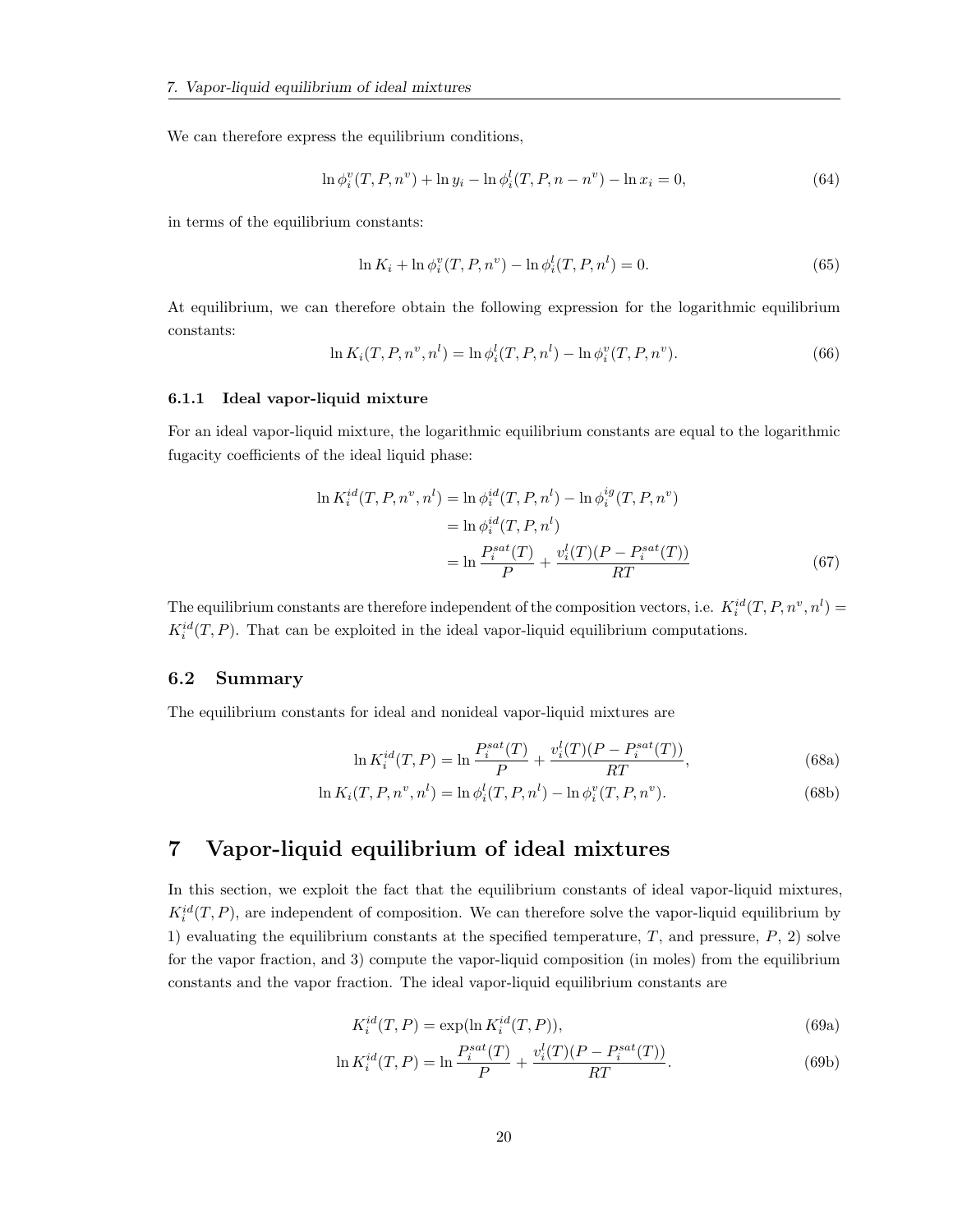We express the vapor mole fractions,  $y_i$ , in terms of the equilibrium constants,  $K_i^{id}(T, P)$ , and the liquid mole fractions,  $x_i$ :

$$
y_i = K_i^{id}(T, P)x_i.
$$
\n<sup>(70)</sup>

The total moles in the vapor and liquid phases are  $N^v = \sum_i n_i^v$  and  $N^l = \sum_i n_i^l$ . The total moles in the mixture is  $N = N^v + N^l$ . The vapor fraction is  $\beta = N^v/N$  and  $1 - \beta = 1 - N^v/N =$  $(N - N^v)/N = N^l/N$ . The total mole fractions are  $z_i = n_i/N$ . We derive the expressions for  $x_i$ from the mass balance:

$$
n_i^v + n_i^l = n_i,\tag{71a}
$$

$$
\frac{n_i^v}{N} + \frac{n_i^l}{N} = \frac{n_i}{N},\tag{71b}
$$

$$
\frac{N^v}{N}\frac{n_i^v}{N^v} + \frac{N^l}{N}\frac{n_i^l}{N^l} = \frac{n_i}{N},\tag{71c}
$$

$$
\beta y_i + (1 - \beta)x_i = z_i,\tag{71d}
$$

$$
\beta K_i^{id}(T, P)x_i + (1 - \beta)x_i = z_i,
$$
\n(71e)

$$
(1 - \beta + \beta K_i^{id}(T, P))x_i = z_i.
$$
\n
$$
(71f)
$$

The liquid mole fraction,  $x_i$ , is therefore

$$
x_i = \frac{z_i}{1 + \beta(K_i^{id}(T, P) - 1)}.\tag{72}
$$

Because we solve for  $\beta$ , y and x will not sum to one during the solution procedure. We therefore require that both y and x sum to one. When  $0 < \beta \leq 1$ , the condition that

$$
\sum_{i} x_i = 1,\tag{73}
$$

together with  $\sum_i z_i = 1$  implies that

$$
\sum_{i} y_i = 1. \tag{74}
$$

We omit the derivation. It is therefore sufficient to only require that  $\sum_i x_i = 1$  for  $0 < \beta \leq 1$ .  $\beta = 0$ implies that  $x_i = z_i$  such that  $\sum_i x_i = 1$  is satisfied independent of the equilibrium ratios,  $K_i^{id}(T, P)$ . In that case, we therefore require that

$$
\sum_{i} y_i = 1. \tag{75}
$$

The following condition is equivalent to  $\sum_i x_i = 1$  for  $0 < \beta \le 1$  and to  $\sum_i y_i = 1$  for  $\beta = 0$ :

$$
\sum_{i}(y_i - x_i) = 0.
$$
\n(76)

That is,  $\sum_i y_i = 1$  and  $\sum_i x_i = 1$  clearly imply that  $\sum_i (y_i - x_i) = 0$ . Because of the way that we compute  $y_i$  and  $x_i$ ,  $\sum_i (y_i - x_i)$  also implies that  $\sum_i y_i = 1$  and  $\sum_i x_i = 1$ . We insert the expressions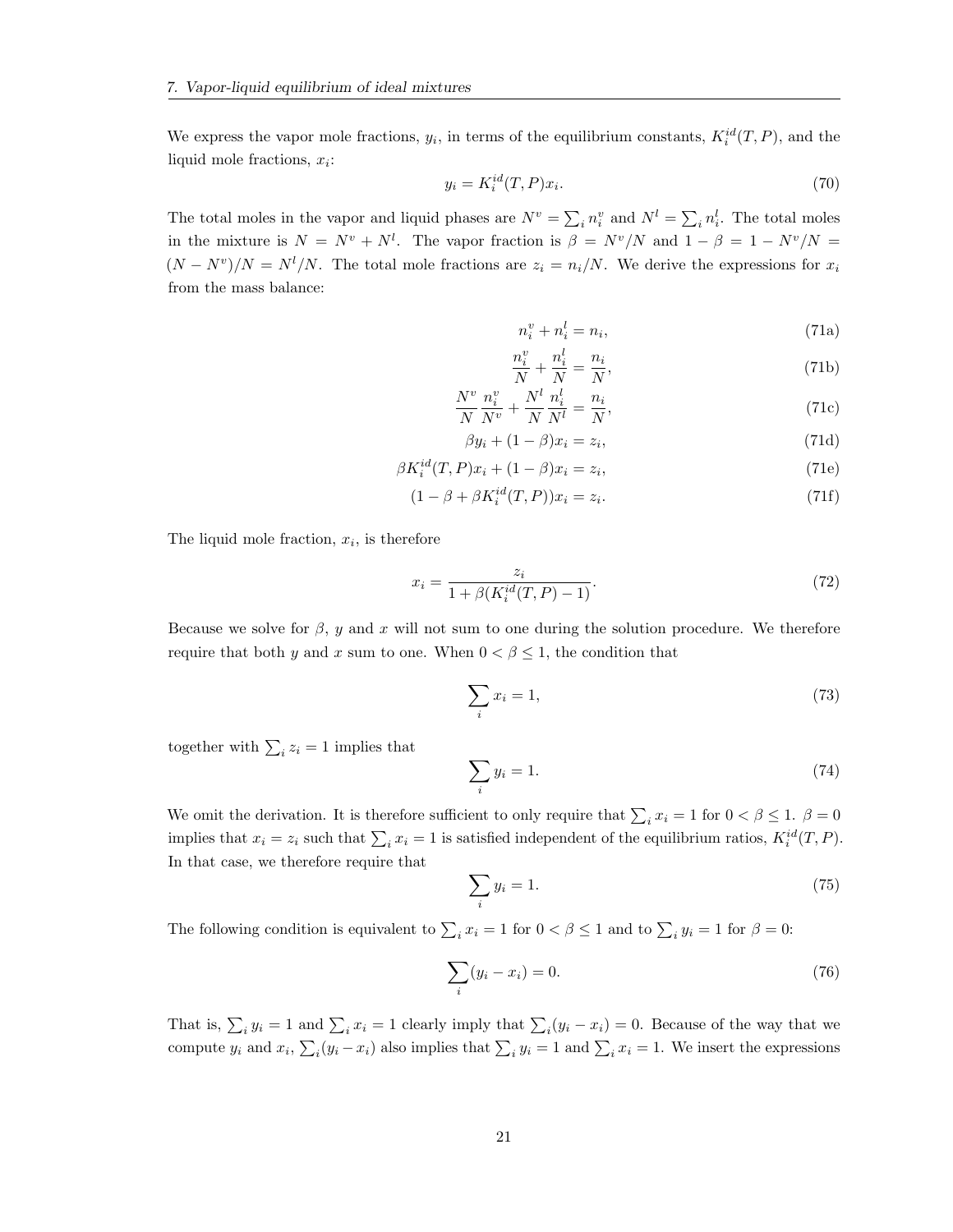for  $y_i$  and  $x_i$  to obtain an equation in  $\beta$ :

$$
\sum_{i} (y_i - x_i) = \sum_{i} \left( K_i^{id}(T, P) - 1 \right) x_i
$$
\n
$$
= \sum_{i} \frac{K_i^{id}(T, P) - 1}{1 + \beta (K_i^{id}(T, P) - 1)} z_i = 0,
$$
\n(77)

We therefore solve the ideal vapor-liquid equilibrium problem by solving the scalar nonlinear equation,

$$
f(\beta) = \sum_{i} \frac{K_i^{id}(T, P) - 1}{1 + \beta (K_i^{id}(T, P) - 1)} z_i = 0,
$$
\n(78a)

$$
f'(\beta) = -\sum_{i} \left( \frac{K_i^{id}(T, P) - 1}{1 + \beta(K_i^{id}(T, P) - 1)} \right)^2 z_i.
$$
 (78b)

 $f(\beta) = 0$  is called the Rachford-Rice equation. Once we have solved the Rachford-Rice equation for  $\beta$ , we compute the vapor-liquid composition (in moles) by

$$
n_i^v = \frac{n_i^v}{N^v} \frac{N^v}{N} N
$$
  
=  $y_i \beta N$   
= 
$$
\frac{\beta K_i^{id}(T, P)}{1 + \beta (K_i^{id}(T, P) - 1)} n_i.
$$
 (79)

Next, we compute the liquid mole numbers by  $n^l = n - n^v$ .

### <span id="page-22-0"></span>7.1 Solution of the Rachford-Rice equation

We solve the Rachford-Rice equation with Newton's method:

$$
\beta_{k+1} = \beta_k - \frac{f(\beta_k)}{f'(\beta_k)}.
$$
\n(80)

#### <span id="page-22-1"></span>7.2 Summary

We compute the ideal vapor-liquid equilibrium constants with

$$
K_i^{id}(T, P) = \exp(\ln K_i^{id}(T, P)),\tag{81a}
$$

$$
\ln K_i^{id}(T, P) = \ln \frac{P_i^{sat}(T)}{P} + \frac{v_i^l(T)(P - P_i^{sat}(T))}{RT}.
$$
\n(81b)

Next, we solve the Rachford-Rice equation,

$$
f(\beta) = \sum_{i} \frac{K_i^{id}(T, P) - 1}{1 + \beta (K_i^{id}(T, P) - 1)} z_i = 0,
$$
\n(82)

for  $\beta$  using Newton's method,

$$
\beta_{k+1} = \beta_k - \frac{f(\beta_k)}{f'(\beta_k)},\tag{83}
$$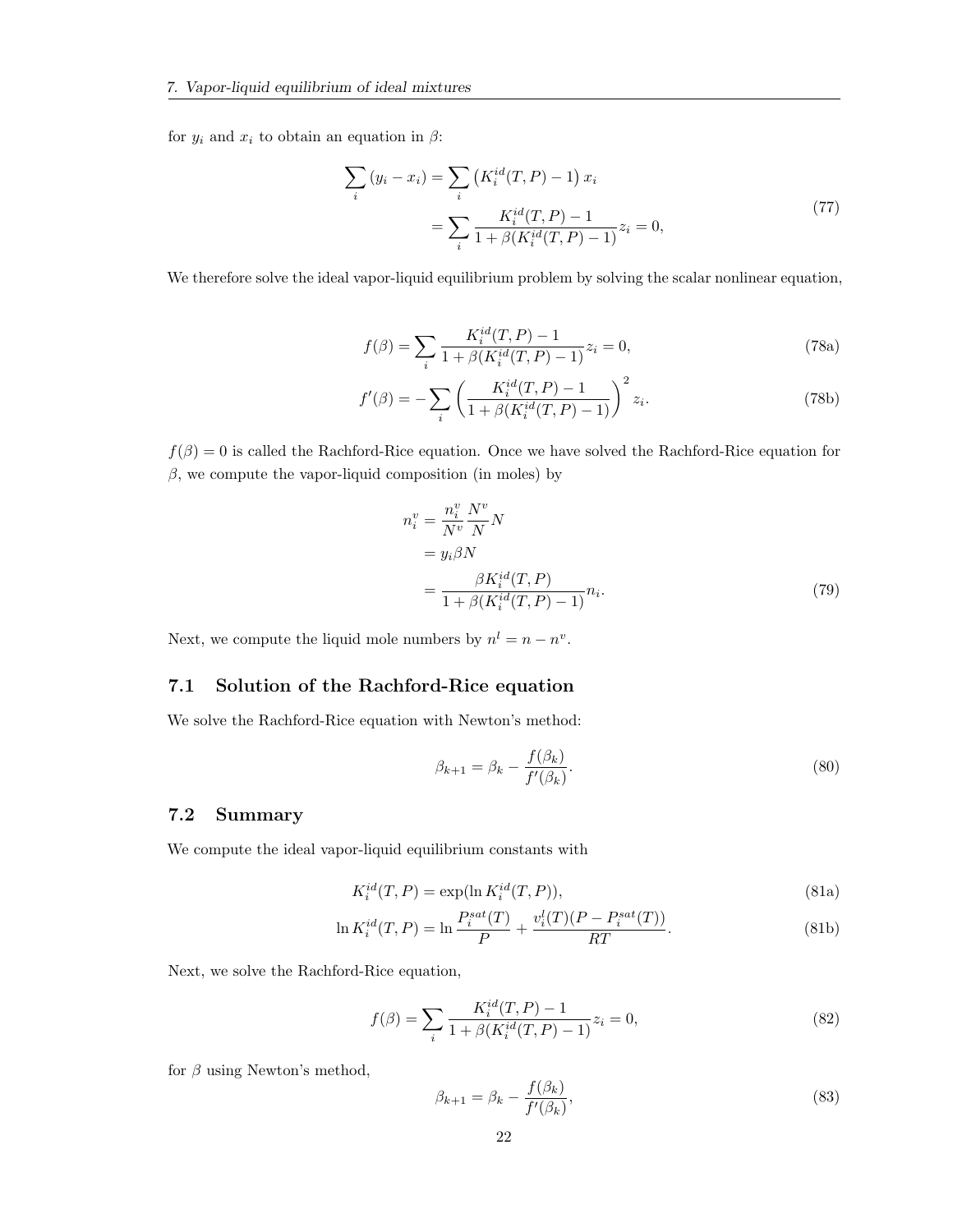where the derivative is

$$
f'(\beta) = -\sum_{i} \left( \frac{K_i^{id}(T, P) - 1}{1 + \beta(K_i^{id}(T, P) - 1)} \right)^2 z_i.
$$
 (84)

We compute the vapor-liquid composition (in moles) by

$$
n_i^v = \frac{\beta K_i^{id}(T, P)}{1 + \beta (K_i^{id}(T, P) - 1)} n_i,
$$
\n(85a)

$$
n_i^l = n_i - n_i^v. \tag{85b}
$$

### <span id="page-23-0"></span>8 Computation of phase envelopes

In this section, we describe the equations that we solve in order to construct the phase envelope, and we discuss how to solve them. The phase envelope consists of two curves; the bubble-point curve where  $\beta = 0$  and the dew-point curve where  $\beta = 1$ . We will consider the more general case of computing isocurves where  $\beta \in [0,1]$  is constant. In the method that we present in this section, the logarithmic equilibrium constants,  $\ln K_i$ , the logarithmic temperature,  $\ln T$ , and the logarithmic pressure,  $\ln P$ , are the independent variables, i.e. the variables that we solve for. The vapor mole fractions,  $y_i$ , and the liquid mole fractions,  $x_i$ , are dependent variables that are functions of the vapor fraction,  $\beta$ , the equilibrium constants,  $K_i$ , and the total mole fractions,  $z_i$ . The vapor fraction, β, and the vector of total mole fractions, z, are parameters in the problem. We introduce  $N_C + 2$ equations that define one point on the isocurve.  $N_C$  is the number of components in the mixture. We solve these equations repeatedly in a sequential manner in order to construct the isocurve. The first  $N_C$  equations are the vapor-liquid equilibrium conditions formulated in terms of the equilibrium constants, i.e. [\(65\)](#page-20-3). We repeat the equilibrium conditions here:

$$
\ln K_i + \ln \phi_i^v(T, P, y) - \ln \phi_i^l(T, P, x) = 0.
$$
\n(86)

The mole numbers do not appear explicitly in the expression for the fugacity coefficients. They only appear implicitly through the mole fractions. We can therefore write  $\ln \phi_i^v(T, P, n^v) = \ln \phi_i^v(T, P, y(n^v)) =$  $\ln \phi_i^v(T, P, y)$  where  $y_i = n_i^v / (\sum_j n_j^v)$  and similarly for the liquid fugacity coefficients. That is why y and x appear in place of  $n^v$  and  $n^{l'}$  in the above equilibrium conditions. However, because y and x are dependent variables, they will not necessarily sum to one during the solution of the equations. We therefore treat them as mole numbers when we evaluate the logarithmic fugacity coefficients. That is, we evaluate the vapor phase logarithmic fugacity coefficients,  $\ln \phi_i^v(T, P, y)$ , as  $\ln \phi_i^v(T, P, n^v)$ where  $n^v = y$ , and similarly for the liquid fugacity coefficients. Also, because  $y_i$  and  $x_i$  are functions of  $K_i$ , we cannot explicitly isolate  $K_i$  in the vapor-liquid equilibrium equations above. We compute  $y_i$  and  $x_i$  in the same way that we did for the ideal vapor-liquid equilibrium problem:

$$
x_i = \frac{z_i}{1 + \beta(K_i - 1)},
$$
\n(87a)

$$
y_i = K_i x_i. \tag{87b}
$$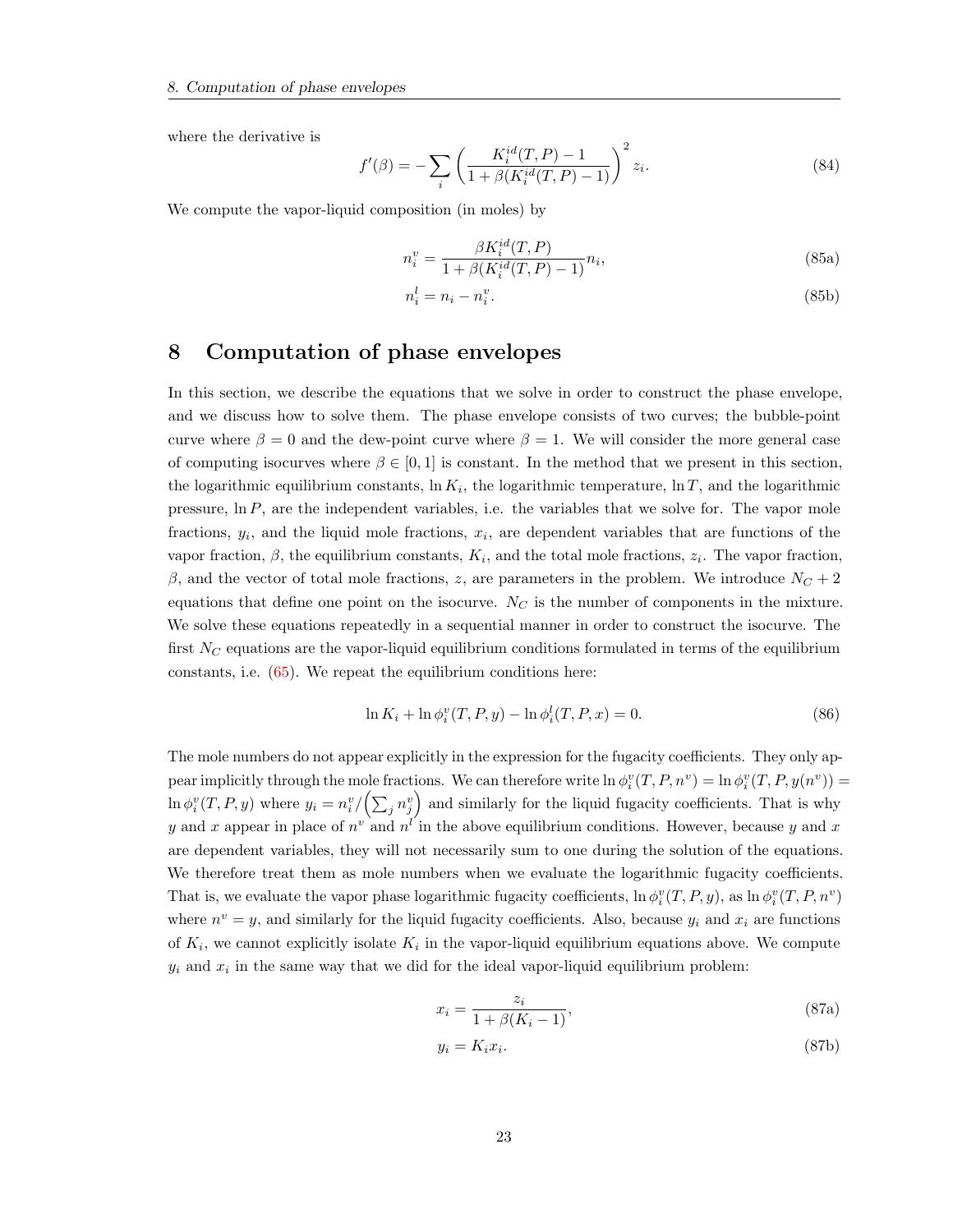However, here we do not use the ideal vapor-liquid equilibrium constants, and the equilibrium constants are independent variables. The next equation is the Rachford-Rice equation [\(78a\)](#page-20-4). However, we implement it in the form,

$$
\sum_{i}(y_i - x_i) = 0,\tag{88}
$$

where we do not substitute the expressions for the vapor-liquid mole fractions. That is because we need to compute  $y_i$  and  $x_i$  anyway, in order to evaluate the logarithmic fugacity coefficients. The Rachford-Rice equation ensures that  $\sum_i y_i = 1$  and  $\sum_i x_i = 1$  are both satisfied<sup>[2](#page-24-2)</sup>. In order to define the last equation, we collect the independent variables in a vector,

$$
X = \left[ \ln K; \ln T; \ln P \right] \in \mathbb{R}^{N_C + 2},\tag{89}
$$

where  $\ln K = [\ln K_1; \dots; \ln K_{N_C}]$ . The last isocurve equation states that one of the independent variables should be specified, i.e. the s'th component of  $X$  should have the value  $S$ :

$$
X_s - S = 0.\t\t(90)
$$

That means that we specify either temperature, pressure, or one of the equilibrium constants in order to compute a point on the isocurve. [Michelsen and Mollerup](#page-51-1) [\(2007,](#page-51-1) Chap. 12) discuss different strategies for selecting the specified variable. The isocurve is constructed by solving the isocurve equations for a sufficient number of values of  $S$ . We write the isocurve equations compactly as

$$
F(X;S) = 0,\t\t(91)
$$

where

$$
F_i = \ln K_i + \ln \phi_i^v(T, P, y) - \ln \phi_i^l(T, P, x), \qquad i = 1, ..., N_C,
$$
 (92a)

$$
F_{N_C+1} = \sum_{i} (y_i - x_i),
$$
\n(92b)

$$
F_{N_C+2} = X_s - S.\tag{92c}
$$

#### <span id="page-24-0"></span>8.1 Solution of the isocurve equations

As mentioned, we construct the isocurve by solving the isocurve equations for a number of specified values of the s'th variable. For the m'th value of the specified variable,  $S<sup>m</sup>$ , we solve the isocurve equations,  $F(X^m; S^m) = 0$ , with Newton's method:

$$
X^{m,k+1} = X^{m,k} - \left(\frac{\partial F}{\partial X}\right)^{-1} F(X^{m,k}; S^m). \tag{93}
$$

#### <span id="page-24-1"></span>8.2 Computation of initial guess

When we have solved the isocurve equations for one value of the specified variable, we want to compute the sensitivities of the solution in order to compute an initial guess for the subsequent

<span id="page-24-2"></span><sup>&</sup>lt;sup>2</sup>It is not immediately obvious that this is true. It is because of the way that we compute  $y_i$  and  $x_i$ .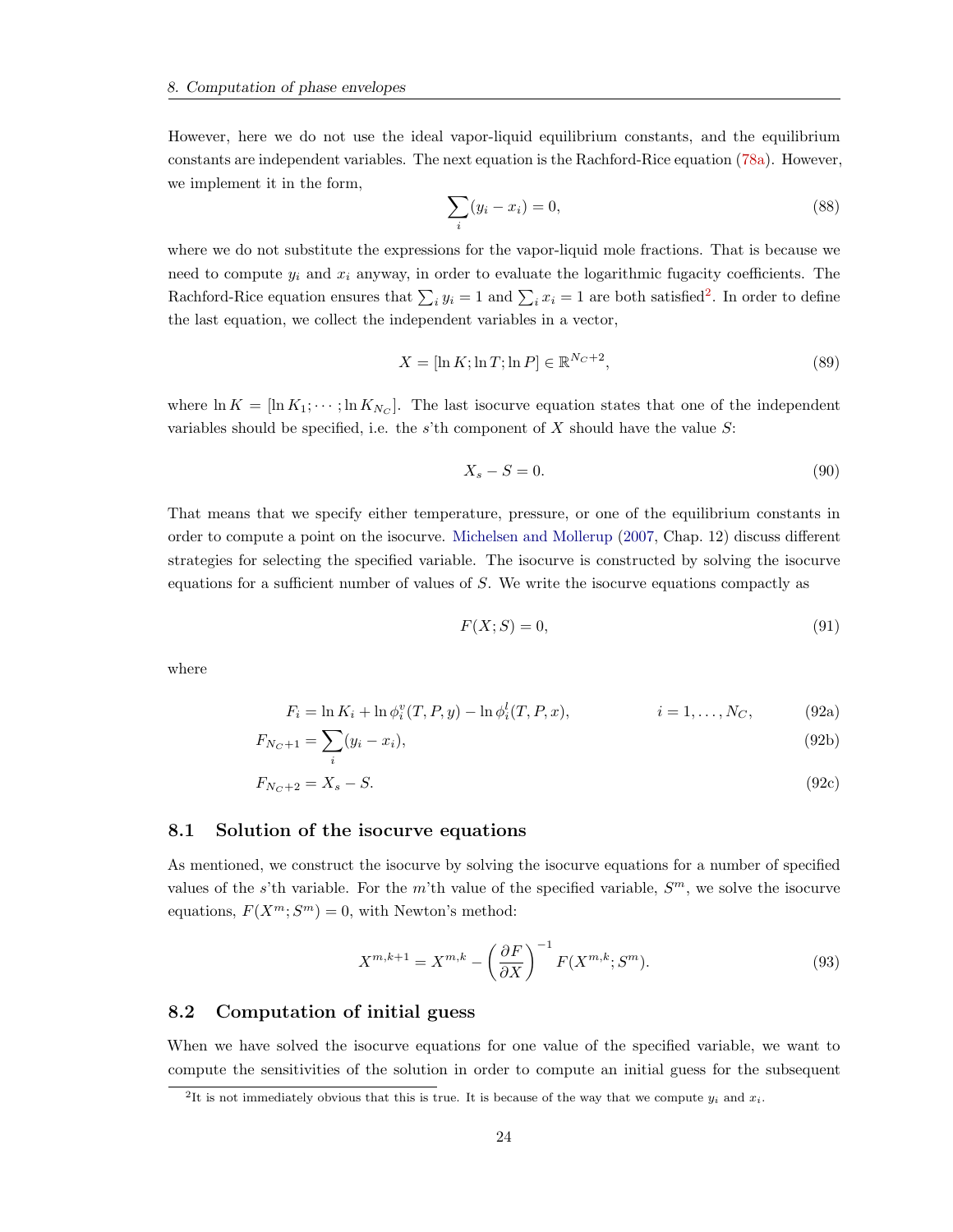Newton iterations. We differentiate the equation  $F(X; S) = F(X(S); S) = 0$  with respect to S:

$$
\frac{\partial F}{\partial X}\frac{\partial X}{\partial S} + \frac{\partial F}{\partial S} = 0.
$$
\n(94)

We isolate the sensitivities of  $X$  with respect to  $S$ :

$$
\frac{\partial X}{\partial S} = -\left(\frac{\partial F}{\partial X}\right)^{-1} \frac{\partial F}{\partial S}.
$$
\n(95)

Once we have solved  $F(X^m; S^m) = 0$  for  $X^m$ , we can compute an initial guess,  $X^{m+1,0}$ , for the solution of the isocurve equations for the next value of the specified variable,  $F(X^{m+1}; S^{m+1}) = 0$ :

$$
X^{m+1,0} = X^m + \frac{\partial X^m}{\partial S^m} (S^{m+1} - S^m). \tag{96}
$$

#### <span id="page-25-0"></span>8.3 Summary

The isocurve equations (or phase envelope equations if  $\beta = 0$  or  $\beta = 1$ ) are

$$
F(X;S) = 0,\t\t(97)
$$

where the independent variables are  $X = [\ln K; \ln T; \ln P]$ . The equations are

$$
F_i = \ln K_i + \ln \phi_i^v(T, P, y) - \ln \phi_i^l(T, P, x), \qquad i = 1, ..., N_C,
$$
 (98a)

$$
F_{N_C+1} = \sum_{i} (y_i - x_i),
$$
\n(98b)

$$
F_{N_C+2} = X_s - S,\tag{98c}
$$

where the vapor-liquid mole fractions are dependent variables:

$$
x_i = \frac{z_i}{1 + \beta(K_i - 1)},
$$
\n(99a)

$$
y_i = K_i x_i. \tag{99b}
$$

We solve the equations with Newton's method:

$$
X^{m,k+1} = X^{m,k} - \left(\frac{\partial F}{\partial X}\right)^{-1} F(X^{m,k}; S^m). \tag{100}
$$

We compute initial guesses for the Newton iterations with

$$
X^{m+1,0} = X^m + \frac{\partial X^m}{\partial S^m} (S^{m+1} - S^m),\tag{101}
$$

where the sensitivities are

$$
\frac{\partial X}{\partial S} = -\left(\frac{\partial F}{\partial X}\right)^{-1} \frac{\partial F}{\partial S}.
$$
\n(102)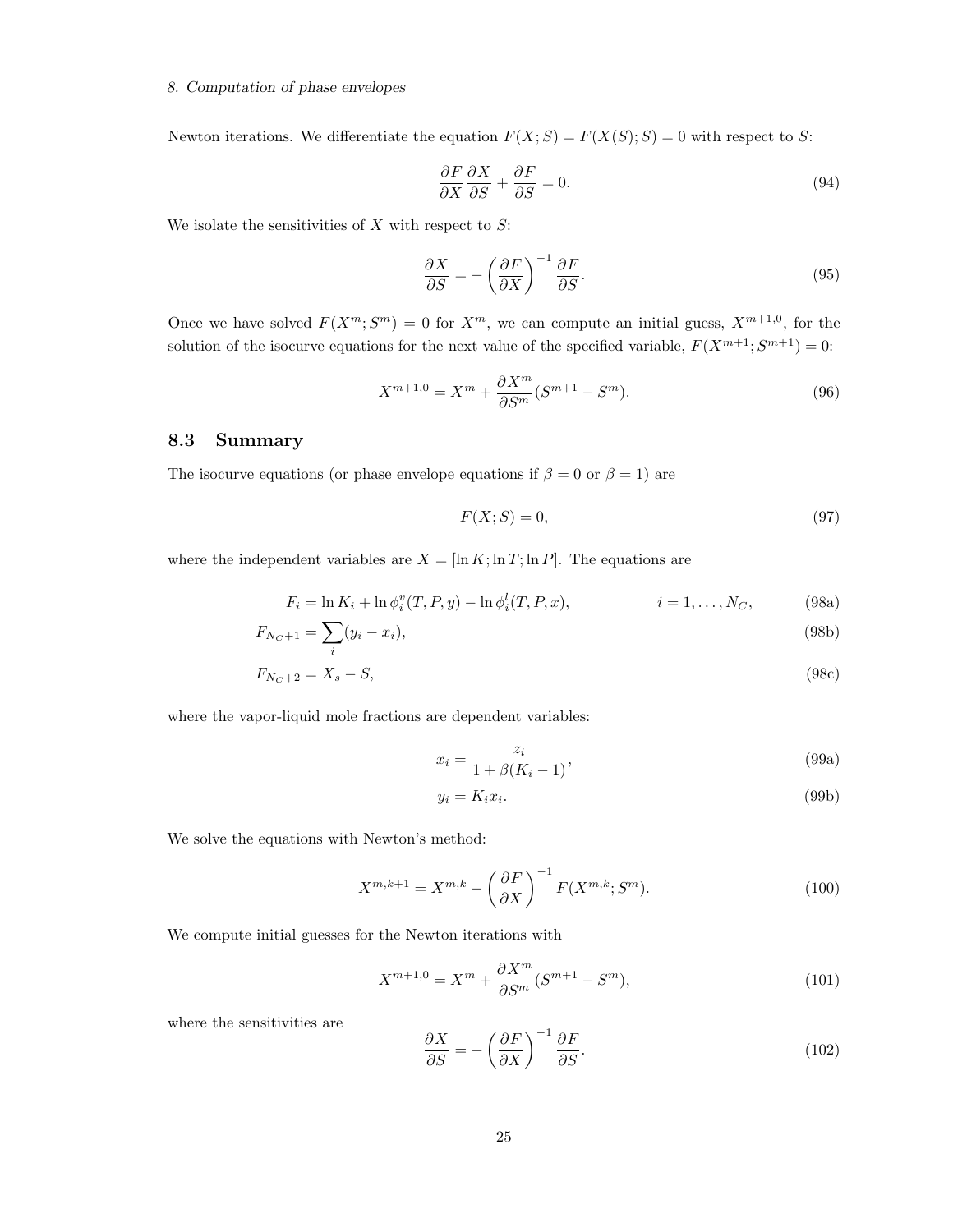### <span id="page-26-0"></span>9 Derivatives

In this section, we provide the derivatives that are necessary to solve the vapor-liquid equilibrium problem (for both ideal and nonideal mixtures) and to compute the isocurves (i.e. curves where  $\beta$  is constant). In order to do so, we also provide the derivatives of the logarithmic fugacity coefficients.

#### <span id="page-26-1"></span>9.1 Logarithmic fugacity coefficients

We provide the derivatives of the logarithmic fugacity coefficients for ideal liquids and nonideal mixtures. The logarithmic fugacity coefficients of ideal gases are zero, and the derivatives are therefore also zero.

#### <span id="page-26-2"></span>9.1.1 Ideal liquid mixture

The logarithmic fugacity coefficients of an ideal liquid mixture are

$$
\ln \phi_i^{id}(T, P) = \ln \frac{P_i^{sat}(T)}{P} + \frac{v_i^l(T)(P - P_i^{sat}(T))}{RT}.
$$
\n(103)

The liquid volume is given by the DIPPR correlation,

$$
v_i^l = \frac{B_i^{1 + \left(1 - \frac{T}{C_i}\right)^{D_i}}}{A_i}.\tag{104}
$$

The saturation pressure is given by the DIPPR correlation,

$$
P_i^{sat} = \exp\left(\ln P_i^{sat}\right),\tag{105a}
$$

$$
\ln P_i^{sat} = A_i + \frac{B_i}{T} + C_i \ln(T) + D_i T^{E_i}.
$$
\n(105b)

Note that the parameters,  $A_i$ ,  $B_i$ ,  $C_i$ , and  $D_i$  in the DIPPR correlation for the saturation pressure are not the same as those in the DIPPR correlation for the liquid volume. The derivatives of the logarithmic fugacity coefficients are

$$
\frac{\partial \ln \phi_i^{id}}{\partial T} = \frac{\partial \ln P_i^{sat}}{\partial T} + \frac{1}{RT} \left( \left( \frac{\partial v_i^l}{\partial T} - \frac{v_i^l(T)}{T} \right) (P - P_i^{sat}(T)) - v_i^l(T) \frac{\partial P_i^{sat}}{\partial T} \right),\tag{106a}
$$

$$
\frac{\partial \ln \phi_i^{id}}{\partial P} = -\frac{1}{P} + \frac{v_i^l(T)}{RT}.\tag{106b}
$$

The derivative of the liquid volume is

$$
\frac{\partial v_i^l}{\partial T} = -\ln B_i \frac{D_i}{C_i} \left( 1 - \frac{T}{C_i} \right)^{D_i - 1} v_i^l. \tag{107}
$$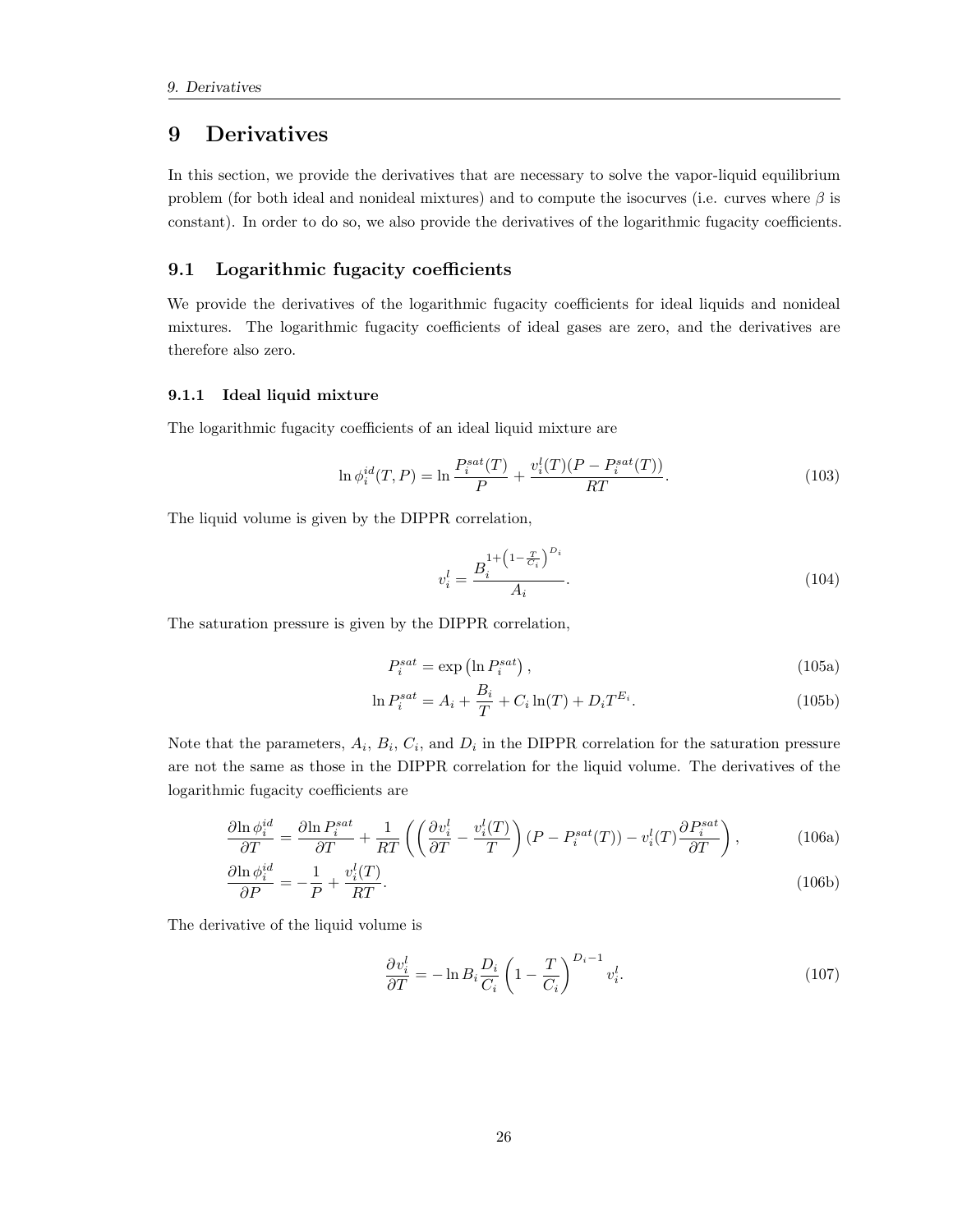The derivative of the saturation pressure is

$$
\frac{\partial \ln P_i^{sat}}{\partial T} = \frac{1}{T} \left( C_i - \frac{B_i}{T} + D_i E_i T^{E_i} \right),\tag{108a}
$$

$$
\frac{\partial P_i^{sat}}{\partial T} = P_i^{sat}(T) \frac{\partial \ln P_i^{sat}}{\partial T}.
$$
\n(108b)

#### <span id="page-27-0"></span>9.1.2 Nonideal mixture

The logarithmic fugacity coefficients of nonideal mixtures have a complicated expression. We therefore introduce auxiliary functions such that we can write it as

$$
\ln \phi_i = (Z - 1) \frac{b_i}{b_m} - g_z - \frac{1}{\epsilon - \sigma} g_{\phi,i} f. \tag{109}
$$

The auxiliary functions are

$$
f = \ln\left(\frac{Z + \epsilon B}{Z + \sigma B}\right),\tag{110a}
$$

$$
g_z = \ln(Z - B),\tag{110b}
$$

$$
g_{\phi,i} = \frac{1}{RTb_m} \left( 2 \sum_{j=1}^{N_C} z_j a_{ij} - a_m \frac{b_i}{b_m} \right).
$$
 (110c)

The derivatives of the logarithmic fugacity coefficients are

$$
\frac{\partial \ln \phi_i}{\partial T} = \frac{\partial Z}{\partial T} \frac{b_i}{b_m} - \frac{\partial g_z}{\partial T} - \frac{1}{\epsilon - \sigma} \left( \frac{\partial g_{\phi,i}}{\partial T} f + g_{\phi,i} \frac{\partial f}{\partial T} \right),\tag{111a}
$$

$$
\frac{\partial \ln \phi_i}{\partial P} = \frac{\partial Z}{\partial P} \frac{b_i}{b_m} - \frac{\partial g_z}{\partial P} - \frac{1}{\epsilon - \sigma} g_{\phi, i} \frac{\partial f}{\partial P},\tag{111b}
$$

$$
\frac{\partial \ln \phi_i}{\partial n_k} = \frac{\partial Z}{\partial n_k} \frac{b_i}{b_m} - (Z - 1) \frac{b_i}{b_m^2} \frac{\partial b_m}{\partial n_k} - \frac{\partial g_z}{\partial n_k} - \frac{1}{(\epsilon - \sigma)} \left( \frac{\partial g_{\phi,i}}{\partial n_k} f + g_{\phi,i} \frac{\partial f}{\partial n_k} \right). \tag{111c}
$$

The derivatives of the auxiliary function  $f$  are

$$
\frac{\partial f}{\partial T} = \frac{\partial f}{\partial Z} \frac{\partial Z}{\partial T} + \frac{\partial f}{\partial B} \frac{\partial B}{\partial T},\tag{112a}
$$

$$
\frac{\partial f}{\partial P} = \frac{\partial f}{\partial Z} \frac{\partial Z}{\partial P} + \frac{\partial f}{\partial B} \frac{\partial B}{\partial P},\tag{112b}
$$

$$
\frac{\partial f}{\partial n_k} = \frac{\partial f}{\partial Z} \frac{\partial Z}{\partial n_k} + \frac{\partial f}{\partial B} \frac{\partial B}{\partial n_k},\tag{112c}
$$

where

$$
\frac{\partial f}{\partial Z} = \frac{1}{Z + \epsilon B} - \frac{1}{Z + \sigma B},\tag{113a}
$$

$$
\frac{\partial f}{\partial B} = \frac{\epsilon}{Z + \epsilon B} - \frac{\sigma}{Z + \sigma B}.\tag{113b}
$$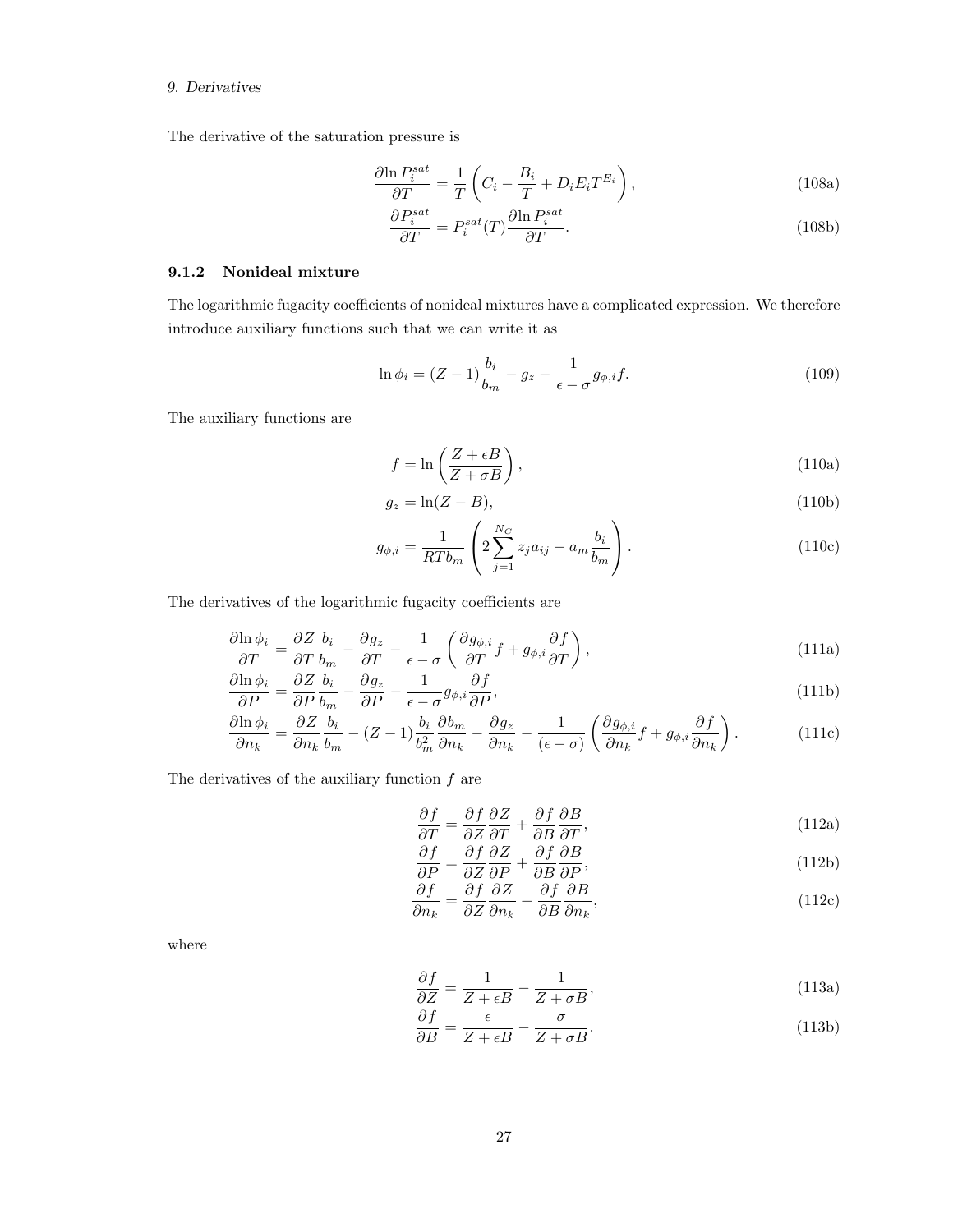The derivatives of the auxiliary function  $g_z$  are

$$
\frac{\partial g_z}{\partial T} = \frac{\partial g_z}{\partial Z} \frac{\partial Z}{\partial T} + \frac{\partial g_z}{\partial B} \frac{\partial B}{\partial T},\tag{114a}
$$

$$
\frac{\partial g_z}{\partial P} = \frac{\partial g_z}{\partial Z} \frac{\partial Z}{\partial P} + \frac{\partial g_z}{\partial B} \frac{\partial B}{\partial P},\tag{114b}
$$

$$
\frac{\partial g_z}{\partial n_k} = \frac{\partial g_z}{\partial Z} \frac{\partial Z}{\partial n_k} + \frac{\partial g_z}{\partial B} \frac{\partial B}{\partial n_k},\tag{114c}
$$

where

$$
\frac{\partial g_z}{\partial Z} = \frac{1}{Z - B},\tag{115a}
$$

$$
\frac{\partial g_z}{\partial B} = -\frac{1}{Z - B}.\tag{115b}
$$

The derivatives of the auxiliary function  $g_{\phi,i}$  are

$$
\frac{\partial g_{\phi,i}}{\partial T} = \frac{1}{T} \left( \frac{1}{Rb_m} \left( 2 \sum_{j=1}^{N_C} z_j \frac{\partial a_{ij}}{\partial T} - \frac{\partial a_m}{\partial T} \frac{b_i}{b_m} \right) - g_{\phi,i} \right),\tag{116a}
$$

$$
\frac{\partial g_{\phi,i}}{\partial n_k} = \frac{1}{b_m} \left[ \left( \frac{2}{N} \left( a_{ik} - \sum_{j=1}^{N_C} x_j a_{ij} \right) - \frac{b_i}{b_m} \left( \frac{\partial a_m}{\partial n_k} - \frac{1}{b_m} \frac{\partial b_m}{\partial n_k} \right) \right) - \frac{\partial b_m}{\partial n_k} g_{\phi,i} + \frac{1}{RT} \right].
$$
 (116b)

The compressibility factor, Z, satisfies the cubic polynomium  $q(Z; T, P, n) = 0$ . We obtain the derivatives of the compressibility factor with the inverse function theorem:

$$
\frac{\partial Z}{\partial T} = -\left(\frac{\partial q}{\partial Z}\right)^{-1} \frac{\partial q}{\partial T},\tag{117a}
$$

$$
\frac{\partial Z}{\partial P} = -\left(\frac{\partial q}{\partial Z}\right)^{-1} \frac{\partial q}{\partial P},\tag{117b}
$$

$$
\frac{\partial Z}{\partial n_k} = -\left(\frac{\partial q}{\partial Z}\right)^{-1} \frac{\partial q}{\partial n_k}.\tag{117c}
$$

The derivatives of the polynomium are

$$
\frac{\partial q}{\partial Z} = 3Z^2 + \sum_{m=1}^{2} md_m Z^{m-1}
$$
\n(118a)

$$
\frac{\partial q}{\partial T} = \sum_{m=0}^{2} \frac{\partial d_m}{\partial T} Z^m,
$$
\n(118b)

$$
\frac{\partial q}{\partial P} = \sum_{m=0}^{2} \frac{\partial d_m}{\partial P} Z^m,
$$
\n(118c)

$$
\frac{\partial q}{\partial n_k} = \sum_{m=0}^2 \frac{\partial d_m}{\partial n_k} Z^m.
$$
\n(118d)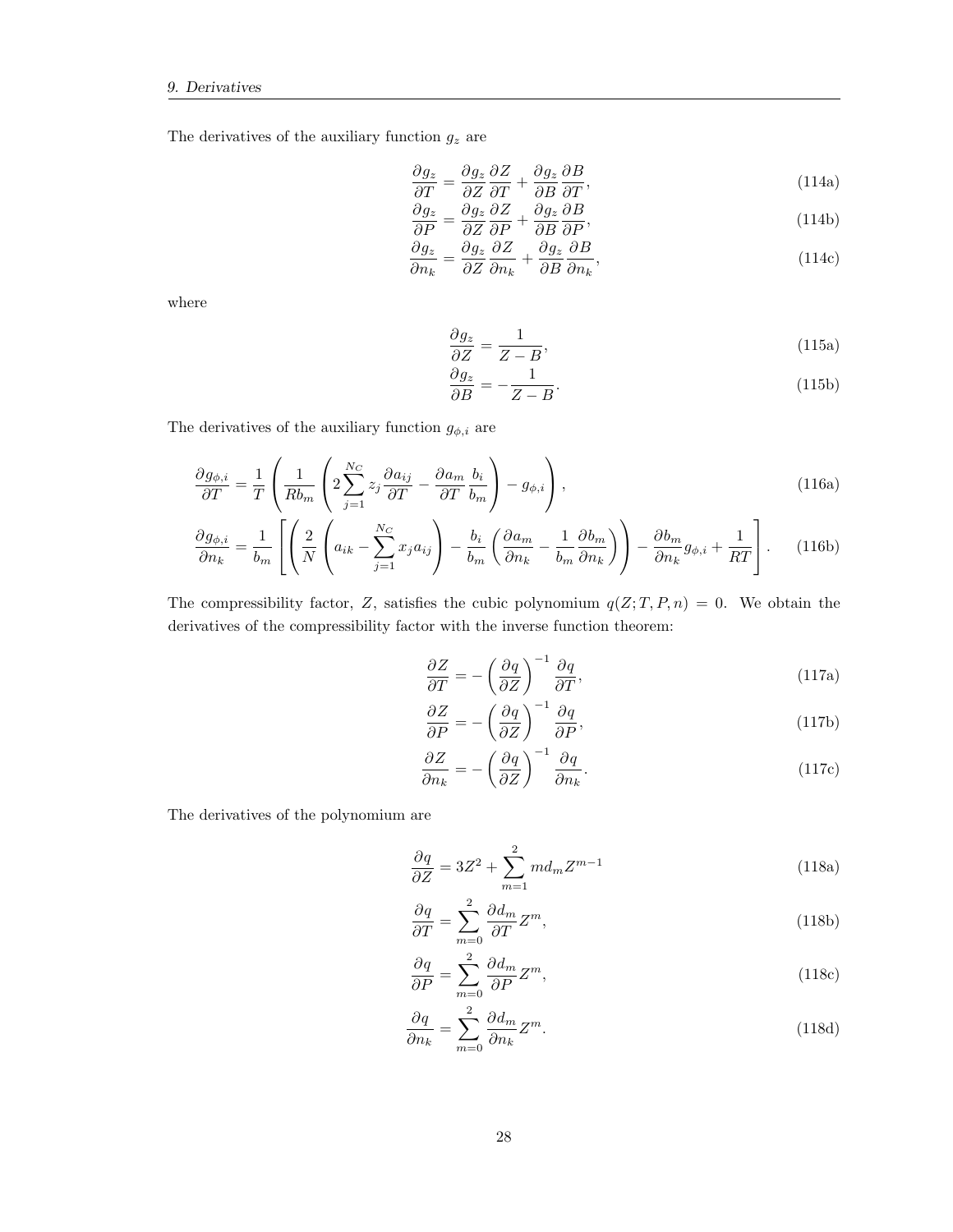The derivatives of the polynomial coefficients are

$$
\frac{\partial d_m}{\partial T} = \frac{\partial d_m}{\partial A} \frac{\partial A}{\partial T} + \frac{\partial d_m}{\partial B} \frac{\partial B}{\partial T},\tag{119a}
$$

$$
\frac{\partial d_m}{\partial P} = \frac{\partial d_m}{\partial A} \frac{\partial A}{\partial P} + \frac{\partial d_m}{\partial B} \frac{\partial B}{\partial P},\tag{119b}
$$

$$
\frac{\partial d_m}{\partial n_k} = \frac{\partial d_m}{\partial A} \frac{\partial A}{\partial n_k} + \frac{\partial d_m}{\partial B} \frac{\partial B}{\partial n_k},\tag{119c}
$$

where

$$
\frac{\partial d_2}{\partial A} = 0,\t(120a)
$$

$$
\frac{\partial d_2}{\partial B} = (\epsilon + \sigma - 1),\tag{120b}
$$

$$
\frac{\partial d_1}{\partial A} = 1,\tag{120c}
$$

$$
\frac{\partial d_1}{\partial B} = -(\epsilon + \sigma) + 2(\epsilon \sigma - \epsilon - \sigma)B,\tag{120d}
$$

$$
\frac{\partial d_0}{\partial A} = -B,\tag{120e}
$$

$$
\frac{\partial d_0}{\partial B} = -\left(A + \epsilon \sigma (2B + 3B^2)\right). \tag{120f}
$$

The derivatives of A are

$$
\frac{\partial A}{\partial T} = \frac{\partial a_m}{\partial T} \frac{P}{R^2 T^2} - \frac{2}{T} A,\tag{121a}
$$

$$
\frac{\partial A}{\partial P} = \frac{a_m}{R^2 T^2},\tag{121b}
$$

$$
\frac{\partial A}{\partial n_k} = \frac{\partial a_m}{\partial n_k} \frac{P}{R^2 T^2}.
$$
\n(121c)

The derivatives of  $B$  are

$$
\frac{\partial B}{\partial T} = -\frac{b_m P}{RT^2},\tag{122a}
$$

$$
\frac{\partial B}{\partial P} = \frac{b_m}{RT},\tag{122b}
$$

$$
\frac{\partial B}{\partial n_k} = \frac{\partial b_m}{\partial n_k} \frac{P}{RT}.
$$
\n(122c)

The derivatives of the van der Waals' mixing parameter  $\boldsymbol{a}_{m}$  are

$$
\frac{\partial a_m}{\partial T} = \sum_{i=1}^{N_C} \sum_{j=1}^{N_C} z_i z_j \frac{\partial a_{ij}}{\partial T},\tag{123a}
$$

$$
\frac{\partial a_m}{\partial n_k} = \frac{2}{N} \left( \sum_{i=1}^{N_C} z_i a_{ik} - a_m \right). \tag{123b}
$$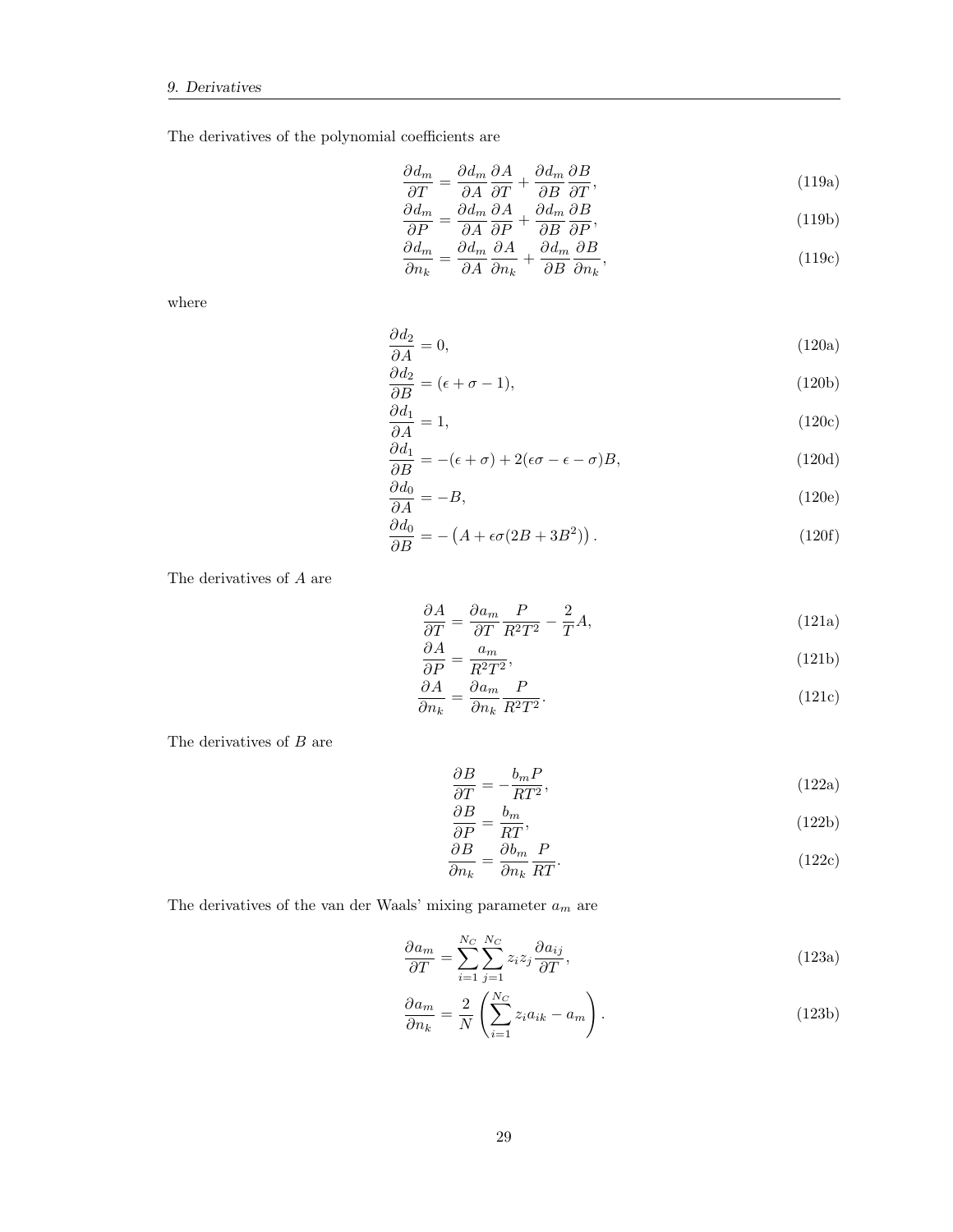The derivative of the van der Waals' mixing parameter  $b_m$  is

$$
\frac{\partial b_m}{\partial n_k} = \frac{b_k - b_m}{N}.\tag{124}
$$

The derivative of  $a_{ij}$  is

$$
\frac{\partial a_{ij}}{\partial T} = \frac{1 - k_{ij}}{2\sqrt{\hat{a}_{ij}}}\frac{\partial \hat{a}_{ij}}{\partial T},\tag{125}
$$

where the derivative of  $\hat{a}_{ij}$  are

$$
\frac{\partial \hat{a}_{ij}}{\partial T} = \frac{\partial a_i}{\partial T} a_j + a_i \frac{\partial a_j}{\partial T}.
$$
\n(126)

The derivative of the pure component parameter  $a_i$  is

$$
\frac{\partial a_i}{\partial T} = \frac{\partial \alpha}{\partial T} \Psi \frac{R^2 T_{c,i}^2}{P_{c,i}}.
$$
\n(127)

The derivative of the function  $\alpha$  is

$$
\frac{\partial \alpha}{\partial T} = -\alpha \frac{m(\omega_i)}{\sqrt{\alpha T T_{c,i}}}.\tag{128}
$$

#### <span id="page-30-0"></span>9.2 Vapor-liquid equilibrium equations

The vapor-liquid equilibrium conditions are

$$
g_i(T, P, n^v) = \ln \phi_i^v(T, P, n^v) + \ln y_i - \ln \phi_i^l(T, P, n^l) + \ln x_i,
$$
\n(129)

where the liquid mole numbers are functions of the vapor mole numbers, i.e.  $n^l = n - n^v$ . The derivatives of  $g_i(T, P, n^v)$  are

$$
\frac{\partial g_i}{\partial n_k^v} = \frac{\partial \ln \phi_i^v}{\partial n_k^v} + \frac{\partial \ln y_i}{\partial n_k^v} + \frac{\partial \ln \phi_i^l}{\partial n_k^l} + \frac{\partial \ln x_i}{\partial n_k^l}.
$$
\n(130)

The derivatives of the logarithmic mole fractions are

$$
\frac{\partial \ln y_i}{\partial n_k^v} = \frac{\delta_{ik}}{n_k^v} - \frac{1}{N^v},\tag{131a}
$$

$$
\frac{\partial \ln x_i}{\partial n_k^l} = \frac{\delta_{ik}}{n_k^l} - \frac{1}{N^l}.\tag{131b}
$$

 $\delta_{ik}$  is one if  $i=k$  and zero if  $i\neq k.$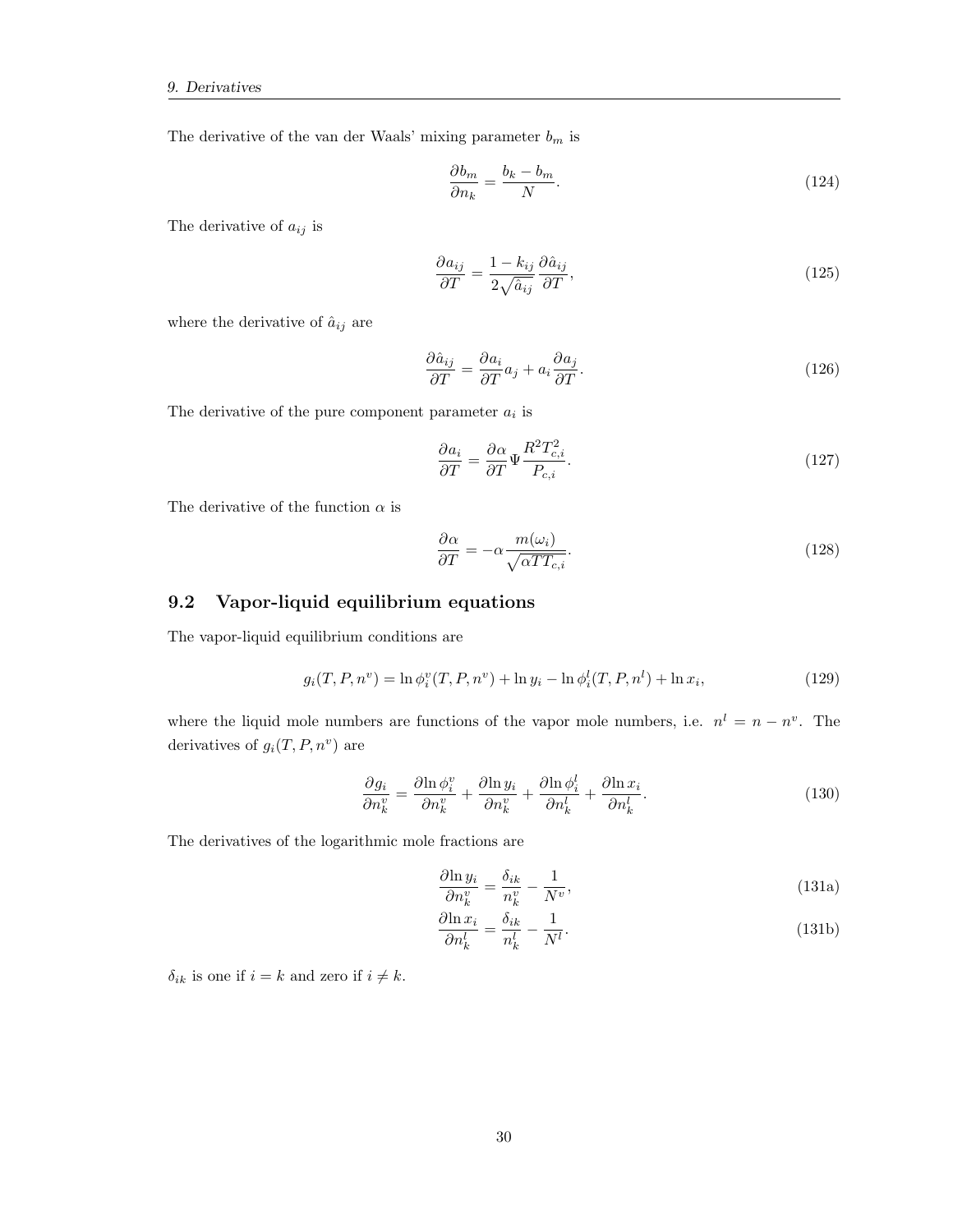#### <span id="page-31-0"></span>9.3 Ideal vapor-liquid equilibrium equations

For ideal vapor-liquid mixtures, we solve the Rachford-Rice equation:

$$
f(\beta) = \sum_{i} \frac{K_i^{id}(T, P) - 1}{1 + \beta (K_i^{id}(T, P) - 1)} z_i = 0.
$$
 (132)

The derivative of the  $f(\beta)$  with respect to the vapor fraction is

$$
f'(\beta) = -\sum_{i} \left( \frac{K_i^{id}(T, P) - 1}{1 + \beta(K_i^{id}(T, P) - 1)} \right)^2 z_i.
$$
 (133)

#### <span id="page-31-1"></span>9.4 Phase envelope equations

The independent variables in the phase envelope computations are

$$
X = [\ln K; \ln T; \ln P]. \tag{134}
$$

The isocurve equations (or phase envelope equations if  $\beta = 0$  or  $\beta = 1$ ) are

$$
F_i = \ln K_i + \ln \phi_i^v(T, P, y) - \ln \phi_i^l(T, P, x), \qquad i = 1, ..., N_C,
$$
 (135a)

$$
F_{N_C+1} = \sum_{i} (y_i - x_i),\tag{135b}
$$

$$
F_{N_C+2} = X_s - S.\tag{135c}
$$

The vapor-liquid mole fractions are dependent variables given by

$$
x_i = \frac{z_i}{1 - \beta + \beta K_i},\tag{136a}
$$

$$
y_i = K_i x_i. \tag{136b}
$$

The derivatives of the vapor-liquid mole fractions with respect to the equilibrium constants are

$$
\frac{\partial x_i}{\partial K_k} = \begin{cases} \frac{-\beta x_i^2}{z_i} & i = k, \\ 0 & i \neq k, \end{cases} \tag{137a}
$$

$$
\frac{\partial y_i}{\partial K_k} = \begin{cases} x_i + K_i \frac{\partial x_i}{\partial K_k} & i = k, \\ 0 & i \neq k. \end{cases} \tag{137b}
$$

The derivatives of the vapor-liquid equilibrium conditions are therefore

$$
\frac{\partial F_i}{\partial \ln K_k} = \delta_{ik} + K_k \left( \frac{\partial \ln \phi_i^v}{\partial n_k^v} (T, P, y) \frac{\partial y_k}{\partial K_k} - \frac{\partial \ln \phi_i^l}{\partial n_k^l} (T, P, x) \frac{\partial x_k}{\partial K_k} \right), \qquad i = 1, \dots, N_C, \tag{138a}
$$

$$
\frac{\partial F_i}{\partial \ln T} = T \left( \frac{\partial \ln \phi_i^v}{\partial T} (T, P, y) - \frac{\partial \ln \phi_i^l}{\partial T} (T, P, x) \right), \qquad i = 1, \dots, N_C, \qquad (138b)
$$

$$
\frac{\partial F_i}{\partial \ln P} = P\left(\frac{\partial \ln \phi_i^v}{\partial P}(T, P, y) - \frac{\partial \ln \phi_i^l}{\partial P}(T, P, x)\right), \qquad i = 1, \dots, N_C. \qquad (138c)
$$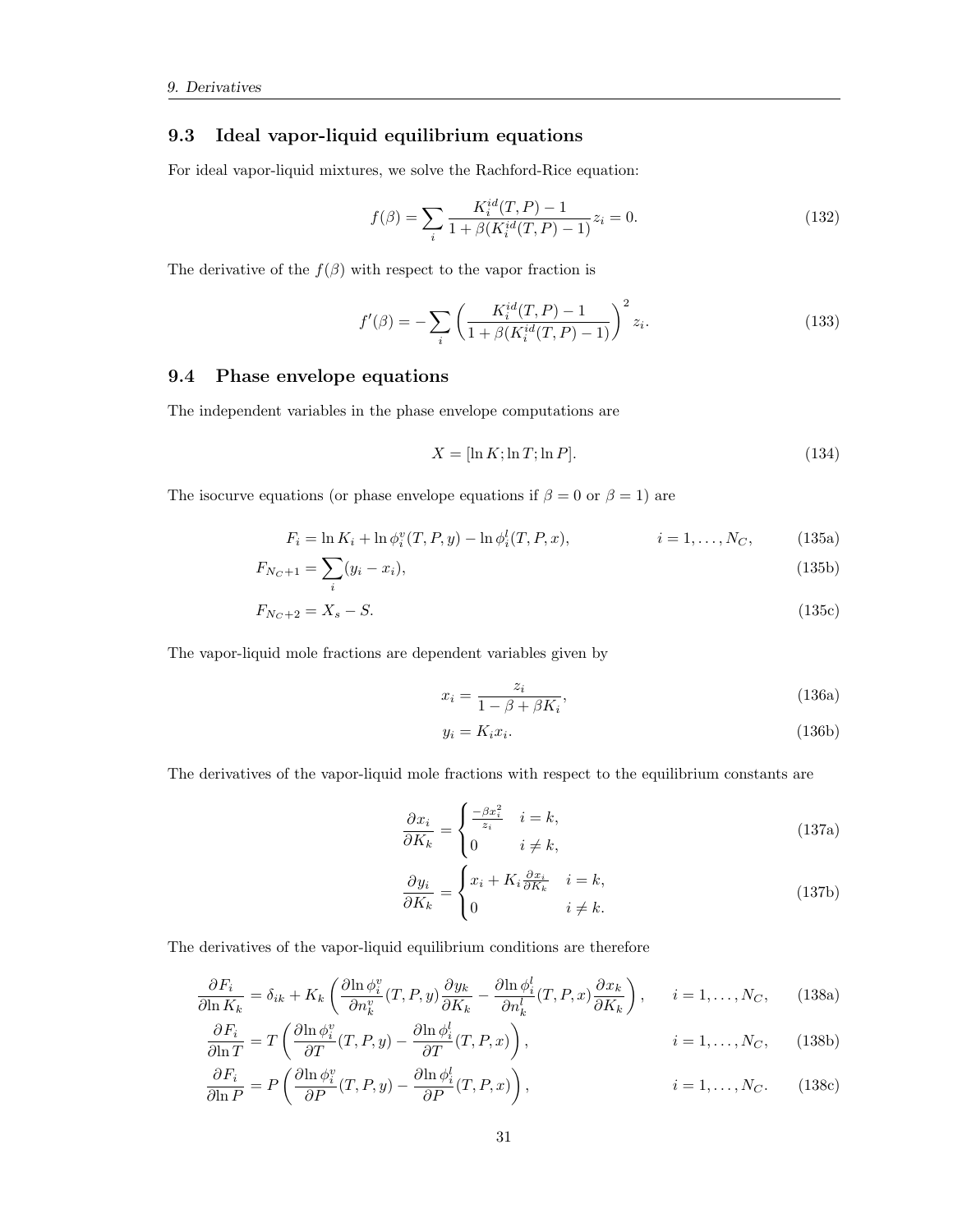The derivative of the equation that corresponds to the Rachford-Rice equation are

$$
\frac{\partial F_{N_C+1}}{\partial K_k} = K_k \left( \frac{\partial y_k}{\partial K_k} - \frac{\partial x_k}{\partial K_k} \right). \tag{139}
$$

The derivatives of the last equation are

$$
\frac{\partial F_{N_C+2}}{\partial X} = e_s,\tag{140}
$$

where element s of  $e_s$  is 1 and all other elements are zero. The derivative of the last equation with respect to the value of the specified variable is

$$
\frac{\partial F_{N_C+2}}{\partial S} = -1.\tag{141}
$$

# <span id="page-32-0"></span>10 An algorithm for computing phase envelopes and an example program

In this section, we describe an algorithm for computing isocurves, i.e. curves where the vapor fraction,  $\beta$ , is constant. The algorithm is described by [Michelsen and Mollerup](#page-51-1) [\(2007,](#page-51-1) Chap. 12) and also by [Michelsen](#page-51-3) [\(1980\)](#page-51-3). It features automatic selection of the specified variable and the step size, and it uses cubic interpolation to enhance initial guesses for the Newton iterations. The algorithm sequentially constructs the isocurve. It begins at a point where the equilibrium constants can be approximated and sequentially computes points on the isocurve until it reaches the critical point.

#### <span id="page-32-1"></span>10.1 Wilson's approximation of equilibrium constants

We approximate the equilibrium constants at the first point of the isocurve with the approximation by [Wilson](#page-52-2) [\(1969\)](#page-52-2):

<span id="page-32-3"></span>
$$
K_i(T, P) = \frac{P_{c,i}}{P} \exp\left(5.373(1 + \omega_i) \left(1 - \frac{T_{c,i}}{T}\right)\right).
$$
 (142)

 $T_{c,i}$ ,  $P_{c,i}$ , and  $\omega_i$  are the critical temperature, critical pressure, and the acentric factor. We use values of those parameters from the DIPPR database. We could potentially also use the ideal vapor-liquid equilibrium constants that we described in Section [6.](#page-19-2)

#### <span id="page-32-2"></span>10.2 Cubic interpolation

It is essential to have good initial guesses for the Newton iterations. The algorithm therefore uses cubic interpolation to improve the estimates we described in Section [8.](#page-23-0) When we have computed two points on the isocurve and their sensitivities, we can determine a cubic polynomial for each of the variables that intersects these points. The polynomial is

$$
p_i(S) = \sum_j a_{ji} S^j. \tag{143}
$$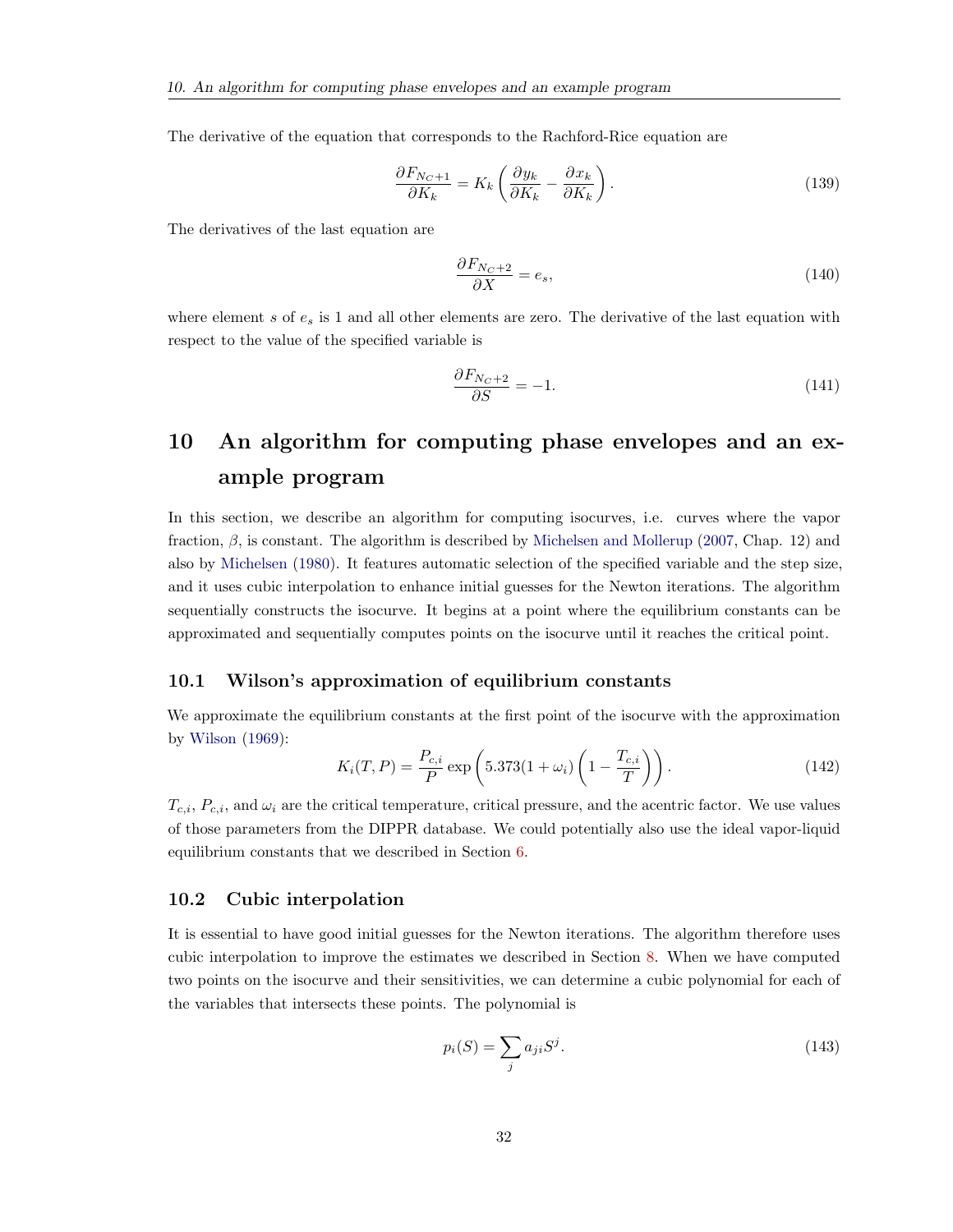The superscript j on S is a power, and  $a_{ji}$  are the polynomial coefficients. Once we have solved for the  $m$ 'th point on the isocurve, we interpolate the solution curves. We require that the polynomial and its derivatives intersect  $X^m$  and  $X^{m-1}$  and their derivatives with respect to  $S^m$  and  $S^{m-1}$ :

<span id="page-33-0"></span>
$$
p_i(S^m) = X_i^m,\tag{144a}
$$

$$
p_i'(S^m) = \frac{\partial X_i^m}{\partial S^m},\tag{144b}
$$

$$
p_i(S^{m-1}) = X_i^{m-1},\tag{144c}
$$

$$
p'_{i}(S^{m-1}) = \frac{\partial X_{i}^{m-1}}{\partial S^{m-1}}.
$$
\n(144d)

We write the above equations as a linear system of equations

<span id="page-33-1"></span>
$$
Ma = b.\t(145)
$$

The system matrix, M, is a  $4 \times 4$  matrix that contains powers of  $S<sup>m</sup>$  and  $S<sup>m-1</sup>$ :

$$
M = \begin{bmatrix} 1 & S^m & (S^m)^2 & (S^m)^3 \\ 0 & 1 & 2S^m & 3\left(S^m\right)^2 \\ 1 & S^{m-1} & \left(S^{m-1}\right)^2 & \left(S^{m-1}\right)^3 \\ 0 & 1 & 2S^{m-1} & 3\left(S^{m-1}\right)^2 \end{bmatrix} \tag{146}
$$

The matrix a is  $4 \times N_C + 2$  and simply contains the polynomial coefficients  $a_{ji}$  (row j, column i).  $N_C + 2$  is the number of elements in the vector X. The right-hand side, b, is also a  $4 \times N_C + 2$  matrix and each column contains the right-hand sides of [\(144\)](#page-33-0):

$$
b_{1i} = X_i^m,\tag{147a}
$$

$$
b_{2i} = \frac{\partial X_i^m}{\partial S^m},\tag{147b}
$$

$$
b_{3i} = X_i^{m-1},\tag{147c}
$$

$$
b_{4i} = \frac{\partial X_i^{m-1}}{\partial S^{m-1}}.\tag{147d}
$$

Once we have solved the linear system [\(145\)](#page-33-1) for the polynomial coefficients, we compute the initial estimate,  $X^{m+1,0}$ , for the subsequent Newton iterations:

$$
X_i^{m+1,0} = p_i(S^{m+1}).
$$
\n(148)

The matrix M can become ill-conditioned if the difference between  $S<sup>m</sup>$  and  $S<sup>m-1</sup>$  is small, i.e. if the step is small<sup>[3](#page-33-2)</sup>. In that case, it can be useful to revert to the linear approximation:

$$
X^{m+1,0} = X^m + \frac{\partial X^m}{\partial S^m} (S^{m+1} - S^m). \tag{149}
$$

<span id="page-33-2"></span><sup>&</sup>lt;sup>3</sup>It is known that the monomial basis can lead to ill-conditioned system matrices in interpolation. It might be possible to remedy this by choosing another basis, e.g. the Lagrange polynomials.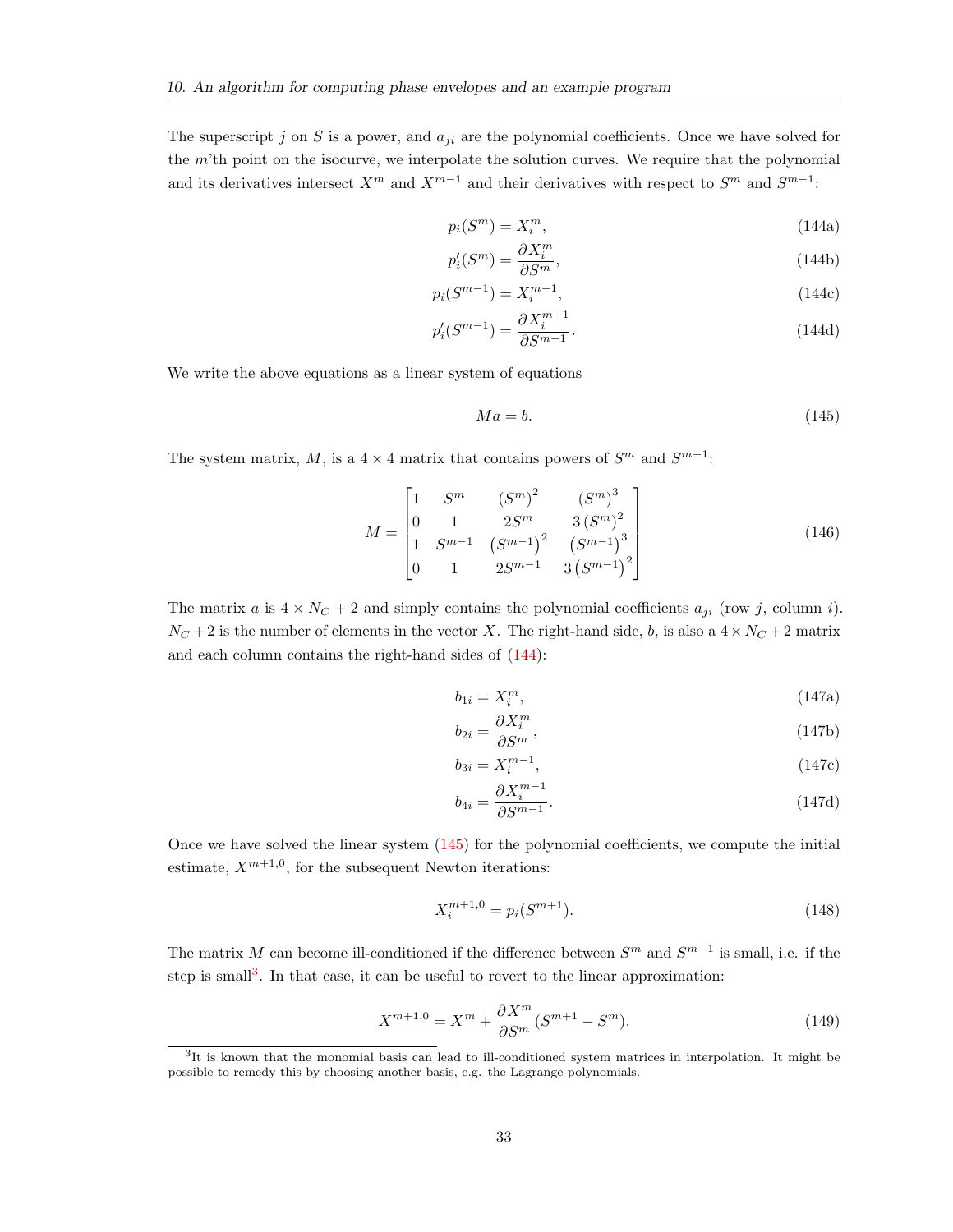We use the above linear approximation when the condition number of  $M$  is larger than  $10^6$ . We also use the linear approximation when we do not have two points on the isocurve, e.g. when  $m = 1$ .

#### <span id="page-34-0"></span>10.3 Automatic selection of specified variable

In each iteration, we choose the specified variable in subsequent iterations to be the variable whose sensitivity with respect to the value of the specified variable has the largest absolute value, i.e. we choose

$$
\bar{s} = \underset{s}{\arg\min} \frac{\partial X_s^m}{\partial S^m} \tag{150}
$$

In order to avoid rapid switching between variables, we only switch variables (i.e. set  $s = \overline{s}$ ) if  $\partial X^m_{\bar{s}}/\partial S^m > 1.1$   $\partial X^m_{s}/\partial S^m$ . That is, we only switch the specified variable if the sensitivity is 1.1 times larger than the sensitivity of the current specified variable.

#### <span id="page-34-1"></span>10.4 Automatic step size selection

We use a number of heuristics to choose the step size. First, we specify a target number of Newton iterations, usually 3 or 4. If the Newton iterations require more iterations to converge, we half the step size. If they require less, we double the step size. We also half the step size if the specified variable has changed. In order to ensure that we move in the right direction when we switch variables, we multiply the step size with the sign of the difference between the specified variable in the previous two iterations. That is, if the specified variable is  $X_s$ , then we use the sign of  $X_s^m - X_s^{m-1}$  to decide whether S should increase or decrease.

#### <span id="page-34-2"></span>10.5 Algorithm for computing isocurves

Algorithm [1](#page-35-0) provides an overview of the algorithm that we implement in Section [10.6.](#page-34-3)

#### <span id="page-34-3"></span>10.6 Example program

We now describe a program that implements Algorithm [1.](#page-35-0) The program consists of a script and a number of functions. We use Matlab routines from ThermoLib to compute the logarithmic fugacity coefficients. ThermoLib is an open-source thermodynamic library created by [Ritschel et al.](#page-52-3) [\(2017,](#page-52-3) [2016\)](#page-51-4) and [Gaspar et al.](#page-51-5) [\(2017\)](#page-51-5). It is available at www.psetools.org. It implements the expressions for the logarithmic fugacity coefficients that we described in Section [4](#page-13-2) and [9.1.2.](#page-27-0) The names of the example script and the functions are

- CreatePhaseEnvelope.m Example script
- ComputeWilsonKFactors.m Evaluates approximate equilibrium constants
- ComputeIsocurve.m Constructs an isocurve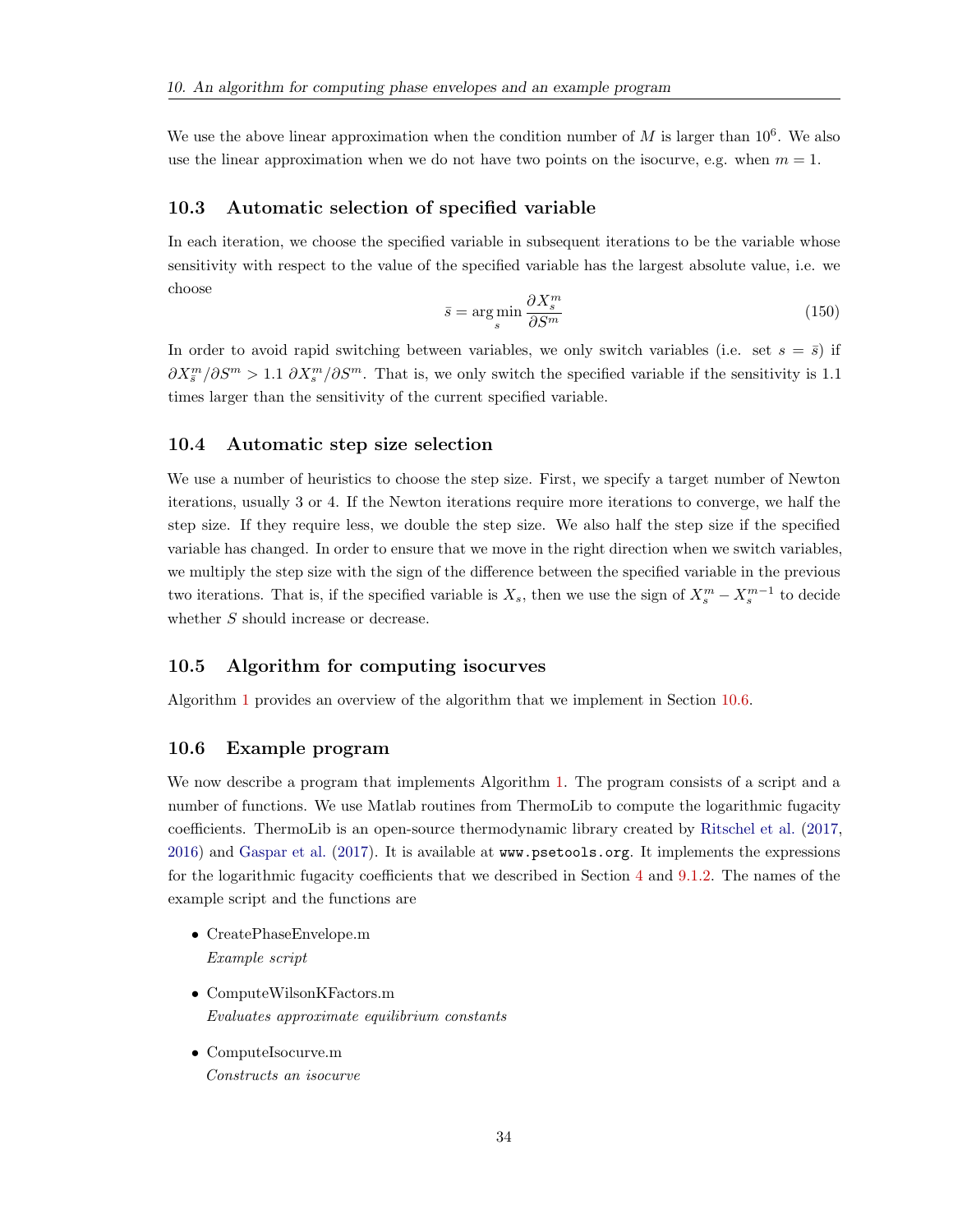<span id="page-35-0"></span>Algorithm 1: An algorithm for computing isocurves. **Input:**  $T, P, \beta, z, s$ Output:  $N, \{X^m\}_{m=1}^N$ 1 Set  $m = 1$ ; 2 Set  $\Delta S^m = \Delta S^{\text{max}};$ 3 while the critical point has not been reached do 4 Solve the isocurve equations  $F(X^m; S^m) = 0$  for  $X^m$ ; 5 Check whether  $X^m$  is close to the critical point, i.e. if  $|\ln K_i| < \epsilon$  for all i; 6 Compute the sensitivities  $\partial X^m/\partial S^m$ ;  $\bar{\sigma} \quad \right| \quad \mathrm{Set} \, \, \bar{s} = \argmin \partial X_s^m / \partial S^m;$  $\begin{array}{c} \mathbf{s}\ \mathbf{s}\ \end{array} \quad \text{if} \ \partial X^m_{\bar{s}}/\partial S^m > 1.1 \partial X^m_{s}/\partial S^m \ \text{and} \ s \neq \bar{s} \ \text{then}$  $\mathsf{9} \quad | \quad \text{Set } \Delta S^m = 0.5 \Delta S^m;$ 10 | Set  $s = \bar{s}$ ; 11 end 12 if the number of Newton iterations exceeds the target number of iterations then 13  $\Big|\quad\vert\quad \mathrm{Set}\ \Delta S^m=0.5\Delta S^m;$ 14 else if the number of Newton iterations is below the target number of iterations then 15 | Set  $\Delta S^m = 2\Delta S^m;$ 16 | end 17 Set  $\Delta S^m = \min(\Delta S^m, \Delta S^{\text{max}});$ 18 Compute the new specified variable,  $S^{m+1} = X_s^m + \text{sgn}(X_s^m - X_s^{m-1}) \Delta S^m$ ; 19 if  $m \geq 2$  and s has not changed in this iteration and  $\text{cond}(M) < 10^6$  then 20 Compute  $X^{m+1,0}$  with cubic interpolation; 21 else 22 Compute  $X^{m+1,0}$  with the linear approximation; <sup>23</sup> end 24 Increment m by 1; <sup>25</sup> end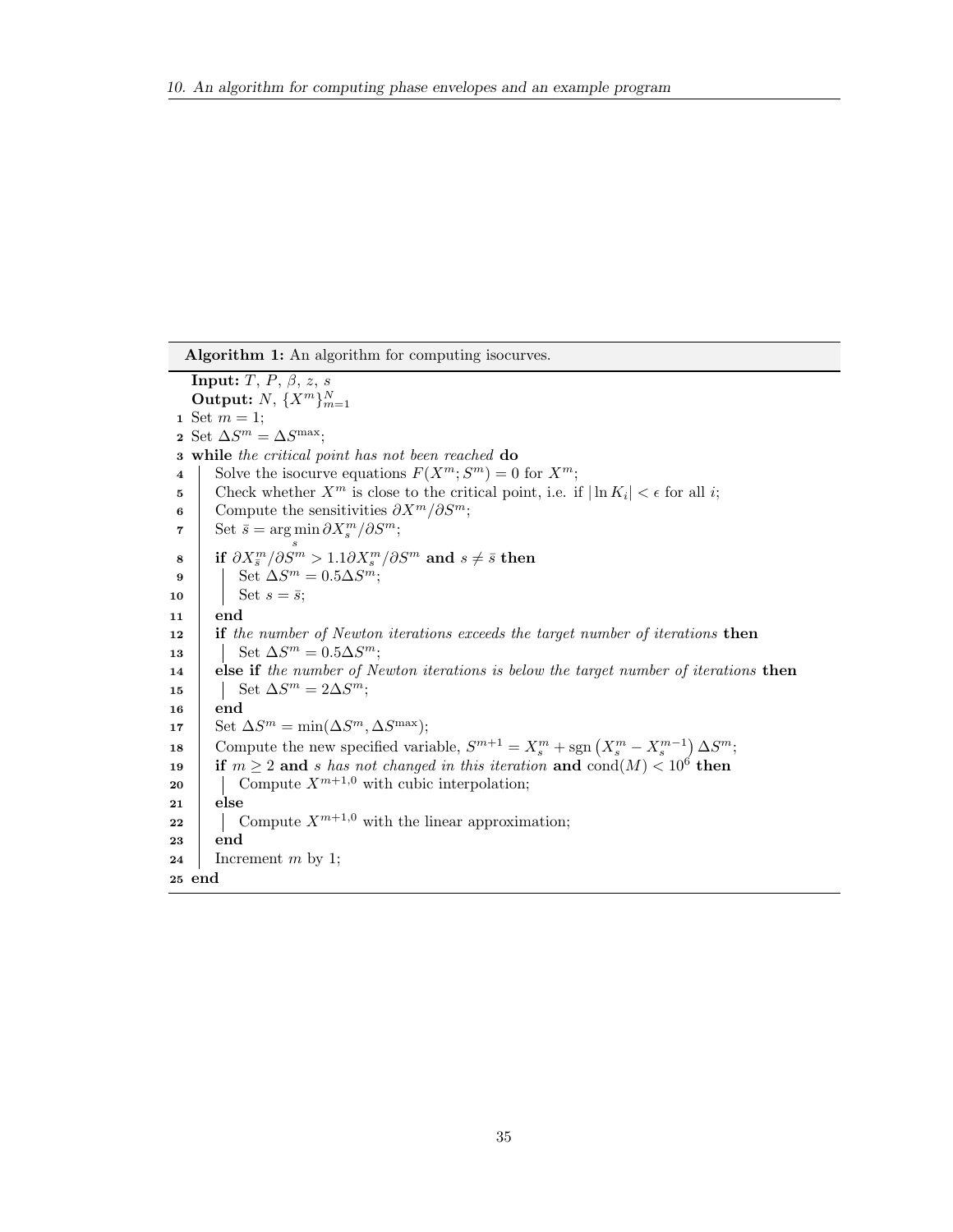- IsocurveEquations.m Evaluates the isorcurve equations (and derivatives) described in Section [8](#page-23-0)
- CreateFlashOpts.m Default options for the computations

Listing [1](#page-36-0) shows the first part of the example script, CreatePhaseEnvelope.m. First, the script runs another script, LoadLibrary.m, from ThermoLib. LoadLibrary adds all ThermoLib routines to the path such that we can run them. Next, we select the Peng-Robinson equation of state, and we manually specify the binary interaction parameters,  $k_{ij}$ . We use LoadParams from ThermoLib to construct a vector of parameters that we need to pass on to other ThermoLib routines. The first argument to LoadParams is a vector of indices that specifies the components in the mixture. 1, 2, 3, and 7 refer to methane, ethane, propane, and n-heptane, respectively. 363 is carbon-dioxide (CO2). We will use the variable NC (number of components) later in the script. Finally, we specify the composition which is  $60\%$  methane,  $8\%$  ethane,  $5\%$  propane,  $25\%$  n-heptane, and  $2\%$  CO<sub>2</sub>.

<span id="page-36-0"></span>Listing 1: CreatePhaseEnvelope.m – Initialization

```
1 %% Create phase diagram
2 clc; clear all; close all;
3
4 % Add ThermoLib
5 run ('C:\ Users \ Tobia \ Dropbox \3 PhD Nonlinear Model Predictive Control for Oil
          \leftrightarrow Reservoirs \Projects \ThermodynamicLibrary \ComputeThermoLib \matlab \
          \leftrightarrow LoadLibrary');
6
7 %% Load parameters
8 % Equation of state
9 EoS = 'PR '; % Peng - Robinson
10
11 % Binary interaction parameters
12 kij = [
13 0 0 0 0 0 0.1200
14 0 0 0 0 0 0.1500
15 0 0 0 0 0 0.1500
16 0 0 0 0 0 0.1500
17 0.1200 0.1500 0.1500 0.1500 0 ];
18
19 % Load DIPPR parameters
20 params = LoadParams ([1:3, 7, 363], EoS, kij);
21
22 % Number of components
23 \text{ NC} = \text{params}(5);
24
25 % Composition
26 \text{ z} = [60; 8; 5; 25; 2]./100;
```
Listing [2](#page-37-0) shows the remaining part of CreatePhaseEnvelope.m. This remaining part computes the bubble-point curve  $(\beta = 0)$  and the dew-point curve  $(\beta = 1)$ . First, we use CreateFlashOpts.m to create a struct called opts that contains default settings for the computations. We discuss CreateFlashOpts.m later. Next, we select that the pressure of the first point on both isocurves is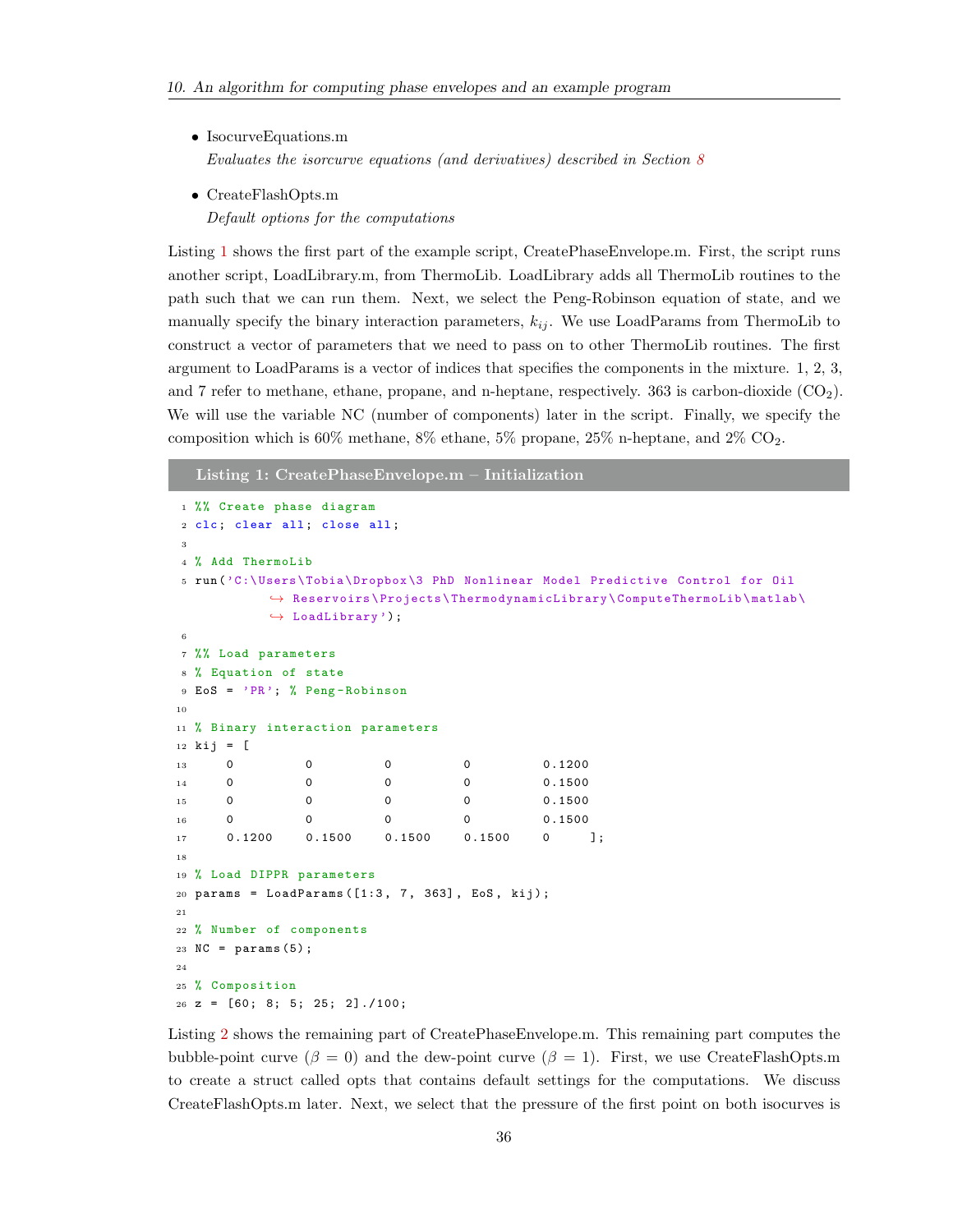specified. Pressure is variable number  $N<sub>C</sub> + 2$ . We set the pressure of the first point on both the bubble-point and the dew-point curves to be 0.005 MPa. We use ComputeIsocurve to compute both the bubble-point curve and the dew-point curve. We use an initial guess of 88 K for the temperature of the first point on the bubble-point curve and 250 K for the dew-point curve. In the remaining part, we extract the temperature and pressure of the isocurves and plot them. Figure [1](#page-38-0) shows the plot of the phase envelope. The phase envelope separates the two-phase region (inside) from the single-phase regions (outside). We see that the two-phase region extends up to around 18 MPa and to around 450 K. We also note that at low pressures, the phase envelope extends to very low temperatures, i.e. around 90 K. That means that it is necessary to bring the mixture to below 90 K in order to completely liquefy it. That is because the mixture contains a large amount of light gases. In particular, it contains 60% methane. The bubble-point and the dew-point curves meet at the critical point. It is marked with a black dot.

```
Listing 2: CreatePhaseEnvelope.m – Computation of the phase envelope
28 %% Compute phase envelope
29 % Create options structure
30 opts = CreateFlashOpts();
31
32 % The first specified variable is pressure
33 Idx = NC + 2;
34
35 % Initial pressure
36 P0 = 0.005; % MPa
37
38 % Compute the bubble - point curve
39 T0 = 88;
40 b = 0:
41 BubblePointCurve = ComputeIsocurve (T0, P0, b, z, Idx, params, opts);
42^{\circ}43 % Compute the dew - point curve
44 TO = 250;
45 b = 1;
46 DewPointCurve = ComputeIsocurve (TO, PO, b, z, Idx, params, opts);
47
48 % Temperature and pressure
49 T = [exp(BubblePointCurve.X(NC+1, :)), exp(DewPointCurve.X(NC+1, end:-1:1))];
50 P = [exp(BubblePointCurve.X(NC+2, :)), exp(DewPointCurve.X(NC+2, end:-1:1))];
51
52 % Critical temperature and pressure ( approximate )
53 Tc = exp (BubblePointCurve.X(NC+1, end));
54 Pc = exp (BubblePointCurve.X(NC+2, end));
55
56 % Create figure
57 figure (1) ;
58 plot (T, P, 'k', 'linear) ; hold on;
59 plot (Tc, Pc, '.k', 'markersize', 20); hold off;
60 set (gca , 'fontsize ', 14) ;
61 xlabel (' Temperature [K]');
62 ylabel ('Pressure [MPa]');
```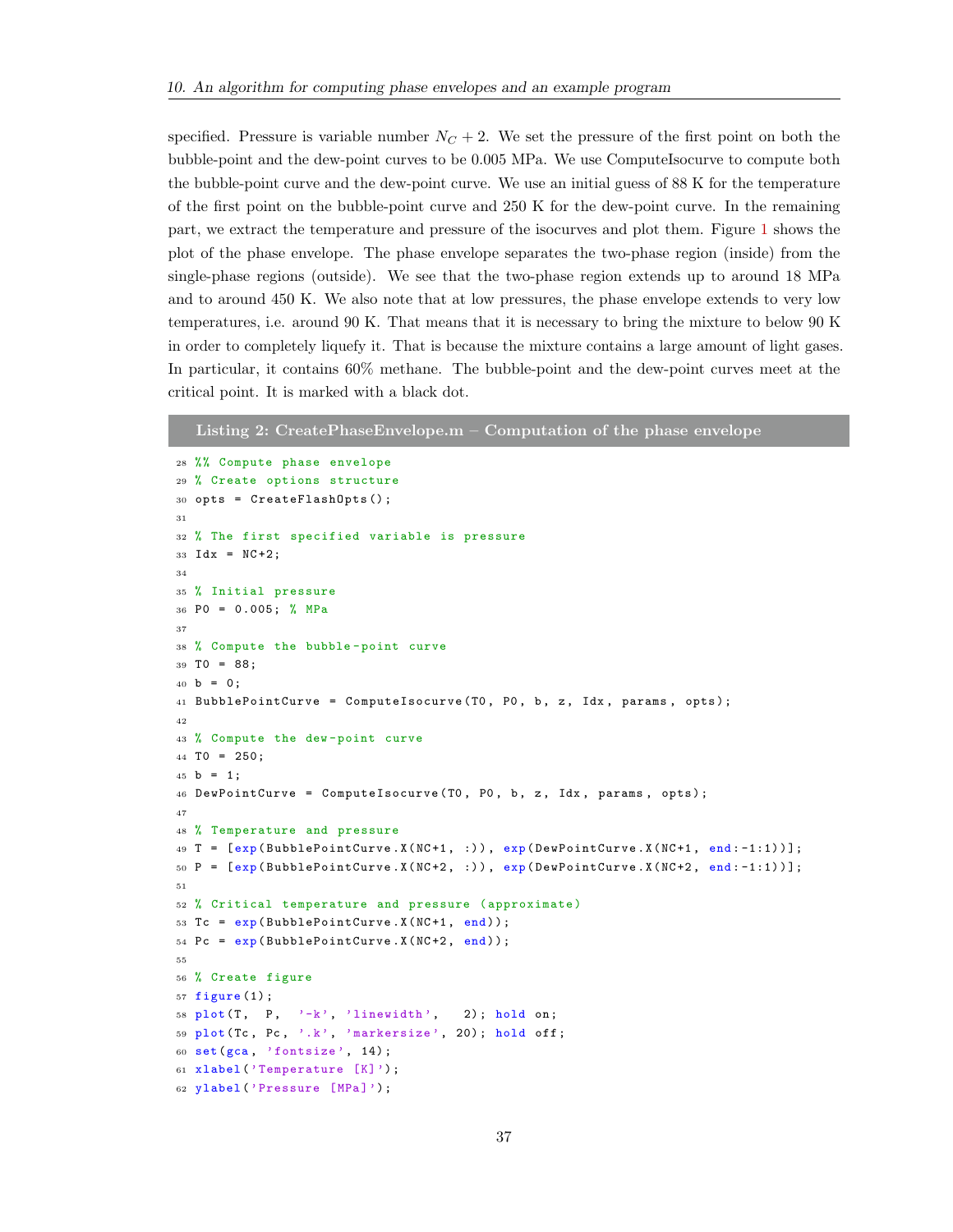<span id="page-38-0"></span>

Figure 1: Phase envelope created with the example script CreatePhaseEnvelope.m.

Before we describe the ComputeIsocurve function, we show the ComputeWilsonKFactors function in Listing [3.](#page-38-1) It simply loads the relevant parameters and evaluates the equilibrium constants from [\(142\)](#page-32-3). Note that the critical pressures are converted from Pa to MPa. That is required for the expression to be correct.

```
Listing 3: ComputeWilsonKFactors.m
1 function K = ComputeWilsonKFactors (T, P, params)
2
3 % Conversion factor
4 Pa2MPa = 1e-6; % MPa to Pa
5
6 % Extract relevant parameters
7 NoSinglePar = params(1);
8 \text{ NC} = params (5);
9 omega = params (NoSinglePar+1 + 24*NC + (1:NC) + 1);
10 Tc = params (NoSinglePar +1 + 25*NC + (1:NC) + 1);
11 Pc = params (NoSinglePar +1 + 26*NC + (1:NC) + 1)*Pa2MPa;
12
13 % Compute Wilson K factors
14 K = Pc./P.*exp(5.373*(1 + omega).*(1 - Tc./T));
```
Next, we describe the ComputeIsocurve function. Listing [4](#page-38-2) shows the interface of ComputeIsocurve, the loading of parameters from the struct created with CreateFlashOpts, and the computation of initial guesses for the equilibrium constants. The function requires specification of temperature, T, pressure, P, the specified vapor fraction, b, the total composition, z, the index of the specified variable at the first point, Idx, the ThermoLib parameters, params, and finally, the options, opts.

<span id="page-38-2"></span>Listing 4: ComputeIsocurve.m – Computation of an isocurve with  $\beta$  specified 1 function Env = ComputeIsocurve  $(T, P, b, z, Idx, params, opts)$ <sup>2</sup> %% Settings <sup>3</sup> % Target number of iterations <sup>4</sup> TargetIter = opts . TargetIter ; 5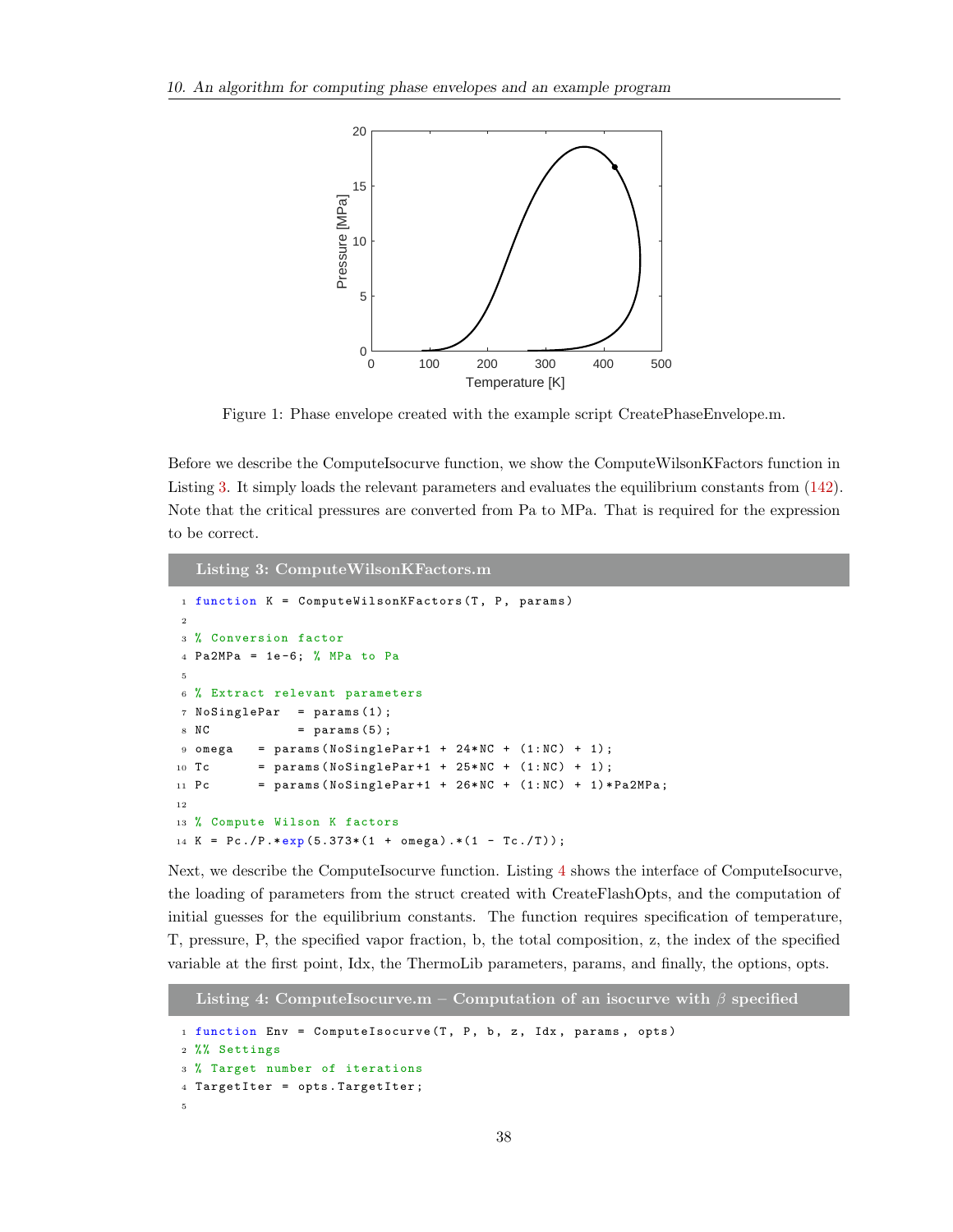```
6 % Maximum number of Newton iterations
7 kmax = opts . MaxNewtonIter ;
 8
9 % Tolerance for the Newton iterations
10 newttol = opts . NewtonTol ;
11
12 % Tolerance for the detection of the critical point
13 crittol = opts . CritPointTol ;
14
15 % Maximum change in specification
16 maxdS = opts . MaxDeltaSpec ;
17
18 % Whether to use polynomial regression or not
19 UseCubicInterpolation = opts . UseCubicInterpolation ;
20
21 %% Compute initial guess
22 % Compute approximate equilibrium constants
23 K = ComputeWilsonKFactors (T, P, params);
24
25 % Initial guess for the first point
26 X = log([K; T; P]);
```
Listing [5](#page-39-0) shows the first part of the computations that we carry out for each point on the isocurve. We solve the isocurve equations that we presented in Section [8](#page-23-0) using Newton's method and we check whether we are closed to the critical point. The vapor phase and the liquid phase have the same composition at the critical point. That means that  $y_i = x_i$  such that  $K_i = y_i/x_i = 1$  and therefore  $\ln K_i = 0$ . That is how we detect whether we are close to the critical point. We present the function IsocurveEquations later. It essentially evaluates,  $F(X; S)$ ,  $\frac{\partial F}{\partial X}$ , and  $\frac{\partial F}{\partial S}$ .

<span id="page-39-0"></span>Listing 5: ComputeIsocurve.m – Solution of isocurve equations

```
28 %% Compute isocurve
29 % Initial specification
30 S (1) = X( Idx );
31
32 % Initial step
33 \text{ dS} = maxdS;
34
35 i = 1;
36 CriticalPointReached = false ;
37 while ("CriticalPointReached)
38 % Evaluate function and Jacobian
39 [F, dFdX, dFdS] = IsocurveEquations(X(:, i), b, z, S(i), Idx, params, opts);
40
41 k = 0;42 Converged = ( norm (F) < newttol );
43 Diverged = false ;
44 while (~ Converged && ~ Diverged )
45 % Increment iteration counter
46 k = k + 1;47
48 % Newton update
```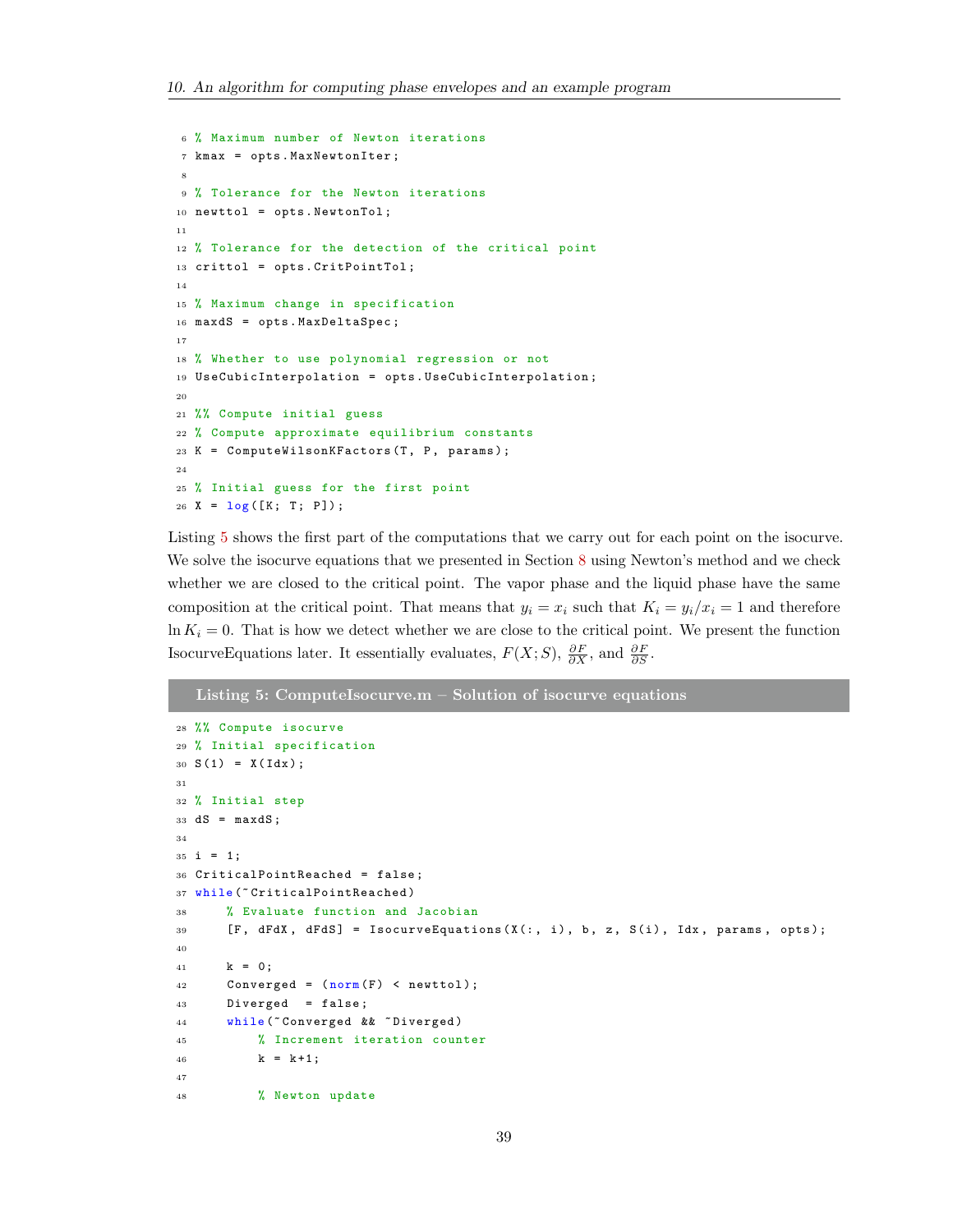```
49 X(:, i) = X(:, i) - dFdX \ F;50
51 % Evaluate function and Jacobian
52 [F, dFdX, dFdS] = IsocurveEquations (X(:, i), b, z, S(i), Idx, params,\leftrightarrow opts);
53
54 % Check for convergence
55 Converged = (norm(F) < newttol);
56 Diverged = (k >= kmax );
57 end
58
59 % Check if the critical point has been reached
60 CriticalPointReached = (norm(X(1:end-2, i)) < crittol);
```
Listing [6](#page-40-0) shows the remaining part of ComputeIsocurve.m. It computes the sensitivities,  $\frac{\partial X}{\partial S}$ , and uses them to select the specified variable. If the specified variable is changed, the step size is decreased. If the number of Newton iterations are above or below the target iterations, we double or half the step size, respectively. Next, we ensure that the step size is below the maximum step size, and we use  $X_s^m$ and  $X_s^{m-1}$  to determine whether S should increase or decrease. We use either cubic interpolation or a linear approximation to compute the initial guess for the subsequent Newton iterations.

```
Listing 6: ComputeIsocurve.m - Selection of specified variable and step size
62 % Compute sensitivities
63 dXdS(:, i) = -dFdX\ddot G;
64
65 % Update selection variable
66 [", IdxNew] = max(abs(dXdS(:, i)));
67 SpecifiedVariableUpdated = false ;
68 if(abs(dXdS(IdxNew, i)) > 1.1*abs(dXdS(Idx, i)))
69 SpecifiedVariableUpdated = true ;
70 dS = 0.5 * dS;
71 \text{Idx} = \text{IdxNew};72 end
73
74 % Update the step
75 if(k > TargetIter )
76 dS = dS *0.5;
77 elseif (k < TargetIter)
78 dS = dS *2;
79 end
80
81 % Apply upper bound to step size
82 dS = min(dS, maxdS);
83
84 % New specification
85 if(i > 1)
86 fac = sign(X(Idx, i) - X(Idx, i-1));87 else
88 fac = 1;
89 end
90 S(i+1) = X(Idx, i) + fac*dS;91
```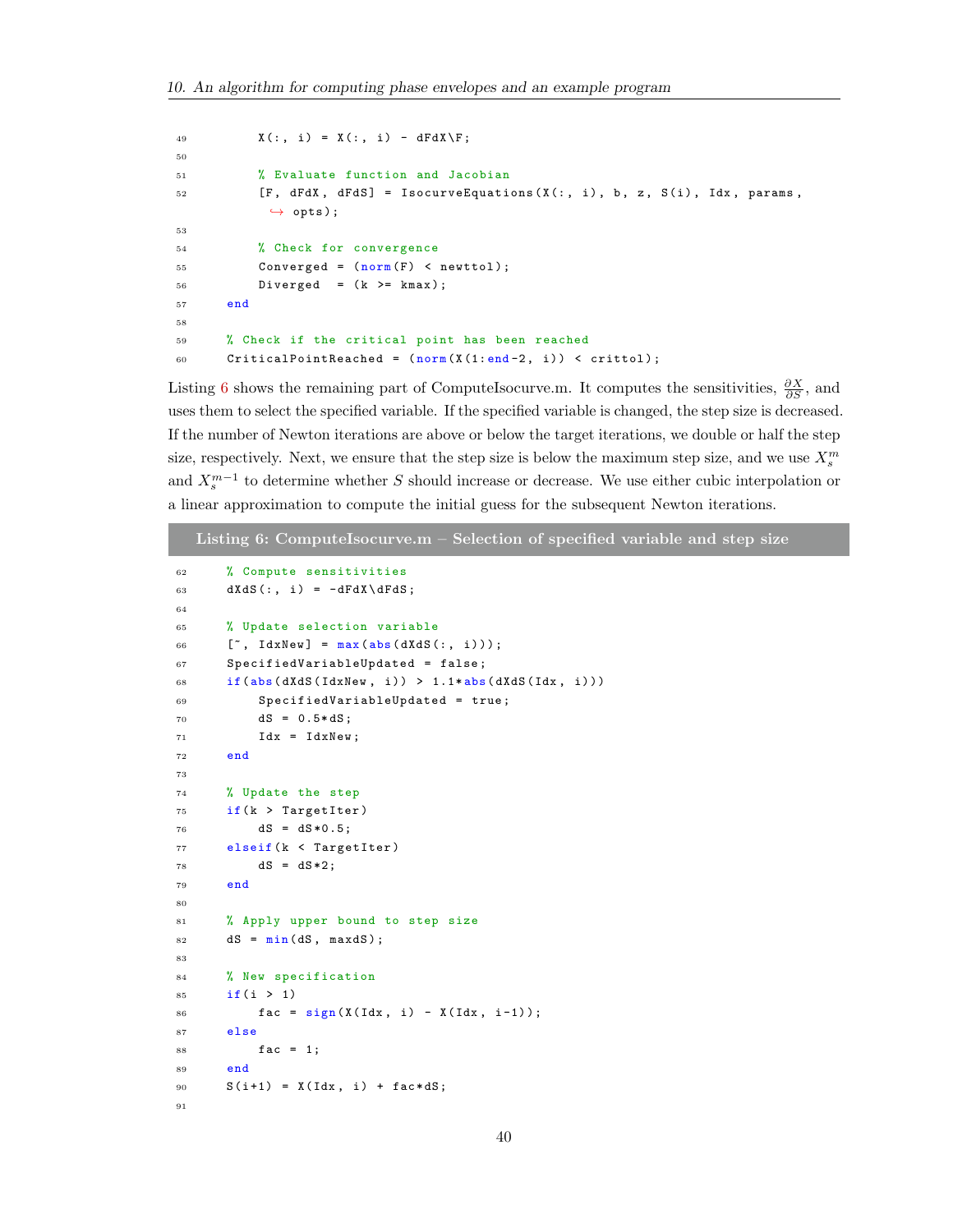```
92 if(i > 1 & % ~ SpecifiedVariableUpdated & & UseCubicInterpolation)
93 X(:, i+1) = PolynomialInitialEstimate ...
94 (S(i+1), X(:, i), S(i), dXdS(:, i), X(:, i-1), S(i-1), dXdS(:, i-1),
            \leftrightarrow opts);
95 else
96 % % New initial estimate
97 X(:, i+1) = LinearInitialEstimate ...98 (X(:, i), dS, dXdS(:, i));
99 end
100
101 % Display message
102 if( opts . Verbose > 0)
103 fprintf ('(%3d, %d, %2d), (', i, Idx, k);
104 fprintf ('%7.2f, ', exp(X(:, i)));
105 fprintf (\prime)\n\backslash n';
106 end
107
108 % Store data
109 \text{Env.X}(:, i) = X(:, i);110 \text{Env.k}(i) = k;111
112 % Increment counter
113 i = i + 1;114 end
115 end
116
117 function Xip1 = PolynomialInitialEstimate ( Sip1 , Xi , Si , dXidS , Xim1 , Sim1 ,
            \leftrightarrow dXim1dS, opts)
118 % Maximum condition number of system matrix in polynomial regression
119 maxcond = opts . MaxCondInterpol ;
120
121 % System matrix
122 M = [123 1, Si, Si <sup>2</sup>, Si 3;
124 0, 1, 2*Si, 3*Si<sup>-2</sup>;
125 1, Sim1, Sim1<sup>-2</sup>, Sim1<sup>-3</sup>;
126 0, 1, 2*Sim1, 3*Sim1<sup>-2</sup>];
127
128 if (cond (M) < maxcond)
129 % Right - hand side
130 rhs = [Xi'; dXidS'; Xim1'; dXim1dS'];
131
132 % Polynomial coefficients
133 a = M \rhd h s;
134
135 % Extrapolate new initial estimate
136 Xip1 = [1, Sip1, Sip1^2, Sip1^3] * a;137 else
138 % Step
139 dSip1 = Sip1 - Si;
140
141 % New initial estimate
142 Xip1 = LinearInitialEstimate (Xi, dSip1, dXidS);
```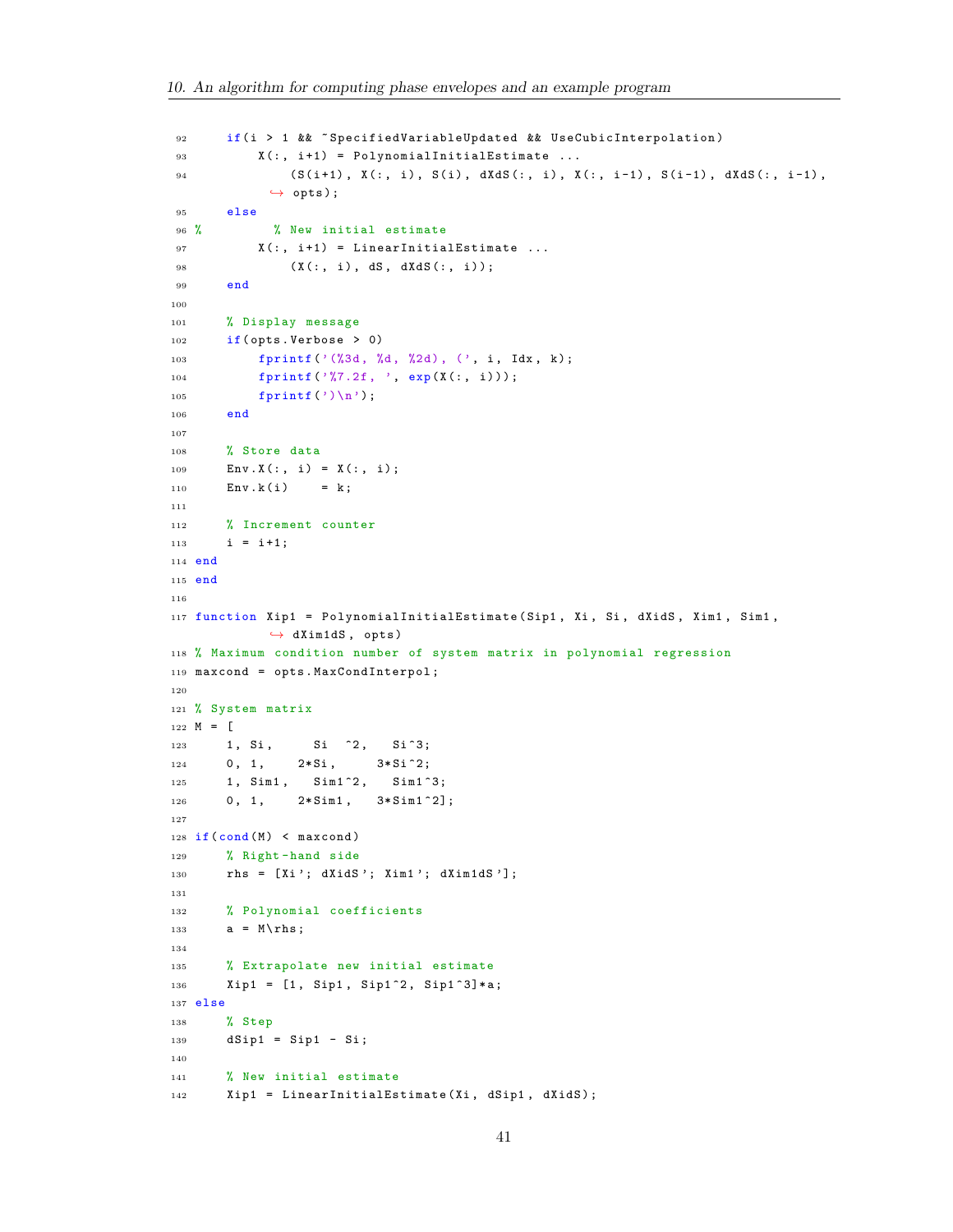```
143 end
144 end
145
146 function Xip1 = LinearInitialEstimate (Xi, dSip1, dXidS)
147 % New initial estimate
148 Xip1 = Xi + dXidS*dSip1;
149 end
```
Listing [7](#page-42-0) shows the IsocurveEquations function. It essentially evaluates  $F(X; S)$ ,  $\frac{\partial F}{\partial X}$ , and  $\frac{\partial F}{\partial S}$ . We mostly comment on the usage of the ThermoLib routines. In the phase envelope computations, we consider pressure in MPa. However, ThermoLib requires pressure to be in Pa. The ThermoLib routine MixFug computes the logarithmic fugacity coefficients as functions of temperature, pressure, and composition (in moles). It also computes both first and second order derivatives depending on the number of requested outputs. In the phase envelope computations, we only require the first order derivatives so we only request two outputs. Consequently, the second order derivatives are not computed. As we discussed in Section [4,](#page-13-2) we need to solve the cubic equation of state in order to evaluate the logarithmic fugacity coefficients. ThermoLib solves the cubic equation of state with Newton's method. We therefore specify both the tolerance (tol) and the maximum number of Newton iterations (maxit) when we call MixFug. The remainder of IsocurveEquations is a straightforward implementation of the isocurve equations and their derivatives. It only computes the Jacobian and the derivatives of  $F$  with respect to  $S$  if those outputs are requested.

<span id="page-42-0"></span>Listing 7: Isocurve Equations.m  $-$  Evaluation of the isocurve equations

```
1 function [F, dFdX, dFdS] = IsocurveEquations (X, b, z, S, Idx, params, opts)
2 % Maximum Newton iterations for the equation of state
 3 maxit = opts . MaxEosIter ;
 4
5 % Tolerance for Newton iterations for the equation of state
6 tol = opts . EosTol ;
 7
8 % Number of components
9 \text{ NC} = \text{params}(5);10
11 % Extract variables
_{12} K = _{exp}(X(1:NC));
13 T = exp(X(NC+1));
14 P = exp(X(NC+2));
15
16 % Mole fractions
17 \text{ x} = \text{z}./(1 - b + b*K);
18 \text{ y} = K \cdot * x;19
20 % Conversion factor
21 MPa2Pa = 1e6;
22
23 % Compute fugacities with ThermoLib
24 [lnphiv, dlnphiv] = MixFug (T, P*MPa2Pa, y, 0, params, tol, maxit);
25 [lnphil, dlnphil] = MixFug(T, P*MPa2Pa, x, 1, params, tol, maxit);
26
27 % Temperature derivatives
```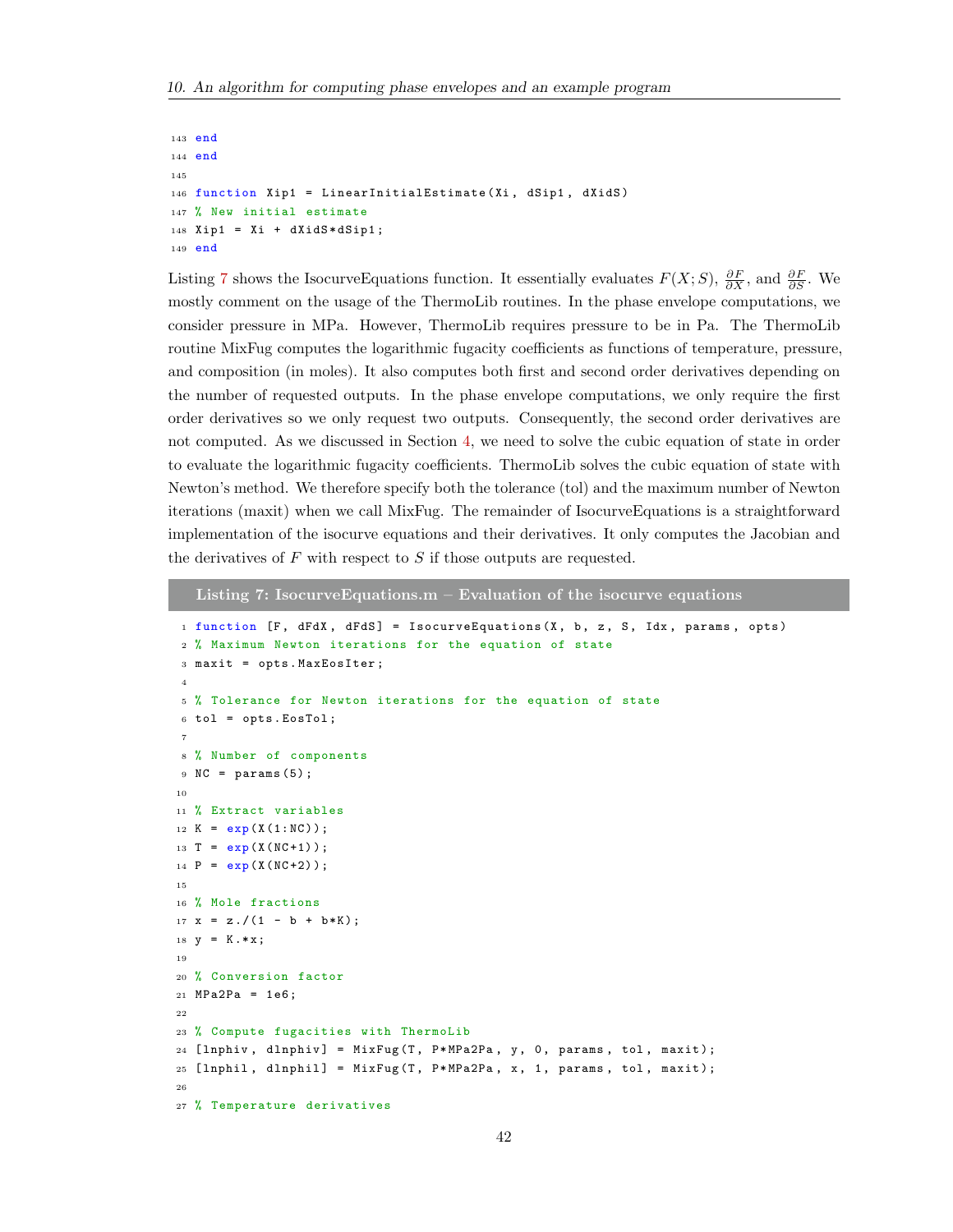```
28 dlnphivT = dlnphiv(:, 1);
29 dlnphilT = dlnphil(:, 1);
30
31 % Scale pressure derivatives
32 dlnphivP = dlnphiv(:, 2)*MPa2Pa;
33 dlnphilP = dlnphil(:, 2)*MPa2Pa;34
35 % Scale composition derivatives
36 dlnphivnv = dlnphiv(:, 3: end);
37 \text{ dlnphill } = \text{ dlnphil } (:, 3: \text{end});
38
39 %% Evaluate isocurve equations
40 F = zeros(NC + 2, 1);41 F(1:NC) = log(K) + 1nphi v - 1nphi1;42 F(NC+1) = sum(y - x);43 F(NC+2) = X(Idx) - S;44
45 if( nargout > 1)
46 %% Evaluate Jacobian
47 % Derivatives of K values wrt . ln K values
48 dlnKdlnK = eye(NC, NC);49
50 % Derivatives of mole fractions wrt . ln K values
51 dx dK = -b*x.^2./z;52 dydK = x + K.*dxdK;
53
54 % Derivatives of fugacities wrt . ln K values
55 dlnphivdlnK = repmat (K', NC, 1).*dlnphivnv*diag (dydK);
56 dlnphildlnK = repmat (K', NC, 1). *dlnphilnl *diag (dxdK);
57
58 % Jacobian wrt . ln K values
59 dFdX = zeros (NC+2, NC+2);
60 dFdX (1:NC, 1:NC) = dlnKdlnK + dlnphivdlnK - dlnphildlnK;
61
62 % Jacobian wrt. 1n T
63 dFdX (1:NC, NC+1) = T*(dlnphiivT - dlnphi1T);64
65 % Jacobian wrt . ln P
66 dFdX (1: NC, NC+2) = P*(dlnphivP - dlnphilP);
67
68 % Jacobian wrt . ln K
69 dFdX (NC+1, 1:NC) = K. * (dydK - dxdK);70
71 % Jacobian wrt . specified variable (ln K, ln T or ln P)
72 dFdX (NC+2, Idx) = 1;
73
74 if (nargout > 2)
75 %% Derivatives wrt . S
76 dFdS = zeros(NC+2, 1);T7 \t\t dFdS (NC+2) = -1;78 end
79 end
```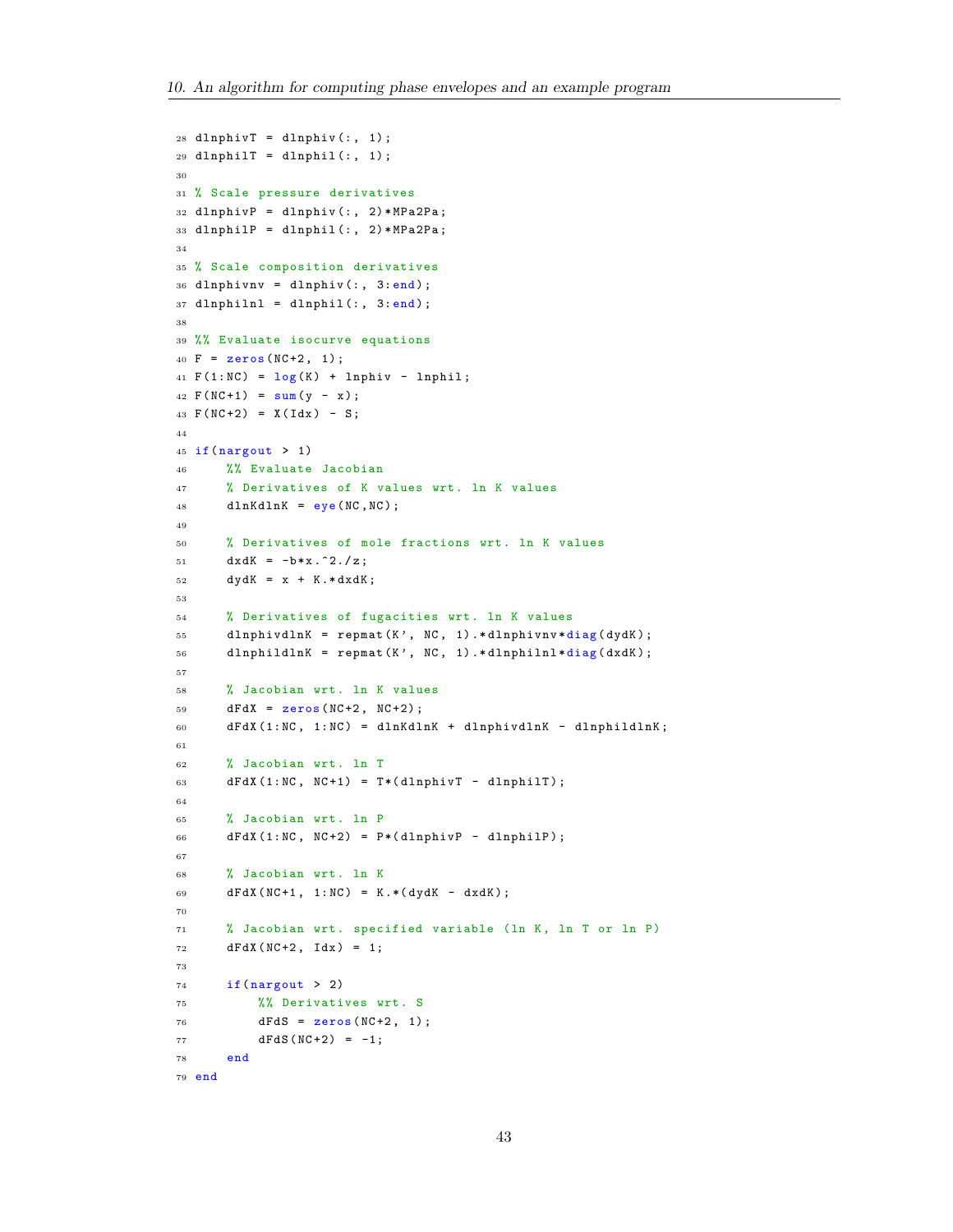For completeness, we show CreateFlashOpts in Listing [8.](#page-44-1) In our experience, the computations can be fairly sensitive to some of the parameters. In particular, large values of MaxDeltaSpec can cause failure to convergence in the Newton iterations. Furthermore, small values of CritPointTol can cause the algorithm to come too close to or overstep the critical point, again leading to failure to converge. Verbose can be set to 1 in order to print out information about each iteration. Large values of EosTol can also cause problems.

```
Listing 8: CreateFlashOpts.m – Default settings for the computations
1 function opts = CreateFlashOpts ()
2
3 % Settings for Newton iterations
4 opts. MaxNewtonIter = 2e1;
5 opts. NewtonTol = 1e-6;
 6
7 % Settings for the solution of the equation of state
8 opts. MaxEosIter = 2e1;
9 opts. EosTol = 1e-10;
10
11 % Target number of iterations (for selecting step size)
12 opts. TargetIter = 4;
13
14 % Maximum change in specification
15 opts . MaxDeltaSpec = 1e -1;
16
17 % Tolerance for the detection of the critical point
18 opts . CritPointTol = 1e -1;
19
20 % Whether to use polynomial regression to generate initial estimates or not
21 opts . UseCubicInterpolation = true ;
22
23 % Maximum condition number of system matrix in polynomial regression
24 opts . MaxCondInterpol = 1 e6 ;
25
26 % Set verbosity
27 opts. Verbose = 0;
```
#### <span id="page-44-0"></span>10.7 Discussion

In this section, we have described a program that computes isocurves, i.e. curves where the vapor fraction,  $\beta$ , is constant. In order to create the phase envelope, we therefore compute the bubble-point curve ( $\beta = 0$ ) and the dew-point curve ( $\beta = 1$ ) separately. Often, we both want to compute the isocurve of  $\beta$  and  $1 - \beta$ . An example is the phase envelope. [Michelsen and Mollerup](#page-51-1) [\(2007\)](#page-51-1) suggest to combine the computations, e.g. such that we 1) compute the bubble-point curve, 2) "step over" the critical point, and 3) continue by computing the dew-point curve until a sufficiently low pressure is reached.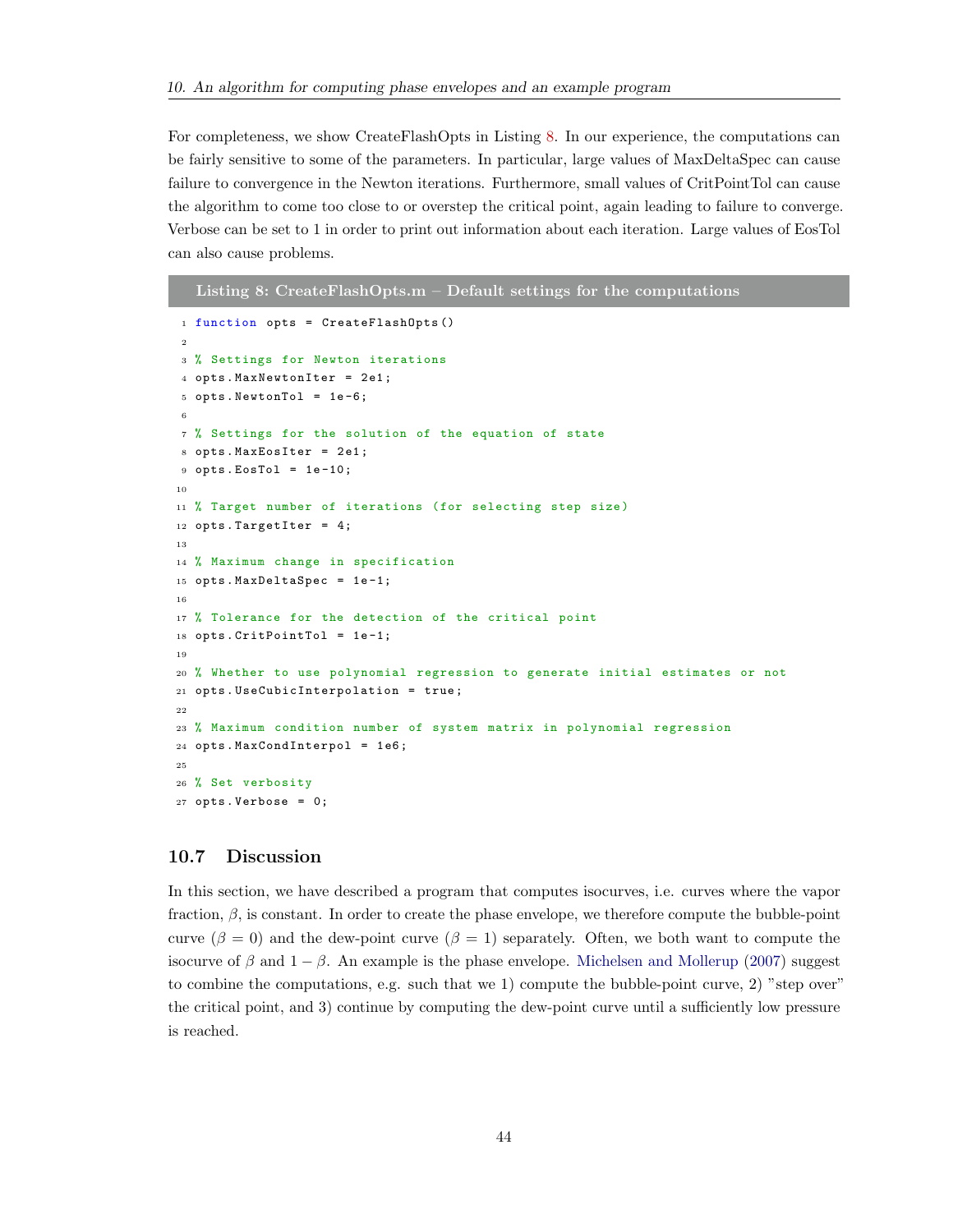### <span id="page-45-0"></span>A Derivative of mixing term

The expression for the ideal gas mixture entropy [\(4b\)](#page-6-2) involves a mixing term that contains  $\sum_i n_i^v \ln y_i$ . We use the derivative of the mixing term when we derive an expression for the chemical potential of an ideal gas mixture in [\(42\)](#page-15-1). The derivative of the mixing term can appear to be incorrect at first sight. Because the derivative of this mixing term is important to the definition of fugacity, we present the differentiation of  $\sum_i n_i^v \ln y_i$  here such that it is clear that it is correct. The derivative is

$$
\frac{\partial}{\partial n_k^v} \left( \sum_i n_i^v \ln y_i \right) = \sum_i \left( \frac{\partial n_i^v}{\partial n_k^v} \ln y_i + \frac{n_i^v}{y_i} \frac{\partial y_i}{\partial n_k^v} \right)
$$

$$
= \sum_i \left( \delta_{ik} \ln y_i + \left( \sum_j n_j^v \right) \frac{\partial y_i}{\partial n_k^v} \right)
$$

$$
= \ln y_k + \sum_i \left( \left( \sum_j n_j^v \right) \frac{\partial y_i}{\partial n_k^v} \right).
$$
(151)

The derivative of the mole fraction,  $y_i$ , is

<span id="page-45-1"></span>
$$
\frac{\partial y_i}{\partial n_k^v} = \frac{1}{\sum_j n_j^v} \frac{\partial n_i^v}{\partial n_k^v} - \frac{n_i^v}{\left(\sum_j n_j^v\right)^2}
$$

$$
= \frac{1}{\sum_j n_j^v} \left(\delta_{ik} - y_i\right). \tag{152}
$$

We insert the above into the double sum in  $(151)$ :

$$
\sum_{i} \left( \left( \sum_{j} n_{j}^{v} \right) \frac{\partial y_{i}}{\partial n_{k}^{v}} \right) = \sum_{i} \left( \delta_{ik} - y_{i} \right)
$$

$$
= 1 - \sum_{i} y_{i}
$$

$$
= 0. \tag{153}
$$

The derivative is therefore

$$
\frac{\partial}{\partial n_k^v} \left( \sum_i n_i^v \ln y_i \right) = \ln y_k,\tag{154}
$$

where it appears as if one has considered  $\ln y_i$  to be independent of all the mole numbers, which is not the case.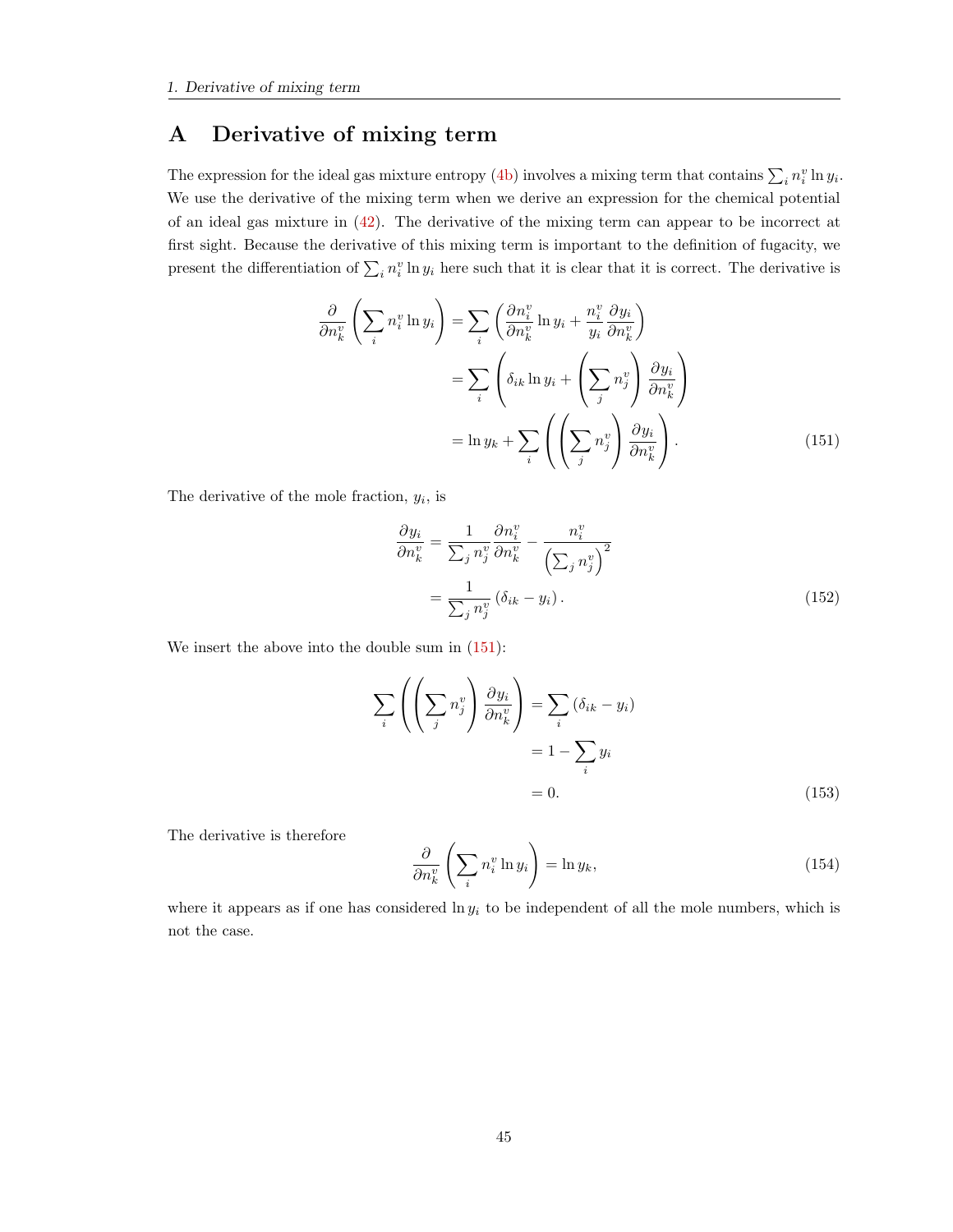# <span id="page-46-0"></span>B Derivation of the residual Gibbs energy for cubic equations of state

In this section, we evaluate the integral that appears in the expression for the residual Gibbs energy in [\(35\)](#page-13-3). First, we split up the integral:

$$
-\int_{V=\infty}^{V} \left(\frac{RT}{V/N - b_m} - \frac{a_m}{(V/N + \epsilon b_m)(V/N + \sigma b_m)} - \frac{NRT}{V}\right) dV
$$
  
=  $-RT \int_{V=\infty}^{V} \left(\frac{1}{V/N - b_m} - \frac{NRT}{V}\right) dV + a_m \int_{V=\infty}^{V} \frac{1}{(V/N + \epsilon b_m)(V/N + \sigma b_m)} dV.$  (155)

We compute the antiderivative (or primitive function) of the integrand in the left term:

$$
\int \left(\frac{1}{V/N - b_m} - \frac{NRT}{V}\right) dV = N \ln\left(\frac{1}{N} - \frac{b_m}{V}\right). \tag{156}
$$

Next, we evaluate the integral in the left term using the antiderivative:

$$
\int_{V=\infty}^{V} \left( \frac{1}{V/N - b_m} - \frac{NRT}{V} \right) dV = N \left( \ln \left( \frac{1}{N} - \frac{b_m}{V} \right) - \ln \frac{1}{N} \right)
$$

$$
= N \ln \left( 1 - \frac{Nb_m}{V} \right). \tag{157}
$$

The antiderivative of the integrand in the right term is

$$
\int \frac{1}{(V/N + \epsilon b_m)(V/N + \sigma b_m)} \, dV = -\frac{N}{\epsilon - \sigma} \frac{1}{b_m} \ln \left( \frac{V + \epsilon N b_m}{V + \sigma N b_m} \right). \tag{158}
$$

The integral in the right term is therefore

$$
\int_{V=\infty}^{V} \frac{1}{(V/N + \epsilon b_m)(V/N + \sigma b_m)} dV = -\frac{N}{\epsilon - \sigma} \frac{1}{b_m} \left( \ln \left( \frac{V + \epsilon N b_m}{V + \sigma N b_m} \right) - \ln 1 \right)
$$

$$
= -\frac{N}{\epsilon - \sigma} \frac{1}{b_m} \ln \left( \frac{V + \epsilon N b_m}{V + \sigma N b_m} \right). \tag{159}
$$

We now rewrite the two expressions that contain volume such that they contain the compressibility factor instead. We use that  $PV = NRTZ$  such that  $V = NRTZ/P$ . We also recall that  $B =$  $Pb_m/(RT)$ . The one expression is

$$
1 - \frac{Nb_m}{V} = 1 - \frac{Nb_m}{NRTZ/P}
$$

$$
= 1 - \frac{Pb_m}{RTZ}
$$

$$
= 1 - \frac{B}{Z}
$$

$$
= \frac{Z - B}{Z}.
$$
(160)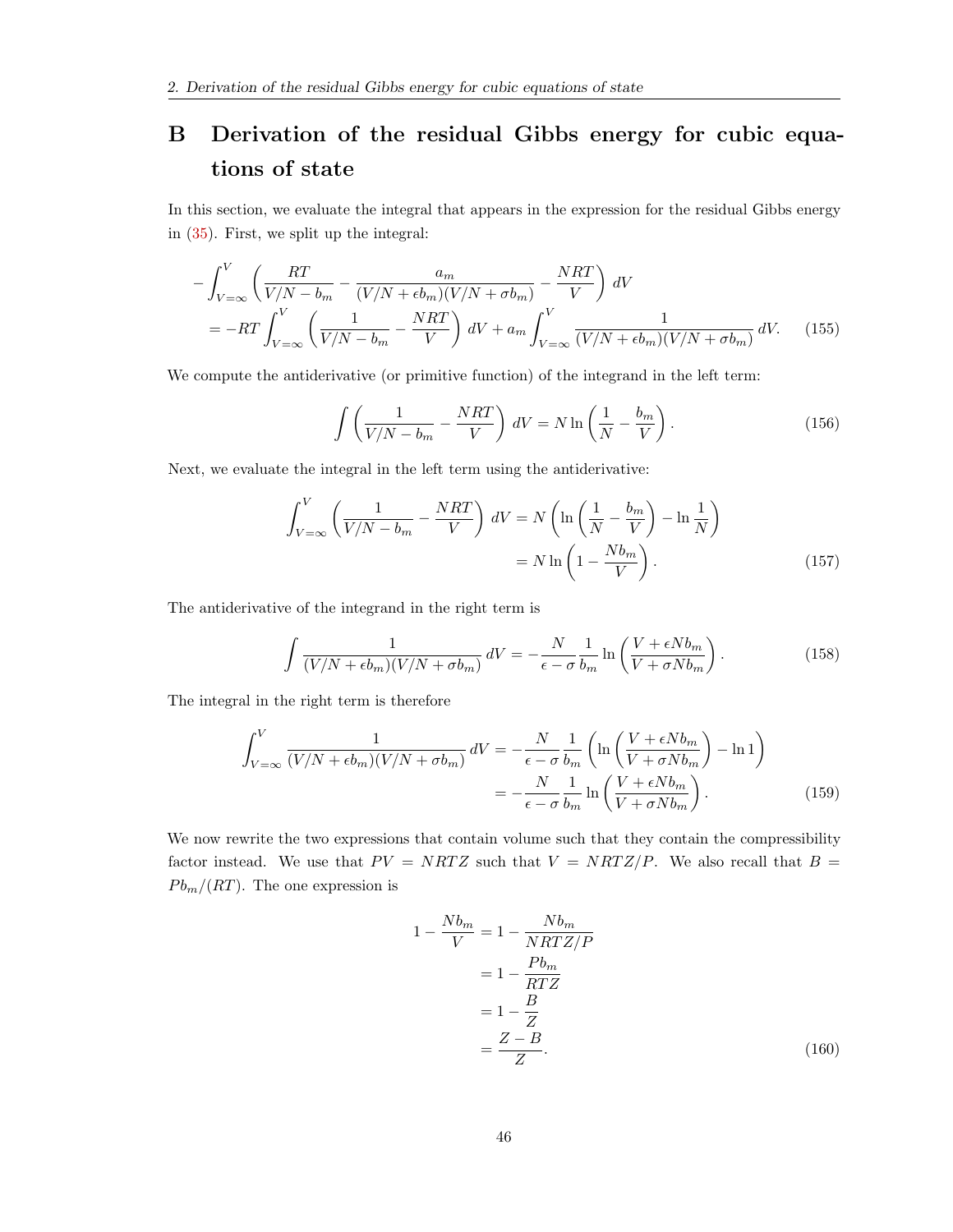The other expression is

$$
\frac{V + \epsilon N b_m}{V + \sigma N b_m} = \frac{NRTZ/P + \epsilon N b_m}{NRTZ/P + \sigma N b_m}
$$

$$
= \frac{NRT/P}{NRT/P} \frac{Z + \epsilon P b_m/(RT)}{Z + \sigma P b_m/(RT)}
$$

$$
= \frac{Z + \epsilon B}{Z + \sigma B}.
$$
(161)

The original integral is therefore

$$
-\int_{V=\infty}^{V} \left( \frac{RT}{V/N - b_m} - \frac{a_m}{(V/N + \epsilon b_m)(V/N + \sigma b_m)} - \frac{NRT}{V} \right) dV
$$
  
=  $-NRT \ln \left( \frac{Z - B}{Z} \right) - \frac{N}{\epsilon - \sigma} \frac{a_m}{b_m} \ln \left( \frac{Z + \epsilon B}{Z + \sigma B} \right).$  (162)

We insert the expression for the integral into the expression for the residual Gibbs energy and simplify:

$$
G^{R}(T, P, n) = -\int_{V=\infty}^{V} \left( \frac{RT}{V/N - b_{m}} - \frac{a_{m}}{(V/N + \epsilon b_{m})(V/N + \sigma b_{m})} - \frac{NRT}{V} \right) dV
$$
  
+  $NRT(Z - 1) - NRT \ln Z$   
=  $-NRT \ln \left( \frac{Z - B}{Z} \right) - \frac{N}{\epsilon - \sigma} \frac{a_{m}}{b_{m}} \ln \left( \frac{Z + \epsilon B}{Z + \sigma B} \right) + NRT(Z - 1) - NRT \ln Z$   
=  $NRT(Z - 1) - NRT \ln(Z - B) - \frac{N}{\epsilon - \sigma} \frac{a_{m}}{b_{m}} \ln \left( \frac{Z + \epsilon B}{Z + \sigma B} \right).$  (163)

# <span id="page-47-0"></span>C Derivation of the logarithmic fugacity coefficients for cubic equations of state

The expression for the i'th logarithmic fugacity coefficient depends on the partial derivative of the residual Gibbs energy with respect to mole number  $i$ :

$$
\ln \phi_i(T, P, n) = \frac{1}{RT} \frac{\partial G^R}{\partial n_i}.
$$
\n(164)

The residual Gibbs energy (from a cubic equation of state) is

$$
G^{R}(T, P, n) = NRT(Z - 1) - NRT \ln(Z - B) - \frac{N}{\epsilon - \sigma} \frac{a_m}{b_m} \ln\left(\frac{Z + \epsilon B}{Z + \sigma B}\right). \tag{165}
$$

We consider the molar residual Gibbs energy:

$$
g^{R}(T, P, n) = G^{R}(T, P, n)/N
$$
  
=  $RT(Z - 1) - RT \ln(Z - B) - \frac{1}{\epsilon - \sigma} \frac{a_{m}}{b_{m}} \ln\left(\frac{Z + \epsilon B}{Z + \sigma B}\right).$  (166)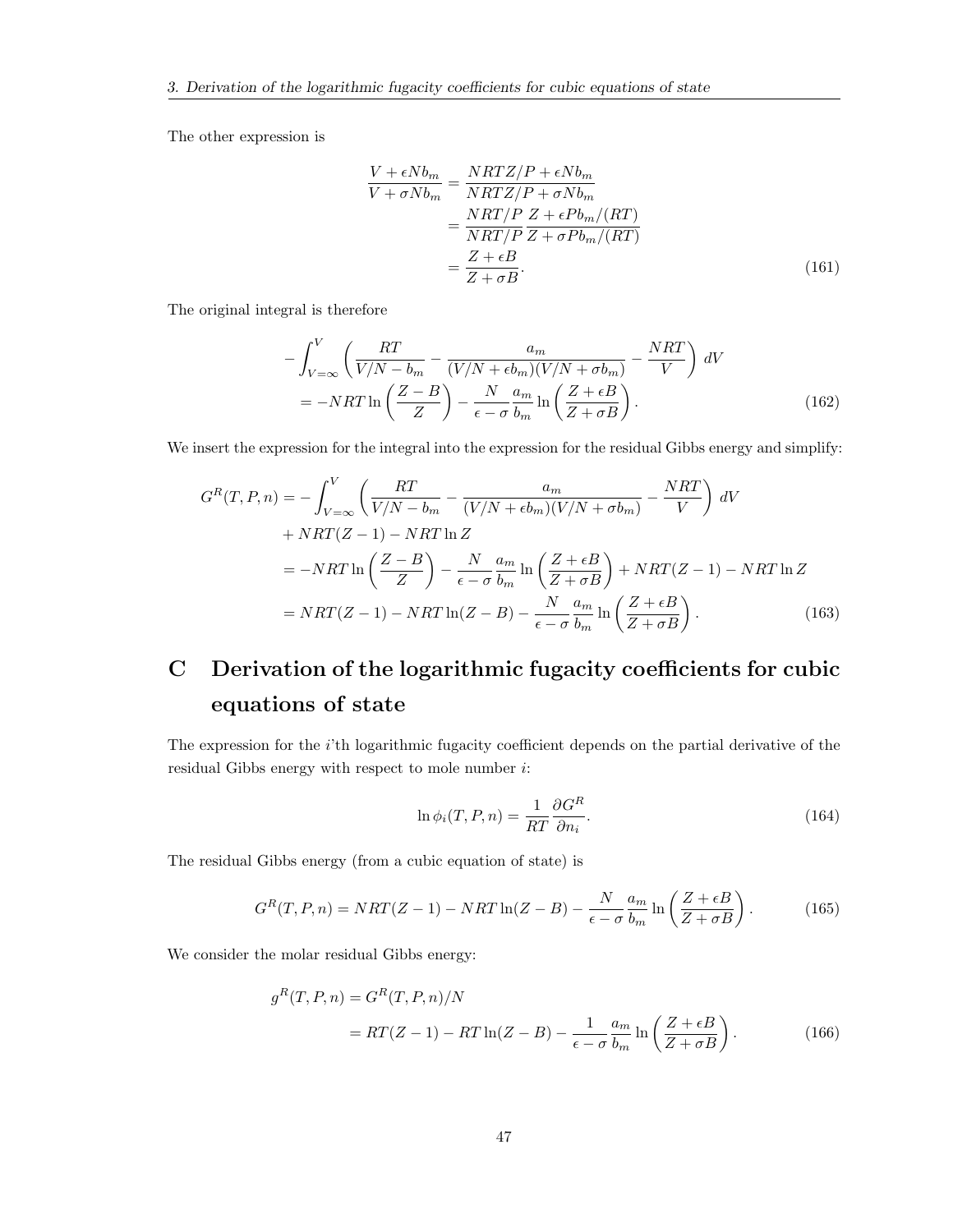Conversely, the residual Gibbs energy is  $G^{R}(T, P, n) = Ng^{R}(T, P, n)$ , and the expression for the logarithmic fugacity coefficients is therefore

$$
\ln \phi_i(T, P, n) = \frac{1}{RT} \frac{\partial G^R}{\partial n_i}
$$
  
= 
$$
\frac{1}{RT} \frac{\partial}{\partial n_i} (N g^R(T, P, n))
$$
  
= 
$$
\frac{1}{RT} \left( g^R(T, P, n) + N \frac{\partial g^R}{\partial n_i} \right).
$$
 (167)

The remainder of this section will be concerned with finding an expression for  $\partial g^R/\partial n_i$  and use it to derive the expression for the logarithmic fugacity coefficients. First, we use straightforward differentiation:

$$
\frac{\partial g^R}{\partial n_i} = RT \frac{\partial Z}{\partial n_i} - RT \frac{1}{Z - B} \left( \frac{\partial Z}{\partial n_i} - \frac{\partial B}{\partial n_i} \right) \n- \frac{1}{\epsilon - \sigma} \left[ \left( \frac{\partial a_m}{\partial n_i} \frac{1}{b_m} - \frac{a_m}{b_m^2} \frac{\partial b_m}{\partial n_i} \right) \ln \left( \frac{Z + \epsilon B}{Z + \sigma B} \right) + \frac{a_m}{b_m} \frac{\partial}{\partial n_i} \left( \ln \left( \frac{Z + \epsilon B}{Z + \sigma B} \right) \right) \right).
$$
\n(168)

The derivative of the logarithmic coefficient is

$$
\frac{\partial}{\partial n_i} \left( \ln \left( \frac{Z + \epsilon B}{Z + \sigma B} \right) \right) = \left( \frac{Z + \epsilon B}{Z + \sigma B} \right)^{-1} \left[ \frac{1}{Z + \sigma B} \left( \frac{\partial Z}{\partial n_i} + \epsilon \frac{\partial B}{\partial n_i} \right) - \frac{Z + \epsilon B}{(Z + \sigma B)^2} \left( \frac{\partial Z}{\partial n_i} + \sigma \frac{\partial B}{\partial n_i} \right) \right]
$$
\n
$$
= \frac{1}{Z + \epsilon B} \left( \frac{\partial Z}{\partial n_i} + \epsilon \frac{\partial B}{\partial n_i} \right) - \frac{1}{Z + \sigma B} \left( \frac{\partial Z}{\partial n_i} + \sigma \frac{\partial B}{\partial n_i} \right)
$$
\n
$$
= \frac{Z + \sigma B}{(Z + \epsilon B)(Z + \sigma B)} \left( \frac{\partial Z}{\partial n_i} + \epsilon \frac{\partial B}{\partial n_i} \right) - \frac{Z + \epsilon B}{(Z + \epsilon B)(Z + \sigma B)} \left( \frac{\partial Z}{\partial n_i} + \sigma \frac{\partial B}{\partial n_i} \right)
$$
\n
$$
= \frac{(\sigma - \epsilon)B}{(Z + \epsilon B)(Z + \sigma B)} \frac{\partial Z}{\partial n_i} + \frac{(\epsilon - \sigma)Z}{(Z + \epsilon B)(Z + \sigma B)} \frac{\partial B}{\partial n_i}
$$
\n
$$
= \frac{\epsilon - \sigma}{(Z + \epsilon B)(Z + \sigma B)} \left( Z \frac{\partial B}{\partial n_i} - B \frac{\partial Z}{\partial n_i} \right). \tag{169}
$$

We insert into the expression for  $\partial g^R / \partial n_i$ :

$$
\frac{\partial g^{R}}{\partial n_{i}} = RT \frac{\partial Z}{\partial n_{i}} - RT \frac{1}{Z - B} \left( \frac{\partial Z}{\partial n_{i}} - \frac{\partial B}{\partial n_{i}} \right)
$$
  
\n
$$
- \frac{1}{\epsilon - \sigma} \left[ \left( \frac{\partial a_{m}}{\partial n_{i}} \frac{1}{b_{m}} - \frac{a_{m}}{b_{m}^{2}} \frac{\partial b_{m}}{\partial n_{i}} \right) \ln \left( \frac{Z + \epsilon B}{Z + \sigma B} \right) + \frac{a_{m}}{b_{m}} \frac{\epsilon - \sigma}{(Z + \epsilon B)(Z + \sigma B)} \left( Z \frac{\partial B}{\partial n_{i}} - B \frac{\partial Z}{\partial n_{i}} \right) \right)
$$
  
\n
$$
= RT \frac{\partial Z}{\partial n_{i}} - RT \frac{1}{Z - B} \left( \frac{\partial Z}{\partial n_{i}} - \frac{\partial B}{\partial n_{i}} \right) - \frac{a_{m}}{b_{m}} \frac{1}{(Z + \epsilon B)(Z + \sigma B)} \left( Z \frac{\partial B}{\partial n_{i}} - B \frac{\partial Z}{\partial n_{i}} \right)
$$
  
\n
$$
- \frac{1}{\epsilon - \sigma} \left( \frac{\partial a_{m}}{\partial n_{i}} \frac{1}{b_{m}} - \frac{a_{m}}{b_{m}^{2}} \frac{\partial b_{m}}{\partial n_{i}} \right) \ln \left( \frac{Z + \epsilon B}{Z + \sigma B} \right). \tag{170}
$$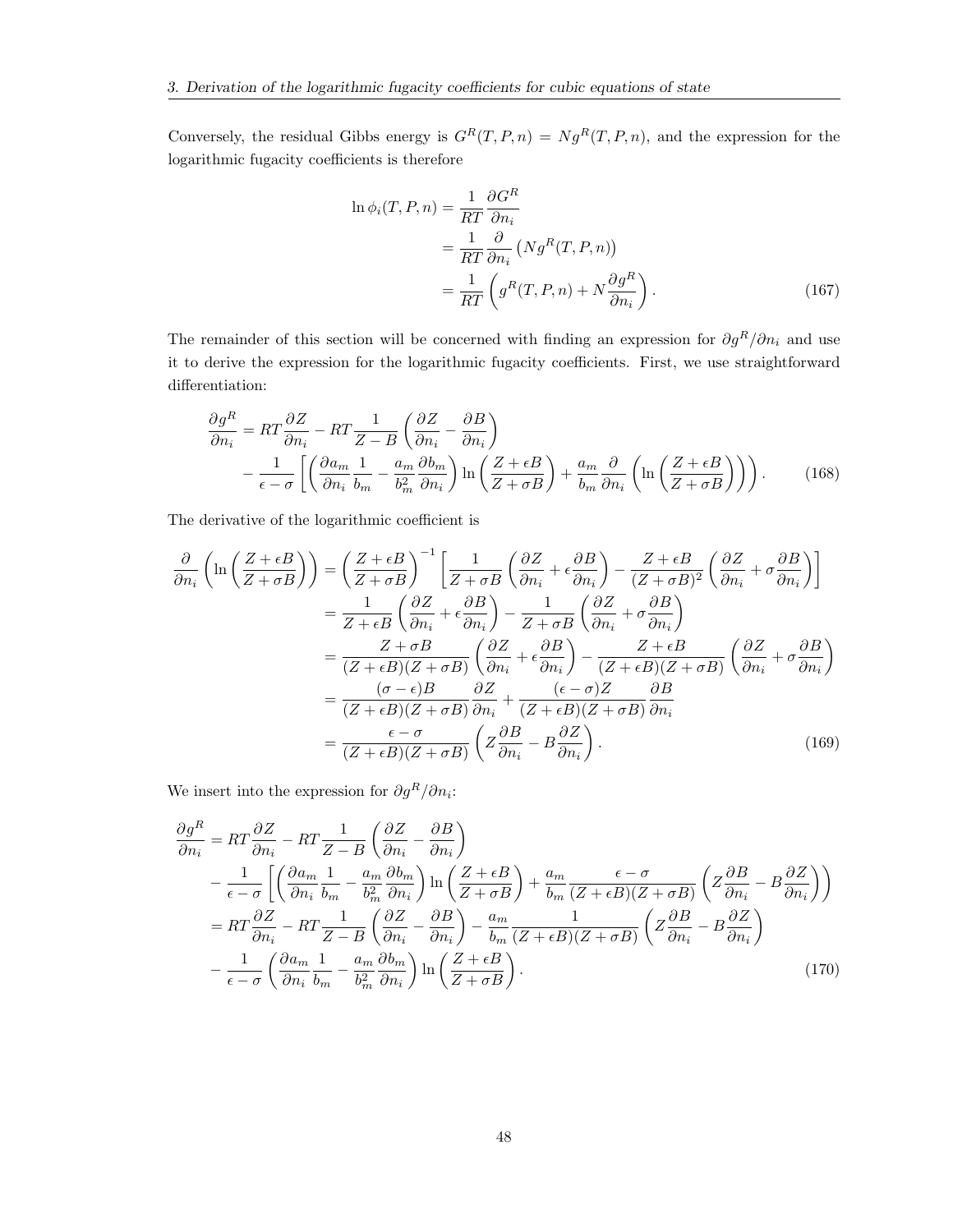We recall that  $A = Pa_m/(R^2T^2)$  and  $B = Pb_m/(RT)$  such that  $A/B = a_m/(RTb_m)$ . We use that relation to rewrite the three first terms:

$$
RT\frac{\partial Z}{\partial n_i} - RT\frac{1}{Z - B}\left(\frac{\partial Z}{\partial n_i} - \frac{\partial B}{\partial n_i}\right) - \frac{a_m}{b_m}\frac{1}{(Z + \epsilon B)(Z + \sigma B)}\left(Z\frac{\partial B}{\partial n_i} - B\frac{\partial Z}{\partial n_i}\right)
$$
  
= 
$$
\left(RT - \frac{RT}{Z - B} + \frac{a_m}{b_m}\frac{B}{(Z + \epsilon B)(Z + \sigma B)}\right)\frac{\partial Z}{\partial n_i} + \left(\frac{RT}{Z - B} - \frac{a_m}{b_m}\frac{Z}{(Z + \epsilon B)(Z + \sigma B)}\right)\frac{\partial B}{\partial n_i}
$$
  
= 
$$
RT\left(1 - \frac{1}{Z - B} + \frac{A}{B}\frac{B}{(Z + \epsilon B)(Z + \sigma B)}\right)\frac{\partial Z}{\partial n_i} + RT\left(\frac{1}{Z - B} - \frac{A}{B}\frac{Z}{(Z + \epsilon B)(Z + \sigma B)}\right)\frac{\partial B}{\partial n_i}
$$
  
= 
$$
RT\left(1 - \frac{1}{Z - B} + \frac{A}{(Z + \epsilon B)(Z + \sigma B)}\right)\frac{\partial Z}{\partial n_i} + RT\left(\frac{1}{Z - B} - \frac{Z}{B}\frac{A}{(Z + \epsilon B)(Z + \sigma B)}\right)\frac{\partial B}{\partial n_i}.
$$
(171)

We now show that the expression in the left-most parentheses is zero. We modify the three terms such that they have the same denominator:

<span id="page-49-0"></span>
$$
1 - \frac{1}{Z - B} + \frac{A}{(Z + \epsilon B)(Z + \sigma B)}
$$
  
= 
$$
\frac{B(Z + \epsilon B)(Z + \sigma B)(Z - B) - B(Z + \epsilon B)(Z + \sigma B) + AZ(Z - B)}{B(Z + \epsilon B)(Z + \sigma B)(Z - B)}.
$$
 (172)

Next, we write out the terms in the numerator and express it as cubic polynomium in Z:

$$
(Z + \epsilon B)(Z + \sigma B)(Z - B) - (Z + \epsilon B)(Z + \sigma B) + A(Z - B)
$$
  
\n
$$
= [Z^3 + (\epsilon + \sigma)BZ^2 + \epsilon \sigma B^2 Z - BZ^2 - (\epsilon + \sigma)B^2 Z - \epsilon \sigma B^3]
$$
  
\n
$$
- [Z^2 + (\epsilon + \sigma)BZ + \epsilon \sigma B^2] + [AZ - AB]
$$
  
\n
$$
= Z^3 + ((\epsilon + \sigma)B - B - 1)Z^2 + (\epsilon \sigma B^2 - (\epsilon + \sigma)B^2 - (\epsilon + \sigma)B + A)Z + (-\epsilon \sigma B^3 - \epsilon \sigma B^2 - AB)
$$
  
\n
$$
= Z^3 + (B(\epsilon + \sigma - 1) - 1)Z^2 + (A - B(\epsilon + \sigma) + B^2(\epsilon \sigma - \epsilon - \sigma))Z + (-(AB + (B^2 + B^3)\epsilon \sigma))
$$
  
\n(173)

This expression is exactly the polynomium from the cubic equation of state,  $q(Z)$ . The compressibility factor, Z, must satisfy the cubic equation of state. The above expression is therefore zero, i.e.  $q(Z) = 0$ , and the first term in [\(171\)](#page-49-0) is therefore also zero. We use this fact to rewrite the expression in the right-most parentheses in [\(171\)](#page-49-0). That is, from

$$
1 - \frac{1}{Z - B} + \frac{A}{(Z + \epsilon B)(Z + \sigma B)} = 0,
$$
\n(174)

we isolate the term that contains A:

$$
\frac{A}{(Z+\epsilon B)(Z+\sigma B)} = \frac{1}{Z-B} - 1.
$$
\n(175)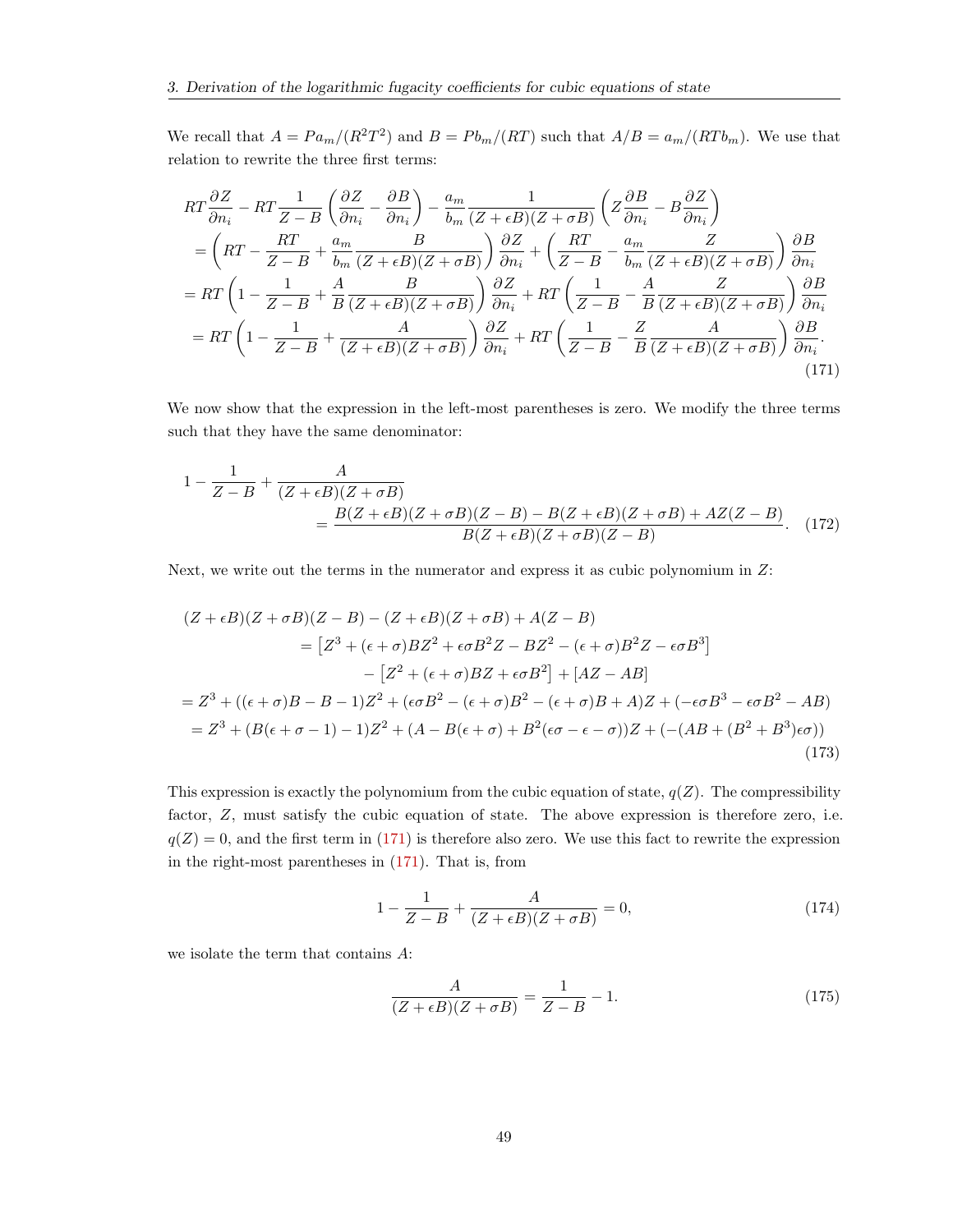We insert the above into the expression in the right-most parentheses in  $(171)$  and simplify:

$$
\frac{1}{Z-B} - \frac{Z}{B} \frac{A}{(Z+\epsilon B)(Z+\sigma B)} = \frac{1}{Z-B} - \frac{Z}{B} \left(\frac{1}{Z-B} - 1\right)
$$

$$
= \frac{1}{Z-B} - \frac{Z}{B} \left(\frac{1-(Z-B)}{Z-B}\right)
$$

$$
= \frac{B-Z(1-(Z-B))}{B(Z-B)}
$$

$$
= \frac{B-Z+Z^2-BZ}{B(Z-B)}
$$

$$
= \frac{B(1-Z)-Z(1-Z)}{B(Z-B)}
$$

$$
= \frac{-(Z-B)(1-Z)}{B(Z-B)}
$$

$$
= \frac{Z-1}{B}.
$$
(176)

The expression for  $\partial g^R/\partial n_i$  therefore becomes

$$
\frac{\partial g^R}{\partial n_i} = RT \frac{Z - 1}{B} \frac{\partial B}{\partial n_i} - \frac{1}{\epsilon - \sigma} \frac{1}{b_m} \left( \frac{\partial a_m}{\partial n_i} - \frac{a_m}{b_m} \frac{\partial b_m}{\partial n_i} \right) \ln \left( \frac{Z + \epsilon B}{Z + \sigma B} \right). \tag{177}
$$

We write out and simplify the first term:

$$
RT\frac{Z-1}{B}\frac{\partial B}{\partial n_i} = RT\frac{Z-1}{B}\frac{P}{RT}\frac{\partial b_m}{\partial n_i}
$$
  
=  $RT(Z-1)\frac{1}{b_m}\frac{b_i - b_m}{N}$   
=  $\frac{RT}{N}(Z-1)\left(\frac{b_i}{b_m} - 1\right).$  (178)

The final expression for  $\partial g^R / \partial n_i$  is thus

$$
\frac{\partial g^R}{\partial n_i} = \frac{RT}{N}(Z-1)\left(\frac{b_i}{b_m} - 1\right) - \frac{1}{\epsilon - \sigma} \frac{1}{b_m} \left(\frac{\partial a_m}{\partial n_i} - \frac{a_m}{b_m} \frac{\partial b_m}{\partial n_i}\right) \ln\left(\frac{Z + \epsilon B}{Z + \sigma B}\right). \tag{179}
$$

We are now ready to consider the expression for  $g^R(T, P, n) + N \partial g^R / \partial n_i$ . We insert the expressions for  $g^R(T, P, n)$  and  $\partial g^R/\partial n_i$ :

$$
g^{R}(T, P, n) + N \frac{\partial g^{R}}{\partial n_{i}} = \left[ RT(Z - 1) - RT \ln(Z - B) - \frac{1}{\epsilon - \sigma} \frac{a_{m}}{b_{m}} \ln \left( \frac{Z + \epsilon B}{Z + \sigma B} \right) \right] + N \left[ \frac{RT}{N} (Z - 1) \left( \frac{b_{i}}{b_{m}} - 1 \right) - \frac{1}{\epsilon - \sigma} \frac{1}{b_{m}} \left( \frac{\partial a_{m}}{\partial n_{i}} - \frac{a_{m}}{b_{m}} \frac{\partial b_{m}}{\partial n_{i}} \right) \ln \left( \frac{Z + \epsilon B}{Z + \sigma B} \right) \right] = RT(Z - 1) \frac{b_{i}}{b_{m}} - \frac{1}{\epsilon - \sigma} \left( \frac{a_{m}}{b_{m}} + \frac{N}{b_{m}} \left( \frac{\partial a_{m}}{\partial n_{i}} - \frac{a_{m}}{b_{m}} \frac{\partial b_{m}}{\partial n_{i}} \right) \right) \ln \left( \frac{Z + \epsilon B}{Z + \sigma B} \right).
$$
(180)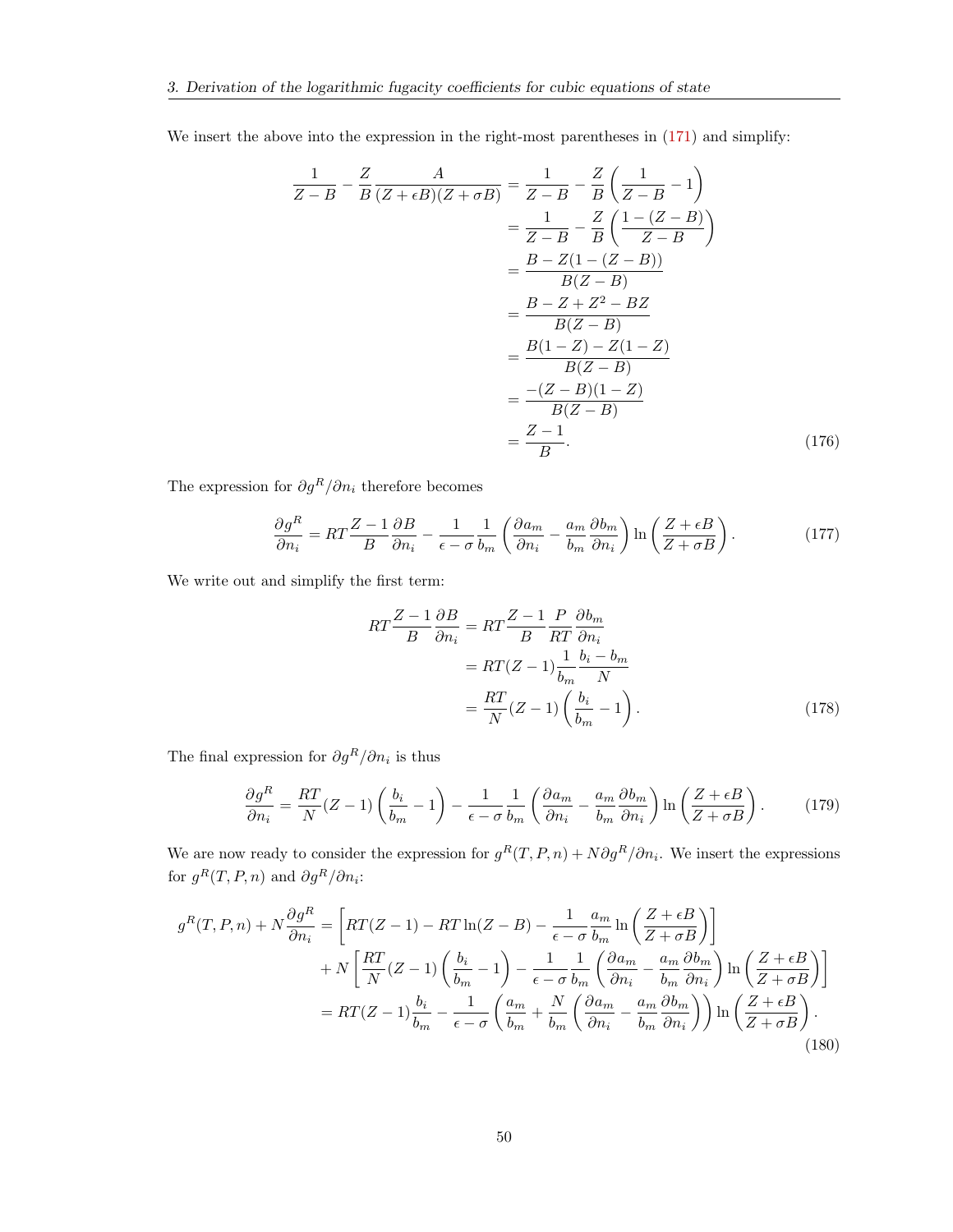We write out and simplify the second factor in the second term:

$$
\frac{a_m}{b_m} + \frac{N}{b_m} \left( \frac{\partial a_m}{\partial n_i} - \frac{a_m}{b_m} \frac{\partial b_m}{\partial n_i} \right) = \frac{a_m}{b_m} + \frac{N}{b_m} \left( \frac{2}{N} \left( \sum_j z_j a_{ij} - a_m \right) - \frac{a_m}{b_m} \frac{b_i - b_m}{N} \right)
$$

$$
= \frac{1}{b_m} \left( a_m + 2 \left( \sum_j z_j a_{ij} - a_m \right) - a_m \frac{b_i}{b_m} + a_m \right)
$$

$$
= \frac{1}{b_m} \left( 2 \sum_j z_j a_{ij} - a_m \frac{b_i}{b_m} \right).
$$
(181)

The final expression for  $g^R(T, P, n) + N \partial g^R / \partial n_i$  is

$$
g^{R}(T, P, n) + N \frac{\partial g^{R}}{\partial n_{i}} = RT(Z - 1) \frac{b_{i}}{b_{m}} - \frac{1}{\epsilon - \sigma} \frac{1}{b_{m}} \left( 2 \sum_{j} z_{j} a_{ij} - a_{m} \frac{b_{i}}{b_{m}} \right) \ln \left( \frac{Z + \epsilon B}{Z + \sigma B} \right), \quad (182)
$$

and we therefore obtain the following expression for the logarithmic fugacity coefficients:

$$
\ln \phi_i(T, P, n) = \frac{1}{RT} \left( g^R(T, P, n) + N \frac{\partial g^R}{\partial n_i} \right)
$$
  
=  $(Z - 1) \frac{b_i}{b_m} - \frac{1}{\epsilon - \sigma} \frac{1}{RT b_m} \left( 2 \sum_j z_j a_{ij} - a_m \frac{b_i}{b_m} \right) \ln \left( \frac{Z + \epsilon B}{Z + \sigma B} \right).$  (183)

### References

- <span id="page-51-0"></span>Callen, H. B., 1985. Thermodynamics and and Introduction to Thermostatistics. John Wiley & Sons.
- <span id="page-51-5"></span>Gaspar, J., Ritschel, T. K. S., Jørgensen, J. B., 2017. An efficient and rigorous thermodynamic library and optimal-control of a cryogenic air separation unit. In: Espuna, A., Graells, M., Puigjaner, L. (Eds.), 27th European Symposium on Computer Aided Process Engineering - ESCAPE 27. Barcelona, Spain.
- <span id="page-51-1"></span>Michelsen, M., Mollerup, J., 2007. Thermodynamic Models: Fundamentals and Computational Aspects. Tie-Line Publications.
- <span id="page-51-3"></span>Michelsen, M. L., 1980. Calculation of phase envelopes and critical points for multicomponent mixtures. Fluid Phase Equilibria 4 (1-2), 1–10.
- <span id="page-51-2"></span>Peng, D.-Y., Robinson, D. B., 1976. A new two-constant equation of state. Ind. Eng. Chem. Fundam. 15 (1), 59–64.
- <span id="page-51-4"></span>Ritschel, T. K. S., Gaspar, J., Capolei, A., Jørgensen, J. B., 2016. An open-source thermodynamic software library. Tech. Rep. DTU Compute Technical Report-2016-12, Department of Applied Mathematics and Computer Science, Technical University of Denmark.